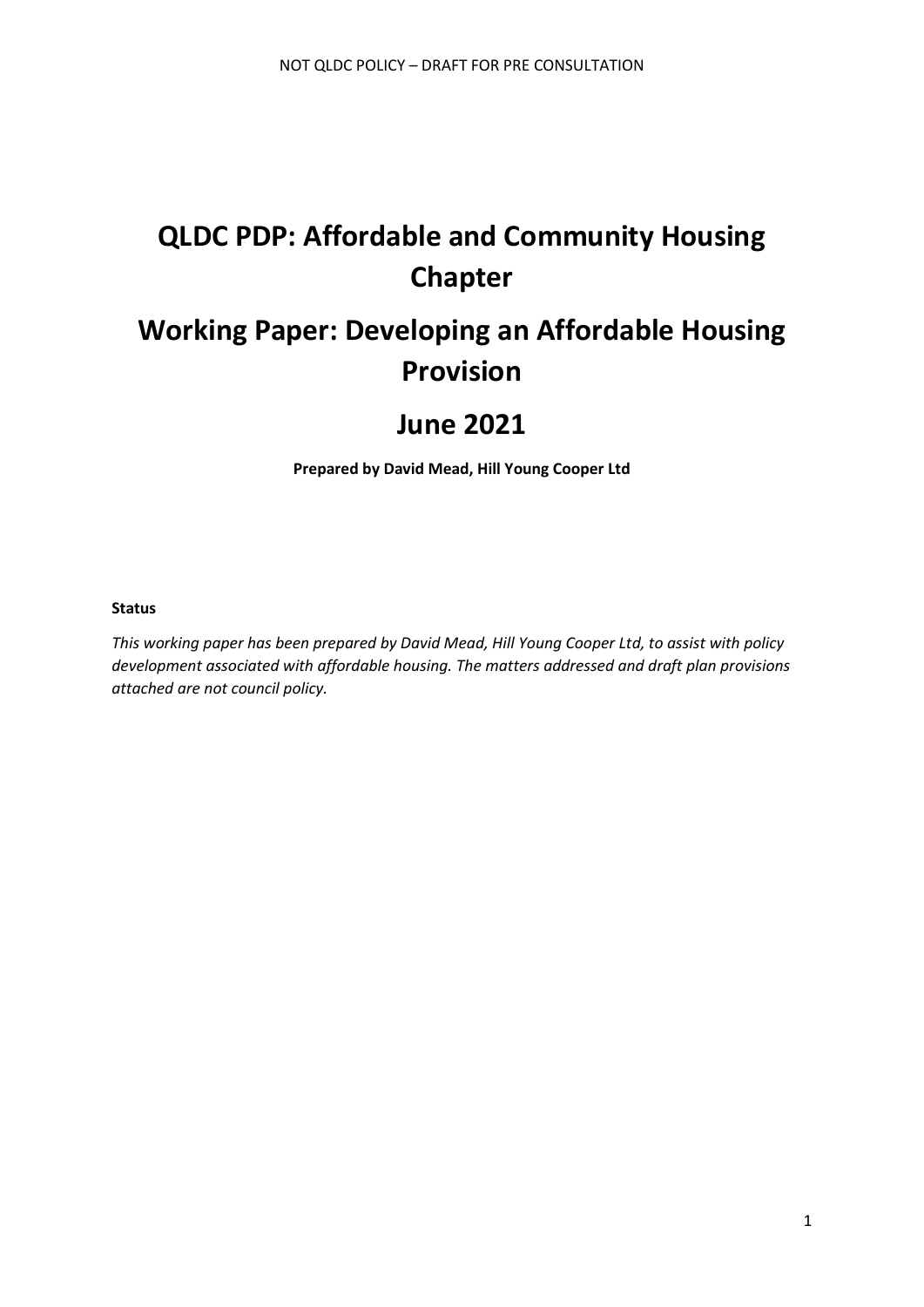## Contents

| Quantum of lots or housing arising from requirement or contribution: possible Scenarios 27 |
|--------------------------------------------------------------------------------------------|
|                                                                                            |
|                                                                                            |
|                                                                                            |
|                                                                                            |
|                                                                                            |
|                                                                                            |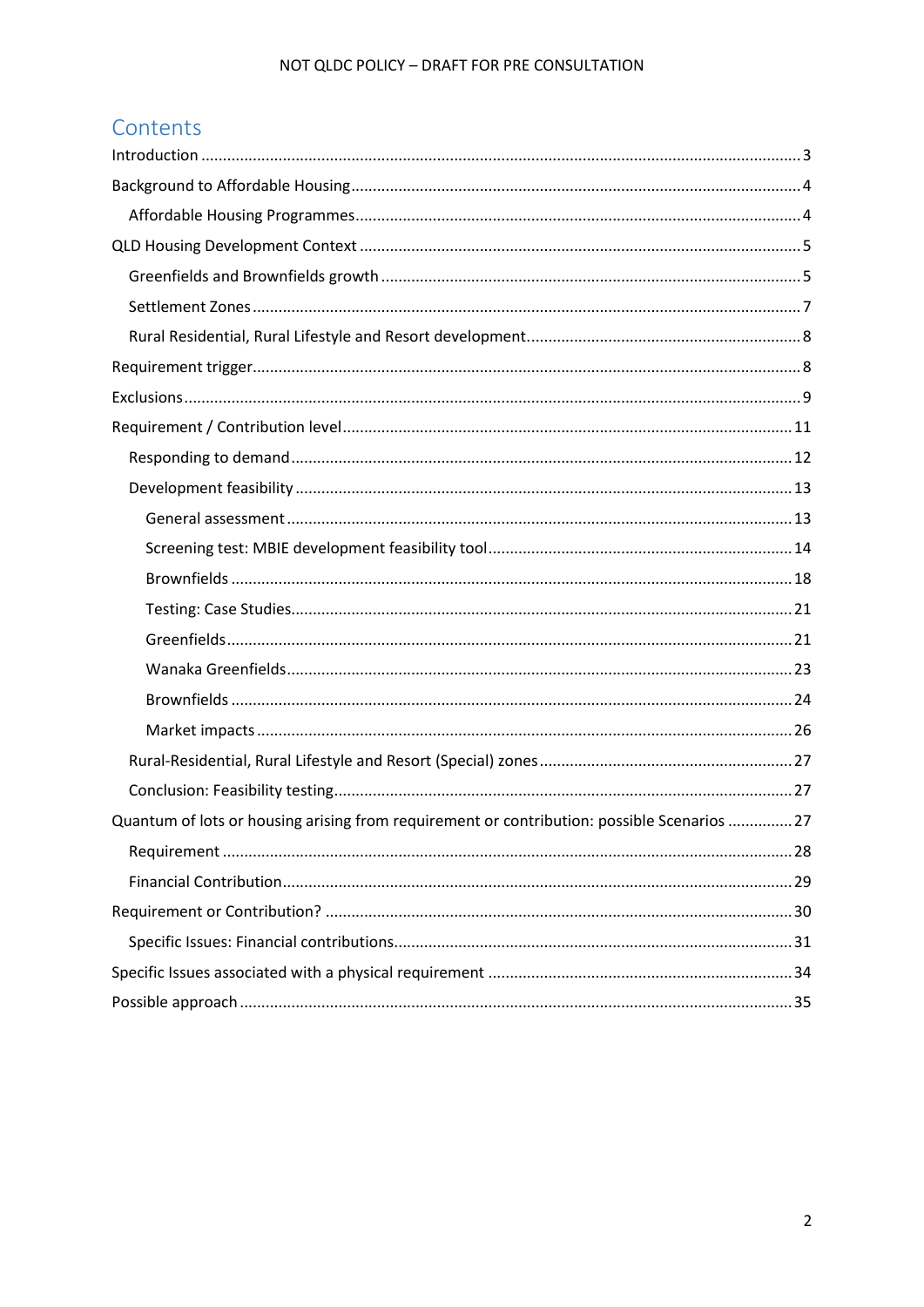## <span id="page-2-0"></span>Introduction

Queenstown Lakes District Council (QLDC or the Council) is considering whether the Proposed District Plan (PDP) should contain provisions relating to affordable housing. In particular whether there should be a requirement on new housing developments to incorporate affordable housing in the form of residential lots or units sold at an affordable price, or through the transfer of land or money to the Council for the purpose of providing affordable dwellings.

Councillors have indicated support for the objective of increasing the supply of affordable housing through both ensuring adequate capacity to meet future housing demands overall, as well as measures aimed at securing a portion of that housing in an affordable price bracket. Council has sought that several options should be considered, with a preference for supporting the delivery of affordable housing through the Queenstown Lakes Community Housing Trust (QLCHT).

District Plan-based methods will sit alongside a range of measures that the Council takes under the Local Government Act to support the provision of affordable housing. District plan-based measures are only part of a response to the much wider and systemic issues associated with housing.

An Issues and Options paper has been prepared. This sets out the broader context for affordable housing and Resource Management Act (RMA) plans; past and current experience in Queenstown Lakes District (QLD) as well as high level options. It discusses a range of affordable housing programmes applied in North American mountain resorts, as well as metropolitan areas in the US, Australia and the UK.

The Issues and Options paper recommends that an Inclusionary Zoning (IZ) type approach be advanced, whereby all residential development be required to incorporate affordable dwelling lots or units in the development (a 'requirement'); or make a financial contribution (a 'contribution') to the Council to fund the provision of affordable housing by the QLCHT.

This working paper identifies a range of technical issues that need to be considered when formulating any affordable housing requirement or contribution. These include:

- Greenfield versus brownfields developments
- Rural residential, rural lifestyle or resort developments
- Requirement trigger and exclusions
- Quantum of requirement or contribution
- Specific issues with a requirement or a contribution.

Attached are 'indicative' plan provisions that address these matters, for discussion purposes.

#### Covid 19 observations

The COVID-19 pandemic has substantially changed the housing context in QLD due to a reduction in economic activity and expected population growth over the short to medium term. Economic forecasts vary about the duration and extent of the impacts of Covid 19, particularly on the housing market both across NZ and within QLD. The fundamental drivers of lower than average wages and higher than average house values and rental remain even as the economy slows due to Covid 19.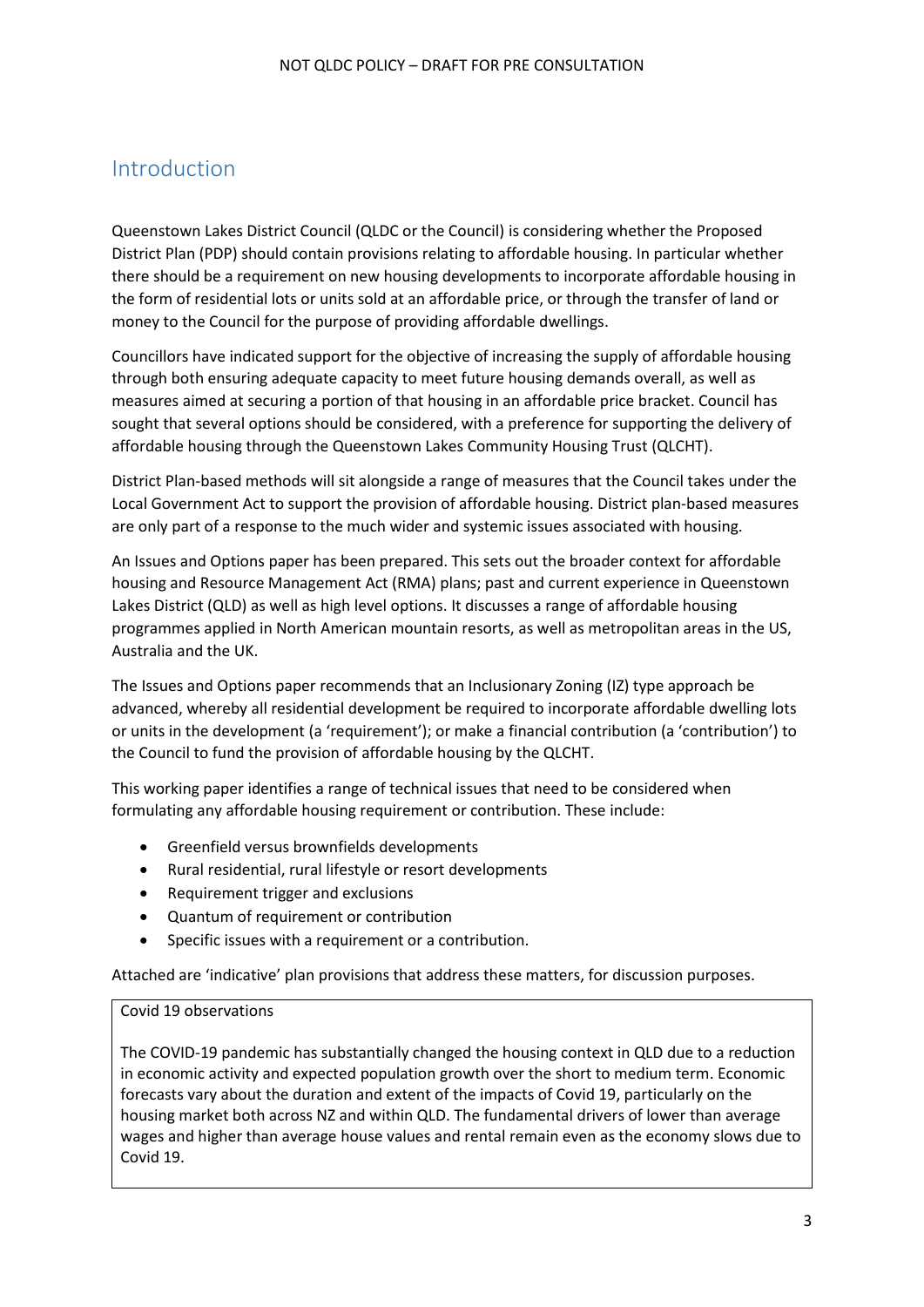## <span id="page-3-0"></span>Background to Affordable Housing

Affordable housing (sometimes referred in the QLD context as Community Housing) is generally defined to be housing where a low-or moderate-income household spends no more than 35% of their gross income on rent or mortgage (principal and interest) repayments<sup>1</sup>.

Community Housing is defined in the Operative Queenstown Lakes District Plan to mean a residential activity that maintains long term affordability for existing and future generations through the use of a retention mechanism, and whose cost to rent or own is within the reasonable means of low- and moderate-income households.

The ODP defines a low-income household as having less than 80% the district's median household income, and a moderate-income household as having between 80 and 120%.

Housing affordability covers both rental and ownership affordability. The focus of any planningbased affordable housing policies and methods is on increasing the supply of housing that is affordable, whether that be via rental, full ownership or some form of assisted (or progressive) ownership in conjunction with a Community Housing Provider. In all cases, as signalled by the definition in the District Plan, some form of retention mechanism is required to ensure that over time the affordable housing provided is directed at low to moderate income households, and that this 'resource' remains available to future households with similar needs. Retention mechanisms may involve a cap on annual rental or sale price rises and/or a requirement for on-sale or rental only to buyers who meet affordability criteria and/or ownership by a Community Housing provider.

## <span id="page-3-1"></span>Affordable Housing Programmes

In response to what may be termed 'structural' issues with housing markets, a number of planning tools can be used, such as Linkage Zoning (LZ) and Inclusionary Zoning (IZ), to increase the supply of affordable houses. These types of mechanisms are explained further in the Issues and Options paper.

IZ has a focus on residential development, while LZ focuses on employment generated by business and commercial development and resulting housing needs.

The long-term impact of affordable housing requirements on the price and quantity of housing provided through development is a matter of debate. These issues are discussed in the Issues paper and explored further in this Working Paper. There are transaction costs involved in affordable housing requirements (for example, additional costs in preparing and processing applications), while there can be transitional effects on the feasibility of development as new policy takes effect. Long term, some forms of development may become infeasible from a development perspective if any requirement or contribution is significant in scale, or poorly targeted.

<sup>1</sup> Mayoral Taskforce Report 2017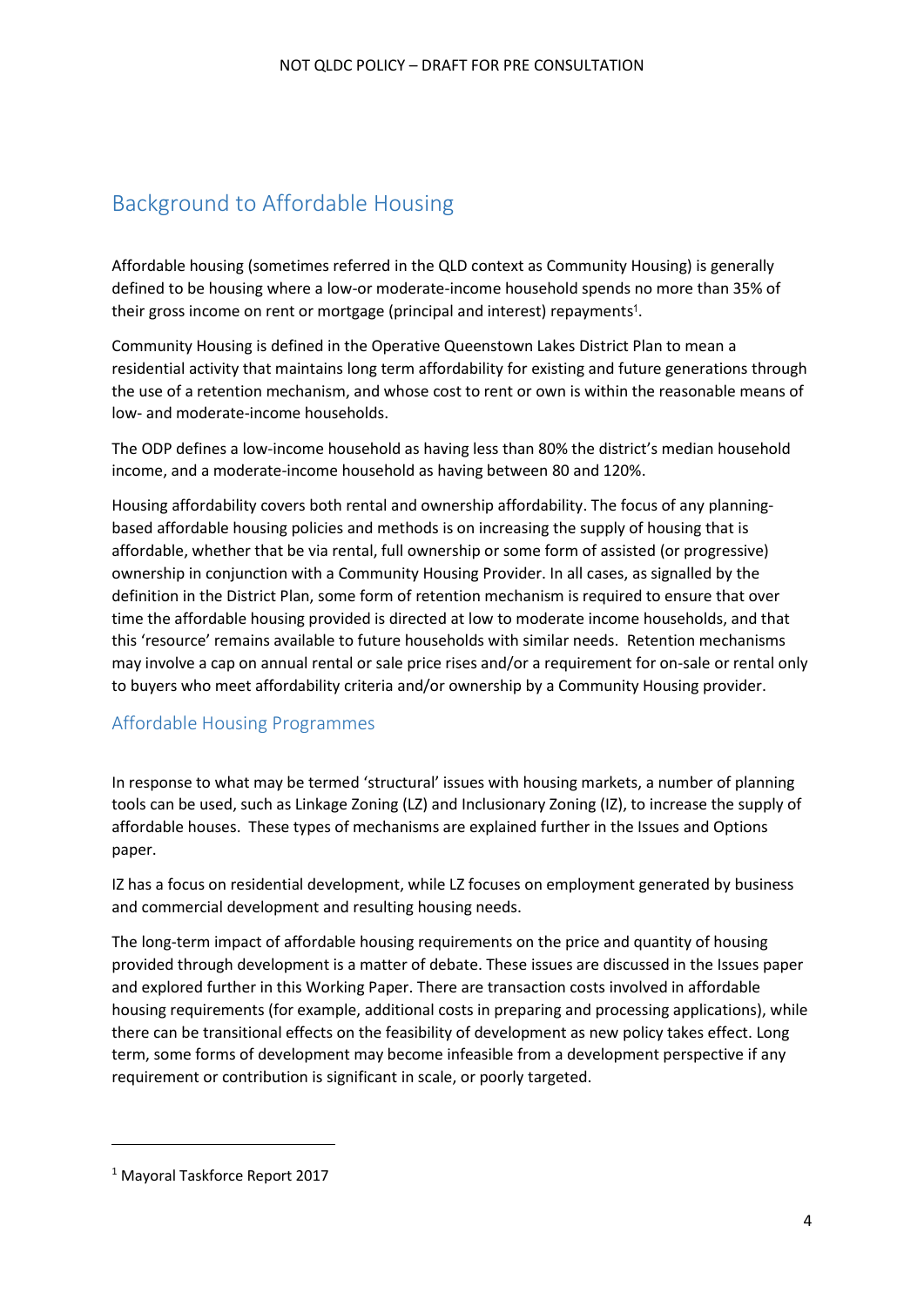Whatever RMA-based option is selected, it is generally held that well-structured and clear requirements help to address some of the costs and risks involved in affordable housing provisions. It is also necessary to take a long-term view of the rate at which affordable housing stock is built up. Planning-based solutions will not deliver an immediate benefit.

Affordable housing programs can be divided into two broad types, being general, mandatory requirements and case-by-case assessments. The two approaches have grown out of two different development contexts:

- Most often mandatory schemes apply to greenfields developments where any requirement is 'up front' and can be easily factored into development feasibility assessments.
- In the UK, and in a number of US and Australian cities IZ programs for already built-up areas tend to be based on negotiation on a case-by-case basis, within a supportive policy framework<sup>2</sup>.

The two sets of programs differ in at least two ways:

The "greenfield" programs typically impose the inclusionary obligation on virtually all private residential developments of a certain scale, including those that are completed under as-of-right provisions. They also typically fix all of the fundamental requirements (whether they involve land, serviced sections or houses) in a set of rules. An issue for QLD is whether rural-residential and resort style development should be part of any policy, given the prevalence of this type of development in the district. The district also has a number of outlying settlements.

The "brownfield" programs, on the other hand, have been applied mainly (but not entirely) to residential developments that obtain additional development rights through a resource consent or re-zoning. Also, they allow for determining the appropriate contribution – including density increases to off-set costs – on a negotiated, case-by-case basis. This is so as not to discourage brownfields redevelopment, which may be financially marginal but desirable from an overall planning policy point of view.

Alongside the greenfields/brownfields distinction, affordable housing policies vary between:

- A requirement that lots and/or units be sold at an affordable price (either to eligible buyers or to identified housing providers), or
- A financial contribution be provided to Council's for the purpose of affordable housing provision (sometimes called a mitigation fee).

## <span id="page-4-0"></span>QLD Housing Development Context

## <span id="page-4-1"></span>Greenfields and Brownfields growth

In QLD approximately two-thirds (67%) of the housing capacity enabled by the PDP is planned to occur within the greenfield urban areas included within the various urban growth boundaries (UGBs) across the district. The Proposed District Plan (stage 1) enables up to 18,200 dwellings within the greenfield areas, two-thirds (12,200 dwellings) of which are included within areas where structure

 $<sup>2</sup>$  Review of best practices in affordable housing. Prepared by Tim Wake for Smart Growth BC.</sup>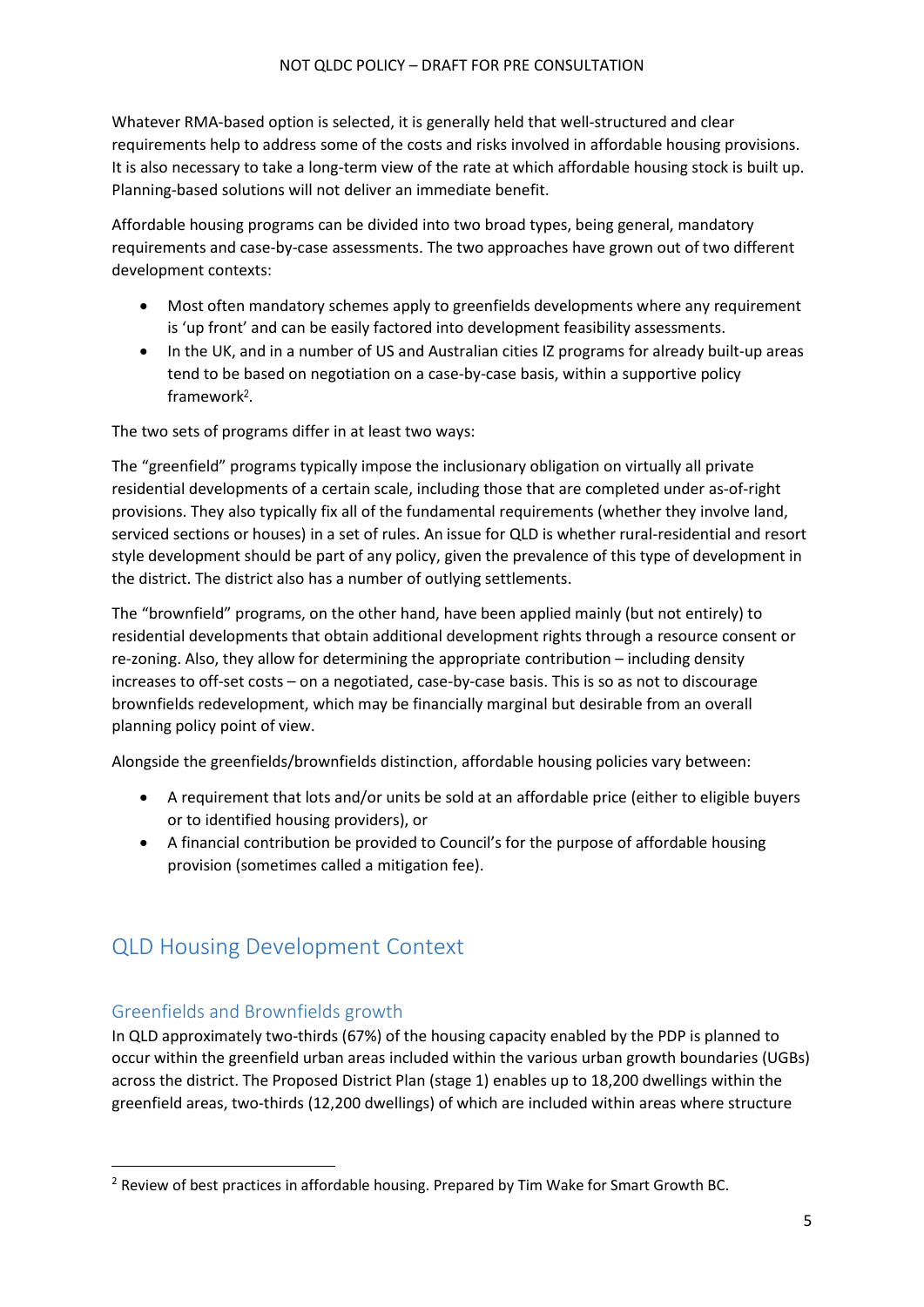plans or subdivision plans exist<sup>3</sup>. However, over time, an increasing proportion of dwellings will be delivered via redevelopment of brownfields areas.

The data in the following table is sourced from the Council's 2017 Housing Capacity Assessment report<sup>4</sup>. The estimate of capacity is based on the proposed district plan as notified. Subsequent assessments will reflect changes to zoning arising from submissions and appeals.

|                                                        | Greenfield urban | Other urban (e.g.<br>Brownfield) | <b>Total Urban</b> |
|--------------------------------------------------------|------------------|----------------------------------|--------------------|
| Plan enabled capacity<br>(excluding<br>redevelopment)  | 18,590           | 9,060                            | 27,650             |
| Plan enabled capacity<br>(including)<br>redevelopment) | 18,590           | 19,760                           | 38,350             |

#### **Table 1: Dwelling capacities: proposed district plan**

Planned capacity (excluding redevelopment) includes in the brownfields capacity figures infill type development in existing residential areas; for example where a house is built at the back of an existing dwelling. Plan-enabled capacity with redevelopment involves assumptions around the removal of existing dwellings and their replacement with terraced housing or apartments.

The report's assessment is that feasible redevelopment capacity (what is likely to be built) is less than plan-enabled capacity.

It is projected that QLD has feasible capacity for an additional 19,200 dwellings within its UGBs and 19,400 dwellings within the total urban environment in the short-term, excluding the potential for redevelopment. It is estimated that over half (56%; 10,800 dwellings) will be within the greenfield areas, with 8,400 commercially feasible dwellings within existing urban areas.<sup>5</sup>

Over time, further plan-enabled capacity will become feasible. In particular it is reasonable to expect brownfields urban sites with enabling zoning will be redeveloped on a site-by-site basis, with existing houses being removed and replaced with a range of dwelling typologies and densities. There are also options to add small flats and accessory units.

The 2017 Housing Capacity Assessment estimates that QLD will have commercially feasible capacity for an additional 23,900 dwellings within its UGBs and 24,200 dwellings within the total urban environment in the medium-term (to 2026)<sup>6</sup>

The 2017 Mayoral Taskforce on affordable housing reached the view that it would be beneficial to move towards a policy environment where there is a mandatory contribution towards affordable housing from new greenfield developments, and from other developments that intensify use of a

 $3$  Housing Development Capacity Assessment 2017 Queenstown Lakes District 27th March 2018 –

<sup>4</sup> Ibid, page 181

<sup>5</sup> Page | 178

<sup>6</sup> Page | 180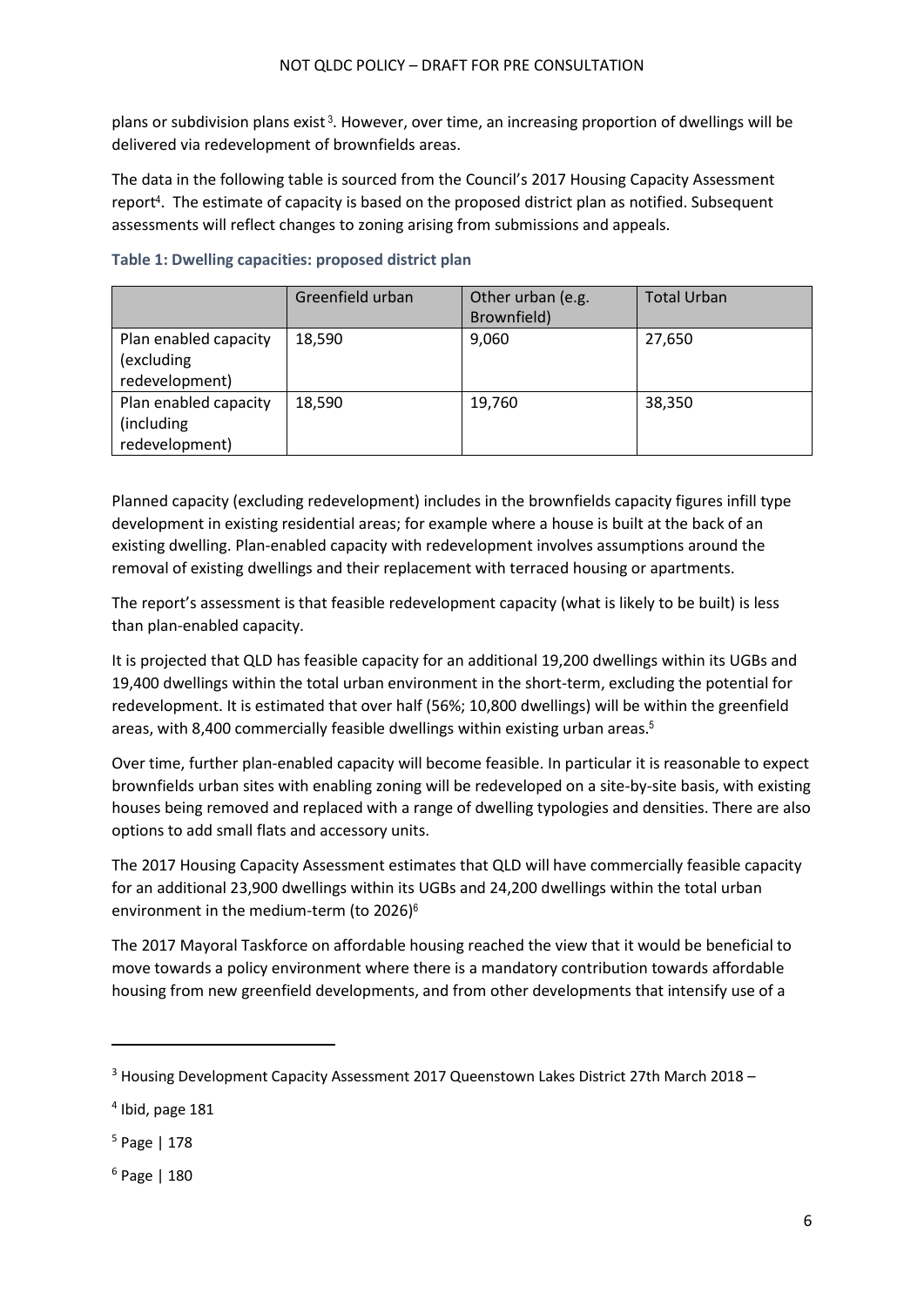site<sup>7</sup>. By intensify, it is assumed to mean residential or mixed use developments that see a net increase in units.

The extent to which brownfield redevelopment will make up future development capacity means that any IZ policy must suit this type of development. Rather than develop a discretionary, case-bycase assessment process for brownfields development, it is recommended that a simplified requirement / contribution scheme apply. Relevant points are:

- Brownfields development will more likely involve smaller scale developments that sit below a threshold level where an affordable housing requirement may be triggered (for example developments of two or three units on a 800sqm section).
- Brownfields development cannot readily provide land, and therefore is better suited to a financial contribution approach, rather than a physical requirement to provide affordable lots or units.
- In the QLD context, which includes fast population growth and strong and sustained land and house price increases, it is not considered necessary to provide some form of bonus for brownfields developments that provide affordable dwellings.

A brownfields requirement could be tied to future plan changes (up zoning) rather than apply to development enabled by current zonings. This would, however, see a large pool of development capacity without any contribution flowing from it.

Having said that, transitional effects will be present for brownfields development sites. These transitional effects could be addressed through a stepped phase in period and/or delayed implementation. For example, any IZ policy could start with a small IZ contribution, rising to a larger contribution in five years time. Alternatively, the provisions could become operative after a set date, such as three years after the variation or plan change is settled. Either approach would allow markets to adjust and for sites which are currently in pre-development consenting stages to proceed.

In summary, a mandatory 'pre-set' requirement across greenfields and brownfields is appropriate. However, the contribution rate may vary between greenfields and brownfields to reflect differing feasibility, with scope for site specific approaches to be tested.

### <span id="page-6-0"></span>Settlement Zones

The QLD has a number of smaller villages outside the main urban areas. The PDP Settlement Zone applies to the settlements of Glenorchy, Kinloch, Kingston, Luggate and Makarora. The lack of Council servicing or limited servicing in these areas restricts the likely take up of housing capacities in these environments.

These settlements are mostly remote from the main centres and historically have offered a more affordable housing product. The PDP enables low‐intensity residential development that retains character and amenity through the use of minimum lot sizes. Overtime, the settlements are likely to grow and develop as they respond to a range of demands. In this context it would be appropriate that they contribute to meeting affordable housing needs, but at a rate that recognises their circumstances.

 $<sup>7</sup>$  2017 Mayoral Taskforce, page 21.</sup>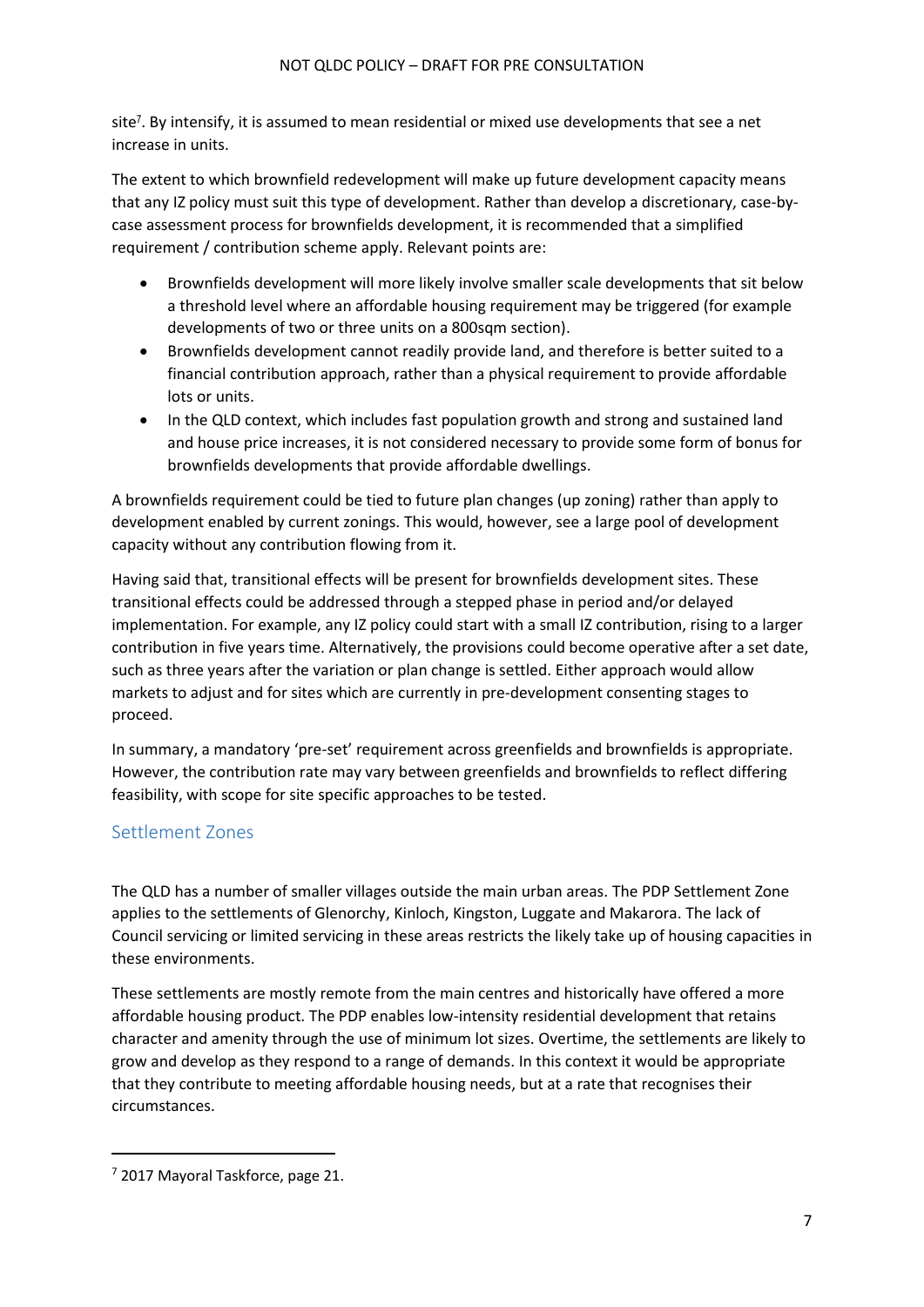### <span id="page-7-0"></span>Rural Residential, Rural Lifestyle and Resort development.

A feature of QLD is the significant pool of development potential in rural-residential, rural lifestyle and Special (resort) zoned areas.

The Council's 2017 Housing Capacity Assessment found that residential capacity in the rural (nonurban) areas of the district is in the order of 3,600 dwellings, spread across a variety of zones.

Some of this capacity is in the form of one or two larger lifestyle or rural-residential lots that could be subdivided from an existing lot. In other cases, larger properties could be subdivided into more than 10 lots.

Resort zones like Millbrook have seen considerable residential development. Some special zones may incorporate worker accommodation.

In general, the rural-residential, resort and rural lifestyle zones are not appropriate locations for affordable housing. They are located away from key services and community facilities and likely to result in higher travel costs for residents. Land and buildings are likely to be expensive to maintain and subject to high resident society fees or similar.

Nevertheless, development in these zones generates demand for affordable housing. This is in terms of employment associated with the resort zones, as well as home and garden maintenance services and the like. Equally, the population resident generates demands for community services like education, health and local government services. This demand suggests that 'non-urban' residential development should contribute in some way to help mitigate impacts on low to moderate income households.

The Rural Residential zone generally provides for development at a density of up to one residence every 4000m². The Rural Lifestyle zone provides for rural living opportunities with an overall density of one residential unit per two hectares across a subdivision. Density of development in Special zones vary.

It is considered appropriate to apply any contribution to rural-residential and residential development in resort zones due to the urban type nature of these developments, as well as the indirect demands for affordable housing that they create. Rural-lifestyle and rural lots and housing should not be included, as these types of developments already play a significant role in management of resources (such as landscape protection).

## <span id="page-7-1"></span>Requirement trigger

This issue relates to what scale of housing development would trigger a requirement or contribution, for example a development of 10 or 20 more dwelling units or lots, and whether certain forms of residential development should be exempted from any requirement.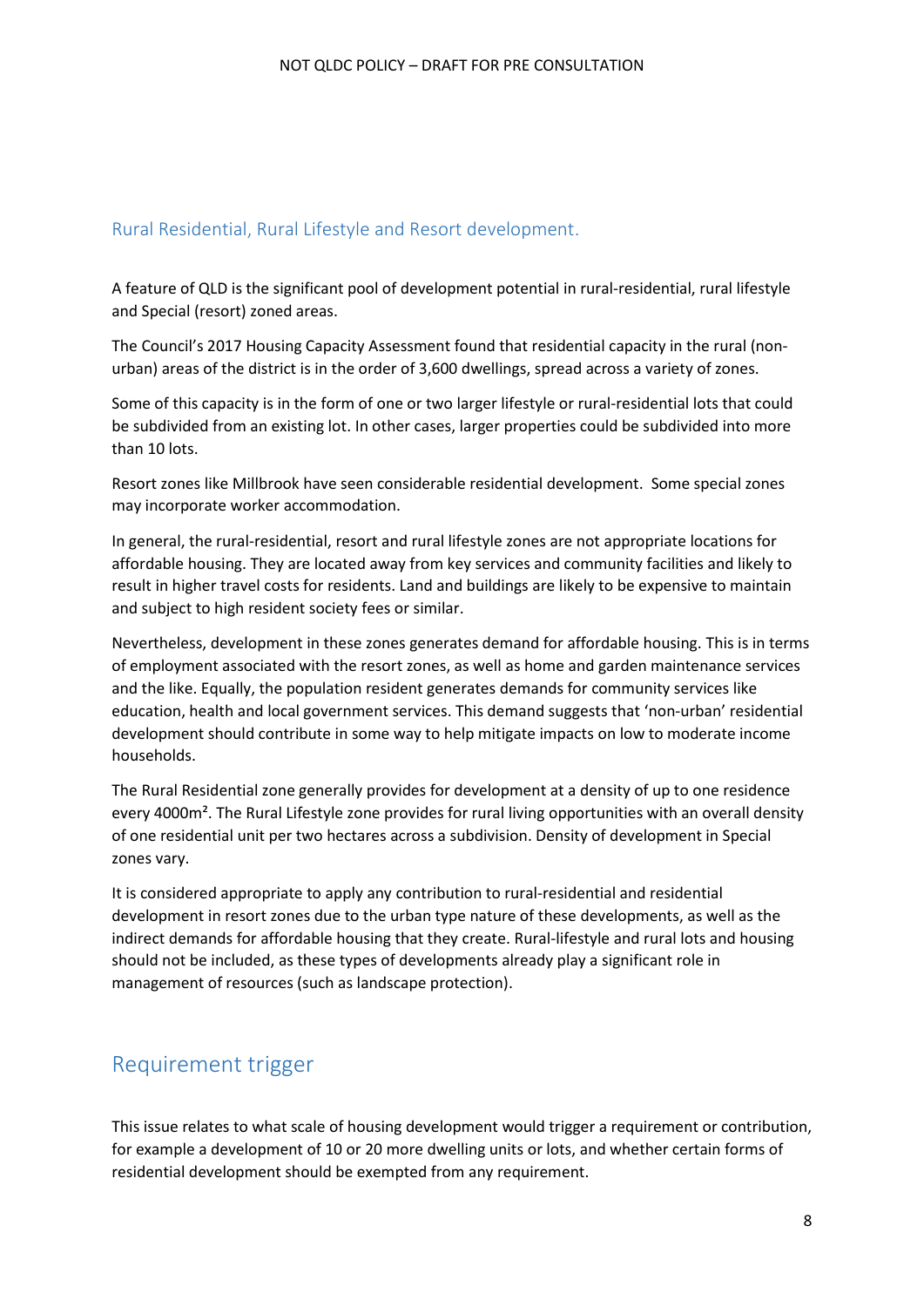Generally, Inclusionary Zoning programmes have a threshold for contribution of 10 units<sup>8</sup>. The rationale behind treating small developments differently is that an affordable housing requirement might have a greater financial effect on them, compared to larger developments. On the other hand, because smaller developments could represent a significant portion of the total new housing production, exempting them could considerably reduce the provision of affordable housing.

Potential for "boundary effects", such as developments being staged so each stage is below the trigger point (for example 9 units rather than 10 units) are likely to arise. Any cut-off will create a boundary effect. In comparison, Linkage Zoning requirements generally do not have a 'cut off'. Rather there is a set fee that applies to all new jobs to be created, based on the floor area of the development.

In greenfields situations, housing subdivisions and developments generally involve larger scale projects where 'boundary effects' do not arise.

For brownfields, new development or redevelopment involving a net increase of 10 or more units usually involves comprehensive development of larger sites. A 10 unit 'cut off' may incentivise some scaling down or staging of such developments (such as 8 or 9 units on sites that could accommodate 11 or 12 units, or the 12 units being broken down into two stages of 6 units).

The alternative to a requirement is a financial contribution from all development, whatever its scale. Where specified in a plan, financial contributions can be imposed to avoid, remedy or mitigate adverse effects of activities, or to achieve specified outcomes associated with sustainable management of resources. Contributions can be in the form of cash, land or a combination of cash and land. An advantage of a financial contribution approach would be that it could be levied on all residential development over a certain minimum value or size, thereby avoiding most boundary effects. The issues associated with financial contributions are discussed further in the next section.

An affordable housing requirement could be built around a split fee-in-lieu / affordable unit contribution regime; for example for developments of 10 or more housing units, then 10% of units (or 1 unit out of a 10 unit development) must be an affordable unit. For developments involving less than 10 dwelling units, the contribution would be in the form of a financial contribution at a pro rata rate (for example a 6 unit development would pay a fee in lieu at a rate of 60% of the cost of providing an affordable unit).

## <span id="page-8-0"></span>Exclusions

IZ is aimed at residential development on the basis that mixed income communities provide a number of positive growth management benefits, while zoning decisions that provide for housing confer a degree of benefit to such developments, with that benefit reflected in higher land and property prices. On this basis, all forms of residential development that benefit from residential zoning should be included in any IZ scheme. However, there are a range of residential and related activities that may justify exclusion from any requirement on the basis of the activities providing alternative affordable housing choices.

The QLDC PDP defines a residential activity to mean the use of land and buildings by people for the purpose of permanent residential accommodation, including all associated accessory buildings,

<sup>&</sup>lt;sup>8</sup> A Guide to Developing an Inclusionary Housing Program. Developed for: Acorn Institute Canada, Sept 2010.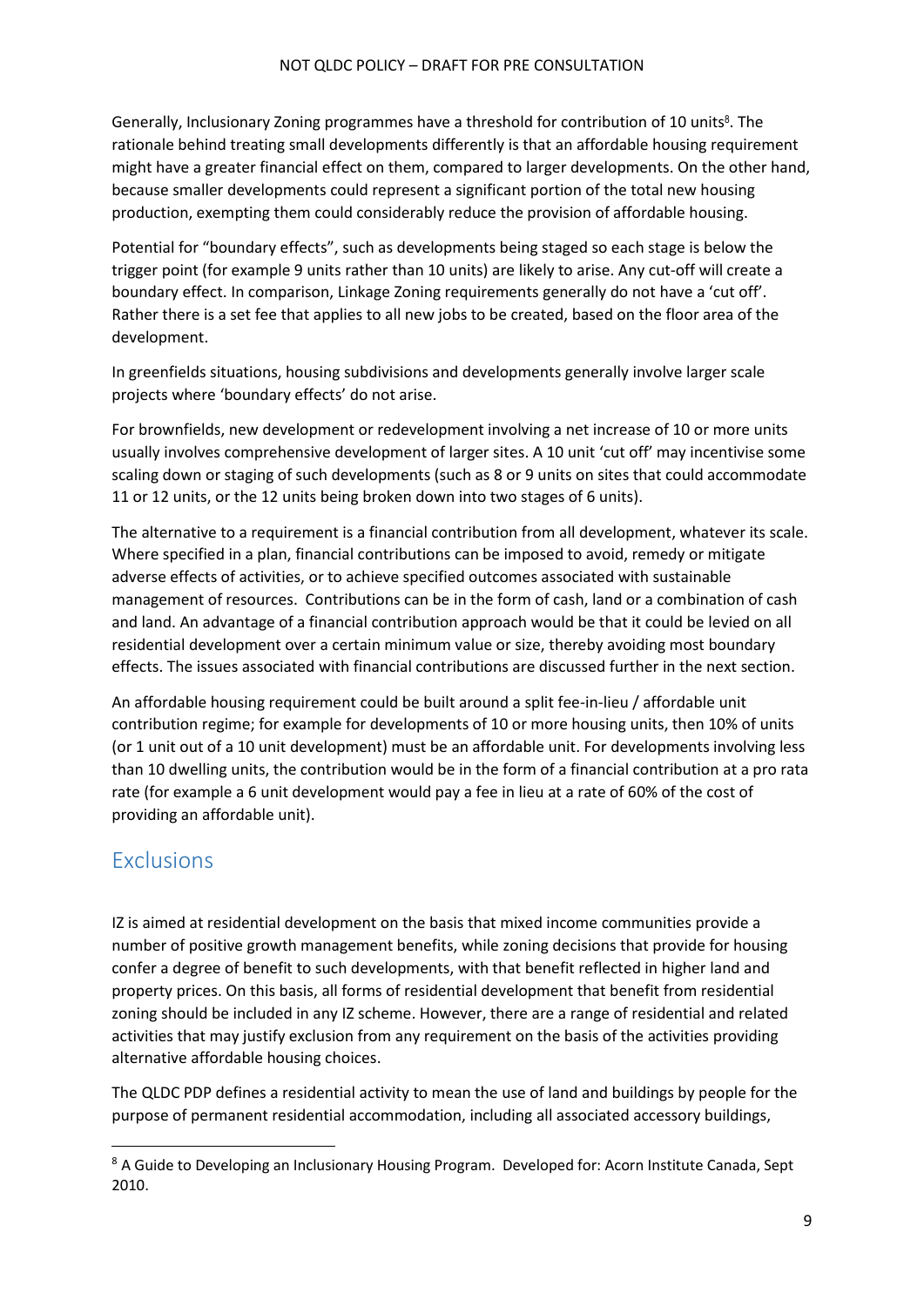recreational activities and the keeping of domestic livestock. For the purposes of this definition, residential activity includes Community Housing, emergency refuge accommodation and the noncommercial use of holiday homes. Visitor accommodation, residential visitor accommodation and homestays are excluded.

In turn a residential unit means a residential activity which consists of a single, self-contained household unit whether of one or more people.

Clearly stand-alone dwellings, terrace houses and apartments fall within these definitions. There are a range of residential activities that do not necessarily involve residential units as defined, but which may have affordability benefits. Any affordable housing scheme should be explicit as to whether these other types of residential development should be subject to the requirement or contribution.

Possible exclusions from any IZ requirement include:

- Housing developments that share common facilities, (e.g. lodges, boarding houses)
- Retirement villages
- Developments undertaken by Registered Community Housing Providers (such as the Queenstown Lakes Community Housing Trust or Kāinga Ora)
- Minor household unit / granny flat/tiny houses.

It is also necessary to consider whether Residential Visitor Accommodation should be included, even though for District Plan purposes, it is not defined as a Residential activity.

Reasons for and against specific exclusions include:

- Boarding houses, lodges and student accommodation units that share common cooking and dining facilities generally seek to offer less costly accommodation, often on a temporary basis. Rooms in such developments may not be considered to be separate residential units. For example, boarding houses are defined by section 66B of the Residential Tenancies Act 1986 to be residential premises containing 1 or more boarding rooms along with facilities for communal use by the tenants of the boarding house. The proposed district plan QLDC does not facilitate these types of activities in residential zones, but they are possible in commercial areas.
- Retirement villages (under the Retirement Villages Act) offer a specific housing product that does not involve the creation of separately owned lots and dwelling units. However, independent living units can be provided in a retirement village development, along with supported care type facilities. The independent living units are similar to residential units and can benefit from a residential zoning. In the case of QLD, two retirement village developments have offered affordable housing contributions. Supported residential care facilities are facilities like 'rest homes' that provide accommodation and full-time care for the aged. A rest home is defined in section 58(4) of the Health and Disability Services (Safety) Act 2001. Supported residential care units should not be included, but there is justification for independent living units to be included.
- Housing developments that may be undertaken by Kāinga Ora and developments by a Registered Community Housing Provider will generally be aimed as delivering a range of housing products, including social and affordable housing. These should be excluded, provided that there are mechanisms in place to ensure retention of affordable units.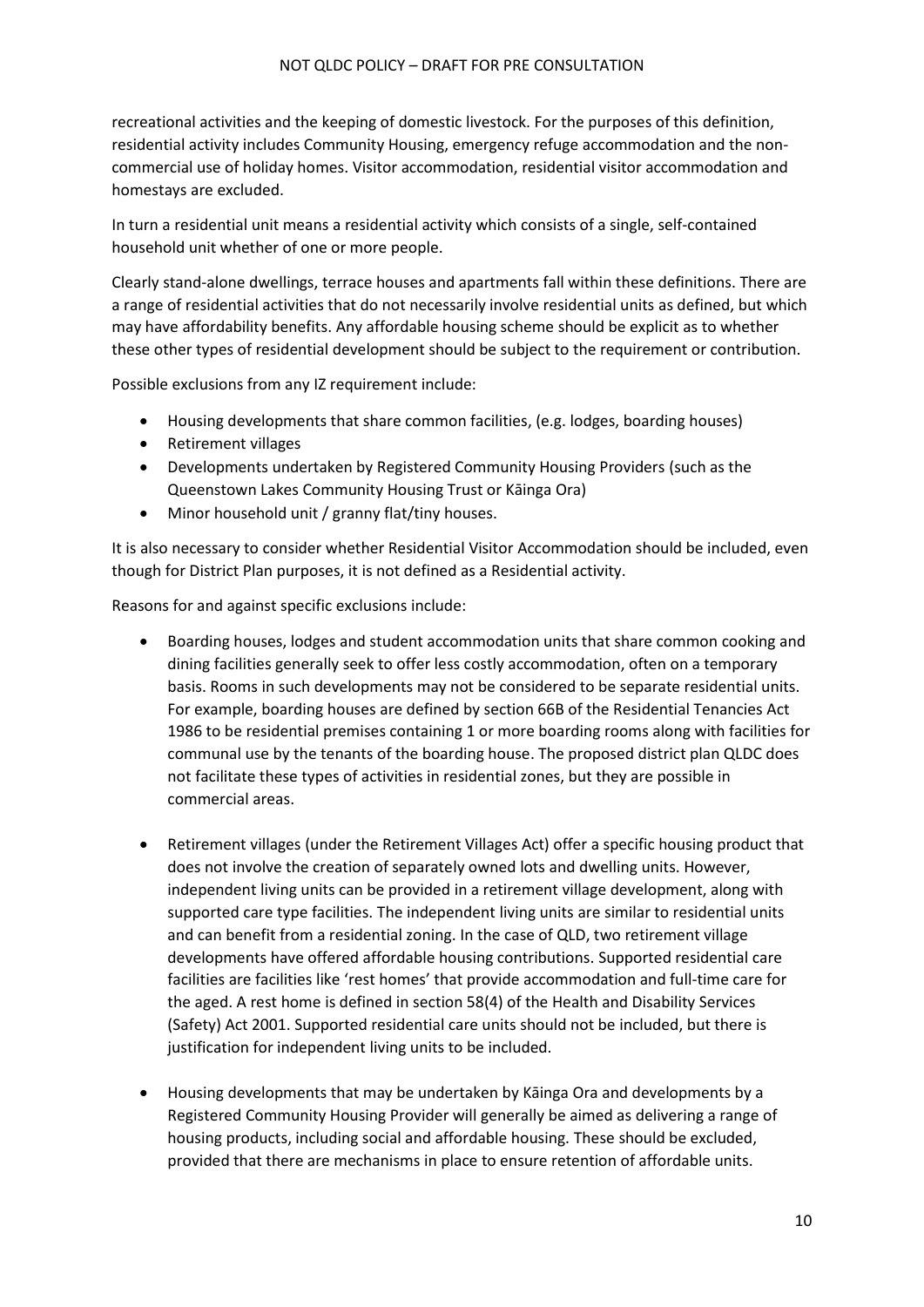• Minor household units are a form of residential activity. They are generally limited in size and cannot be subdivided from the main unit. In the QLD context they are defined as residential flats, are a permitted activity and can be up to 70m² in area in urban zones and up to 150m² in the rural zones. They can provide for a form of affordable rental unit. 'Tiny houses' (such as houses less than 40 square metres in area and studio type apartment units) are a growing trend. They may be on a separate title and therefore can be classed as a separate residential unit. In a similar vein is studio or 1 bedroom apartments. Their small size is directly aimed at providing affordable living options to a sector of society and as such. Small dwelling units (less than 40 sqm) should be excluded.

In the QLD context, visitor accommodation is defined in two ways. Visitor Accommodation in the form of a hotel or backpackers is its own form of activity, and not defined as a residential activity. Residential Visitor Accommodation is a separate activity to that of Visitor Accommodation. Residential Visitor Accommodation means the use of a residential unit including a residential flat by paying guests where the length of stay by any guest is less than 90 nights. This covers activities such as Air BnB. If Residential Visitor Accommodation is excluded from any affordable housing requirement, then it is possible that residential units will be advanced on the basis of being Residential Visitor Accommodation and not be subject to any requirement or contribution.

In summary, it is recommended that:

• Independent living units within retirement village developments be included in any Inclusionary zoning requirement, along with residential visitor accommodation units.

Exclusions should cover the following sub types of residential activities:

- Boarding houses, lodges and student accommodation and similar co living arrangements that do not involve separate residential units for occupiers
- Managed care units in retirement villages and rest homes
- Small household units (self contained houses apartments less than 40sqm in net floor area)
- Affordable housing delivered by Kāinga Ora and Registered Community Housing Providers that have appropriate retention mechanisms in place.

## <span id="page-10-0"></span>Requirement / Contribution level

Under some IZ programmes, all eligible residential developments above a trigger level are required to provide the same fixed percentage of the total units as affordable units. In other cases, the requirement is determined on a case-by-case basis.

US evidence is that 'fixed 'contributions ranging from 10% up to 20% of dwellings being affordable have been proven to be acceptable in many jurisdictions<sup>9</sup>. In the UK, in major metropolitan centres, affordable housing requirements can extend to 30 to 50% of dwelling units, but each case is negotiated.

<sup>&</sup>lt;sup>9</sup> Inclusionary Housing Program Design Worksheet. Sourced from<https://inclusionaryhousing.org/>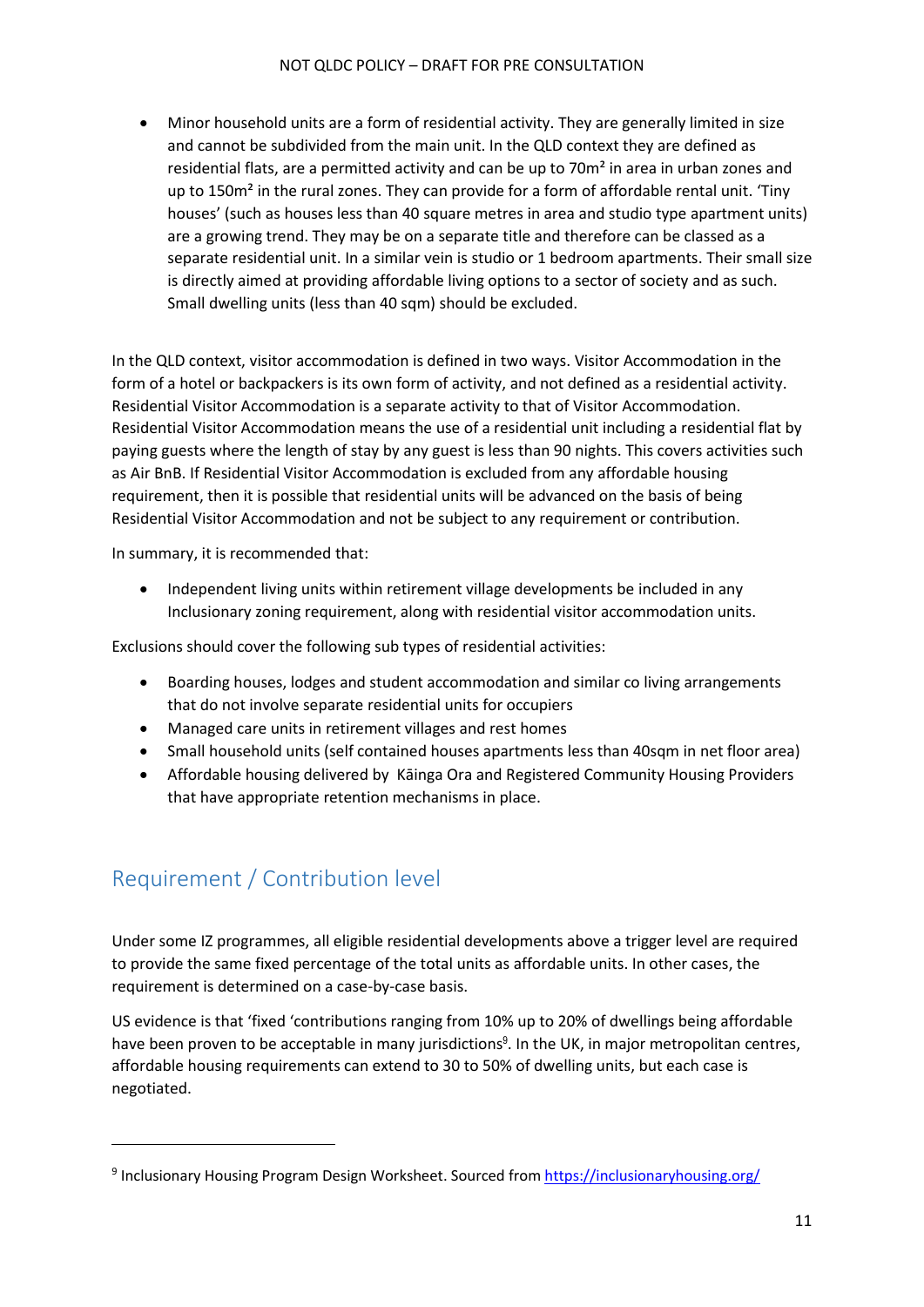Setting the contribution rate can involve modelling of the financial feasibility of different types of developments, consideration of demand for affordable dwelling as well as issues of practicality.

In principle, any affordable housing requirement should be based on a prescribed and fixed "below market" price or rent. A "below-market" price or rental is one that is likely to be substantially below the lowest market price or rent for the equivalent new unit.

For example, Quotable Value NZ data suggests that sections in Queenstown are in the order of \$400,000 to \$450,000; while houses in Lakes Hayes Estate and Shotover Country sell for up to \$1,000,000. The land component is approaching 50% of the total cost (land plus house).

Typically, inclusionary zoning aims to provide housing that is affordable to households on 80% to 120% of area median household incomes. These units have to be sold or rented to qualifying households; that is households that meet income and asset criteria.

In the case of QLD, with an estimated median household income of around \$110,000 an affordable home may need to be sold at between \$500,000 to \$550,000 to be affordable to a household on 80% of the median income. At this price, assuming 20% deposit, then approximately 35% of the households gross income is required to cover mortgage repayments.

It is important to understand that in most IZ schemes, the affordable unit is still sold by a developer, albeit at a below market rate. The house may be sold to a Community Housing Provider or brought by a household that meets income criteria.

Affordable housing schemes that operate in the form of a financial contribution (or offer this as an alternative) generally base the financial contribution on a monetary value that is similar to the requirement. For example, if the requirement is that 2 lots to be sold at \$250,000 each rather than a market rate of \$350,000, then the financial contribution is equal to the difference (i.e. \$200,000; being two times the \$100,000 difference between \$350,000 and \$250,000).

### <span id="page-11-0"></span>Responding to demand

Starting with demand, setting the requirement rate is not necessarily tied to demand, in that demand for affordable units may well exceed what is a reasonable contribution from development. Moreover, IZ programmes typically seek to address specific market sectors. For example, they may target key workers (workers like police, teachers, medical) who are important to the sustainable functioning of a community, or schemes may target moderate income households on the basis of other government programmes and support for low income households (for example targeting households on 80 to 100% of median household income).

The 2017 QLDC housing capacity assessment identified that estimated net shortfalls in the five lowest dwelling value bands (houses below \$880,000) over the period 2016 to 2046 represent 2,460 dwellings under a medium growth scenario. For dwellings below \$600,000, estimated demand between 2016 and 2046 is in the order of 5,400 dwellings, yet supply based on current trends may not deliver more than 3,800 dwellings, leaving a shortfall of 1,600 dwellings. Should high growth resume, then by 2046 the shortfall for under \$600,000 dwellings could be in the order of 2,400 dwellings<sup>10</sup>.

<sup>&</sup>lt;sup>10</sup> Page 230, 2017 Housing Capacity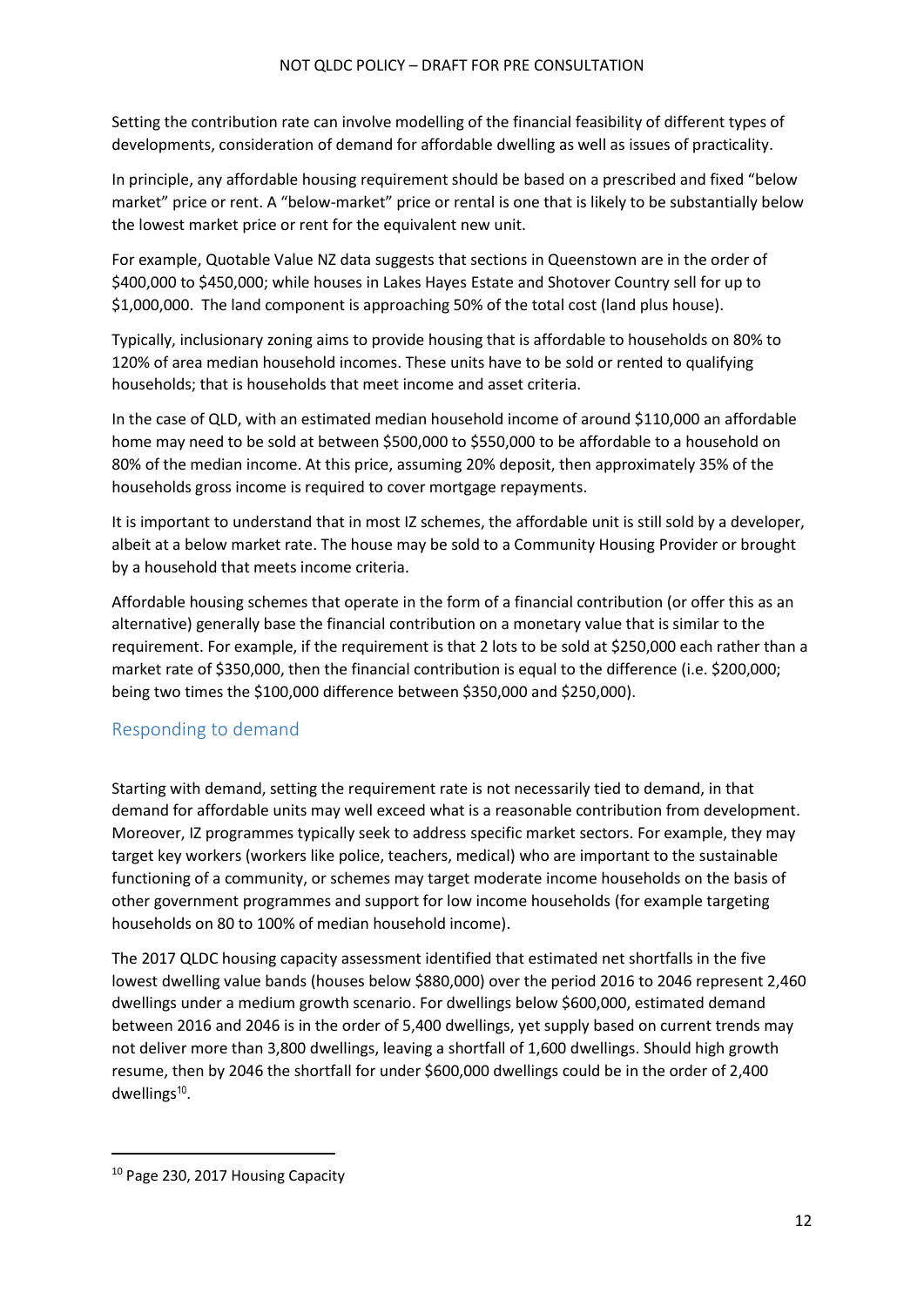The 2019 Housing Needs Assessment considered the vulnerability of households to economic conditions, such as increased costs of living. In 2018, 12% of households were estimated to be in the two most vulnerable bands (out of 9 bands). If this proportion continues to 2048, then a further 1,900 households will be added to this category<sup>11</sup>.

The 2017 Mayoral Taskforce supported further work being done that explores how a rate of contribution could be set that would see the goals of the Taskforce achieved. These being 1,000 affordable homes by 2028, as well as the 2048 goal of all of the district's workforce being able to own or occupy a home the district at a cost that allows them to live within their means. For the short term, delivering 1,000 affordable homes in next 10 years is roughly 20% of the total of 5,000 homes required in that period.

Based on the above, affordable housing demand is in the order of at least 2,000 dwellings over the next 30 years.

## <span id="page-12-0"></span>Development feasibility

Consideration of the impact of any requirement or contribution on feasibility of development can involve consideration of the following matters:

- General assessment
- Screening tool
- Case studies.

The key issue to determine is whether a requirement or contribution is likely to deter needed housing development. In particular is whether costs of meeting a requirement or contribution are likely to be absorbed by development, passed forward to other home owners, or backwards to landowners of undeveloped land. Passed forward, the IZ requirement may raise house prices, deterring some buyers; passed backyards, the requirement may deter some land supply options from being actioned. If absorbed by the developer, this may see them not take on more marginal projects.

### <span id="page-12-1"></span>General assessment

At a general level, Queenstown Lakes Districts' track record with affordable housing is relevant in this regard:

- Historical plan changes have seen a voluntary contribution rate of 5% of lots transferred to the Council become established.
- Special Housing Areas initially required a 5% affordable housing contribution to be provided This was amended to 10% in 2018. QLDC data shows that the contribution is based on lots transferred to the Council (although some SHAs allowed for contribution of cash, lots or lots and house packages).
- In other cases, developments have incorporated 'worker housing'.

<sup>11</sup> QLDC Housing Needs Assessment, 2017, page 6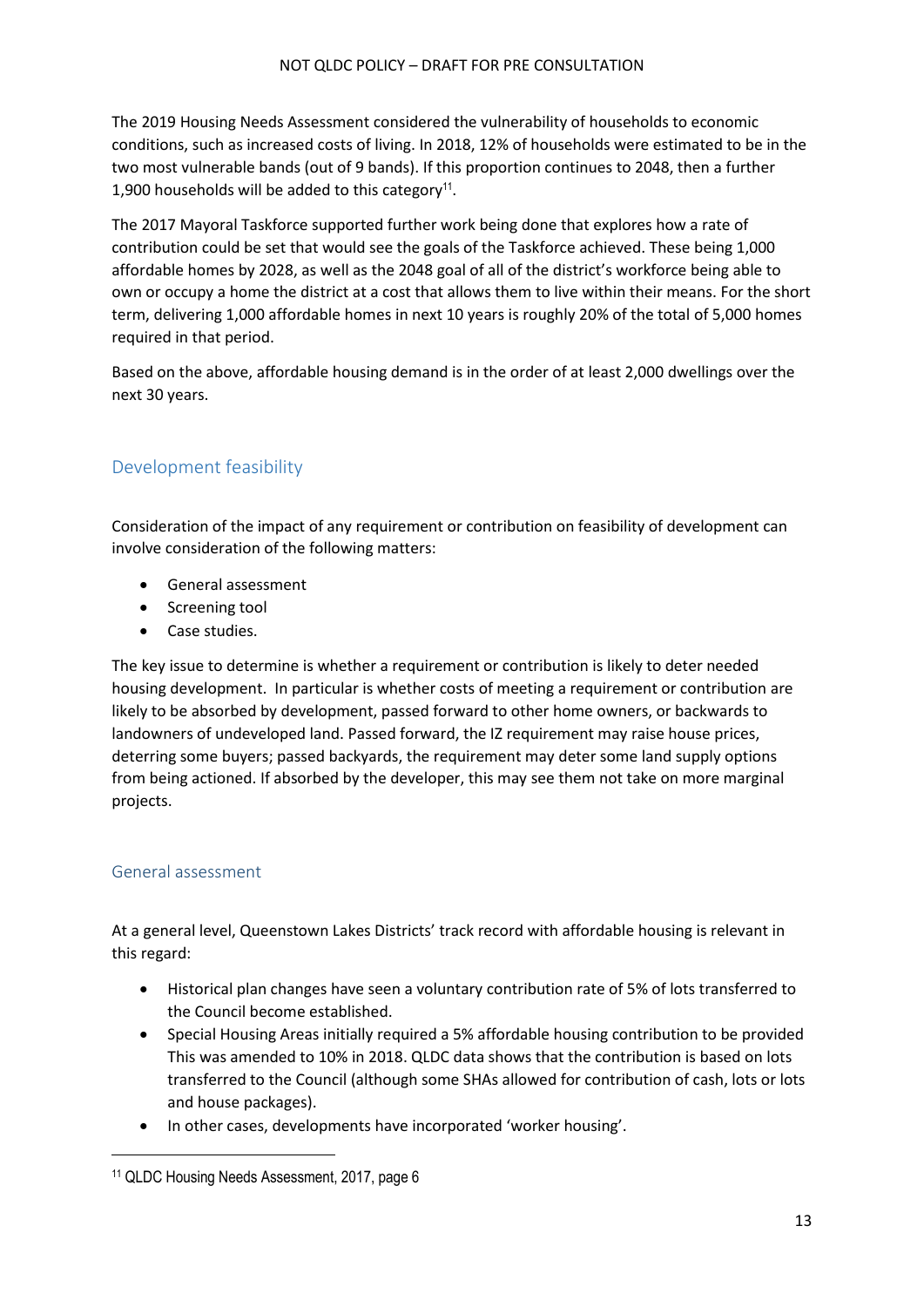These examples have generally involved land that is being converted from rural to urban use. In general, there is considerable value uplift in the process of zone changes. This value uplift has helped to absorb the costs of the affordable housing requirements.

The addition of some form of contribution or requirement onto land already zoned for housing raises a number of issues. A requirement will be perceived to add costs and risks. Increased risks arise from uncertainty over the sale of the affordable lots or houses and the implications for the behaviour of buyers of market rate housing in the development. Costs may not be able to passed backwards.

Experience to date suggests that the risks to a development are not seen to be great, within the QLD context of strong growth pressures. Affordable housing is generally seen to be directed to the needs of working households that need assistance, while the Queenstown Lakes Housing Trust is seen to be an effective method of compliance with the requirements (that is, delivery of the affordable housing). The provision of affordable lots within a development is not seen to create a stigma on the rest of a development.

In terms of development feasibility, the generally rising market of the past 10 or so years has meant that developers have often be able to absorb the costs of the requirement, provided it is in the range of 5 to 10% of lots or units.

#### <span id="page-13-0"></span>Screening test: MBIE development feasibility tool

The MBIE development feasibility tool (developed for the National Policy Statement on Urban Development Capacity) provides one tool to assess the financial feasibility of different development forms<sup>12</sup>. See Appendix One for a copy of the excel worksheets used in the analysis below.

This is an 'off-the-shelf' tool that is based on standard industry assessments of development feasibility. The MBIE model is described as being an open source spreadsheet model which can be used to estimate the feasibility of land or building development in local areas.

Users can adjust the inputs and add or delete columns or rows to meet their needs. Local data can be inputted into the model to reflect local revenue and cost factors. This tool has been used to run some initial simulations of the impact of affordable housing contributions.

The analysis is necessarily at a high level and very dependent upon the assumptions around land values. The model is very sensitive to changed assumptions relating to other factors like civil costs and contingencies.

It is also important to understand that the model is a static model. The value of the development block assumed in the scenarios is 'fixed' and does not vary depending upon possible returns or

<sup>12</sup> Sourced from: [https://www.hud.govt.nz/urban-development/national-policy-statement-on-urban](https://www.hud.govt.nz/urban-development/national-policy-statement-on-urban-development-capacity-nps-udc/guidance-for-local-authorities-on-the-nps-udc/)[development-capacity-nps-udc/guidance-for-local-authorities-on-the-nps-udc/](https://www.hud.govt.nz/urban-development/national-policy-statement-on-urban-development-capacity-nps-udc/guidance-for-local-authorities-on-the-nps-udc/)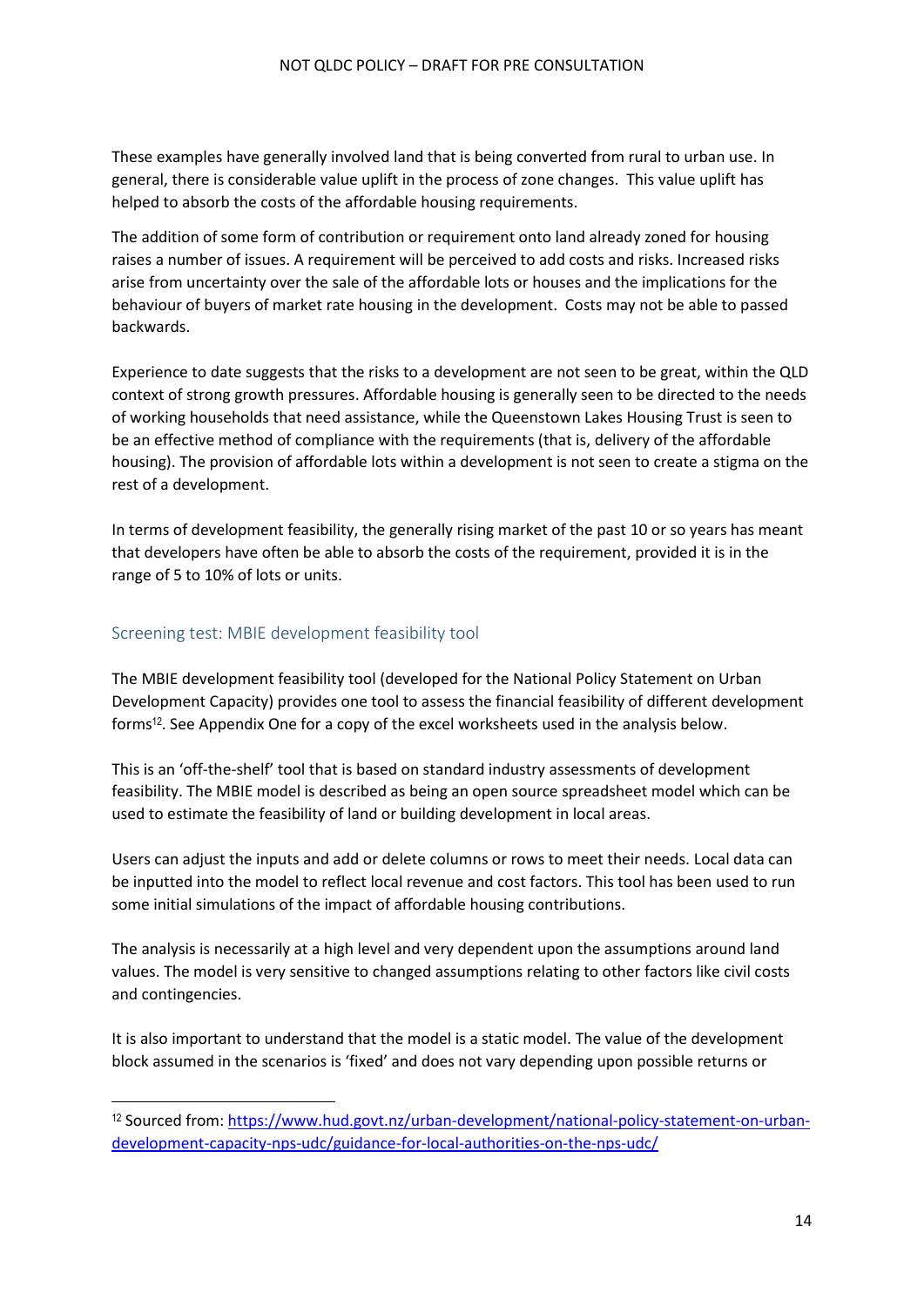possible costs. As discussed in the next section, these limitations mean that the tool is not an accurate valuation of a development proposal. It is at best a screening type tool.

For a greenfields scenario, the MBIE land development model has been used. The following basic assumptions have been used (as of mid 2020):

- (i) 10 ha lot assumed to be zoned residential
- (ii) Block land value of \$10,000,000
- (iii) Approximate per section costs (civil, design, fees and charges) of between \$135,000 and \$163,000 depending upon density
- (iv) Development contribution of \$30,000 per lot (included in (iii))
- (v) 8% cost of capital
- (vi) Sale values of \$300,000 for a 350m<sup>2</sup> section (inclusive GST)
- (vii) Development time 36 months.

The value for the 10ha lot is a nominal value of \$1 million per hectare.

The MBIE spreadsheet model has three different "contingency' fields. These are for civil works, fees and charges and overall project costs. For the purposes of this exercise, these different contingency allocations have been collapsed into one project contingency of 10%.

Based on the MBIE model, with no affordable housing requirement and assuming a 'standard' profit/loss allowance of 20% for developer's margin, then the model provides the following assessment of feasibility, across five different density scenarios.

| <b>Net Density</b><br>(lots per ha) | 20<br>(average)<br>$lot size =$<br>$500m^2$ ) | 23 (average<br>lot size<br>$444m^2$ ) | 25 (average lot<br>size $400m^2$ ) | 28 (average<br>lot size<br>$364m^2$ ) | 30 (average)<br>lot size<br>$333m^2$ ) |
|-------------------------------------|-----------------------------------------------|---------------------------------------|------------------------------------|---------------------------------------|----------------------------------------|
| Feasibility - no<br>requirement     |                                               |                                       |                                    |                                       |                                        |
|                                     | <b>Yes</b>                                    | Yes                                   | Yes                                | Yes                                   | <b>Yes</b>                             |

#### **Table 2 : MBIE development feasibility screening – greenfields subdivision**

If an affordable housing requirement is then added, whereby 5% of the lots must be sold at an affordable price of \$250,000 <sup>13</sup> then the pattern of feasibility remains the same, although revenue does fall compared to the 'without-a-requirement' case. However, profit/risk remains above 20%.

<sup>&</sup>lt;sup>13</sup> And sold with a retention mechanism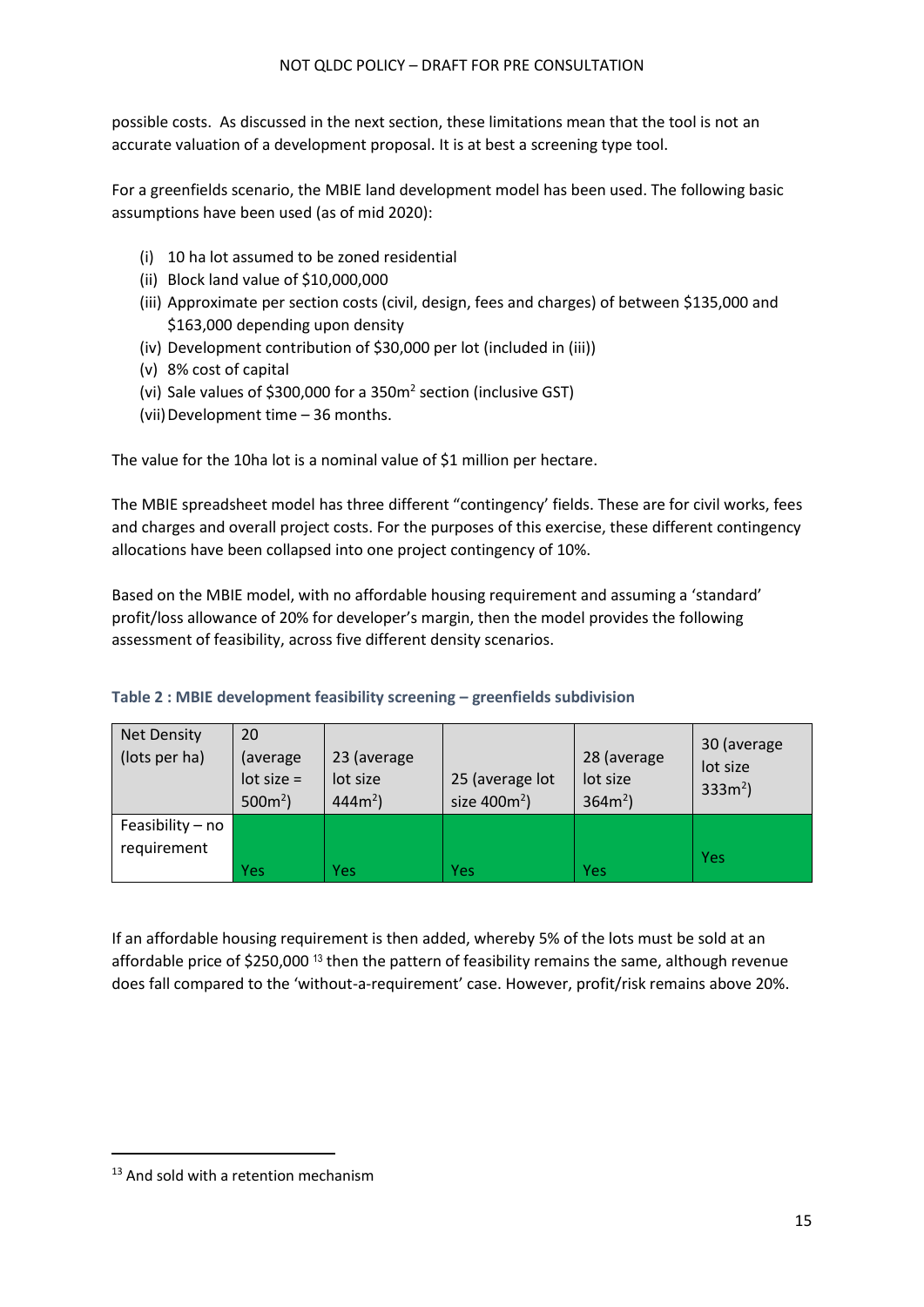| Density (lots<br>per ha) | 20         | 23         | 25  | 28         | 30  |
|--------------------------|------------|------------|-----|------------|-----|
| Feasibility - no         |            |            |     |            |     |
|                          |            |            |     |            |     |
| contribution             |            |            |     |            | Yes |
|                          | <b>Yes</b> | <b>Yes</b> | Yes | <b>Yes</b> |     |
| Feasibility $-$          |            |            |     |            |     |
| 5% lots are              |            |            |     |            |     |
| affordable               |            |            |     |            |     |
|                          | Yes        | Yes        | Yes | Yes        | Yes |

#### **Table 3 MBIE development feasibility screening – greenfields subdivision**

This exercise can be repeated for contribution levels of 10, 15 and 20% of lots sold at an affordable price. See Table 4:

#### **Table 4: Screening tool: different levels of requirement and development density**

| Density (lots    |            |            |            |            |            |
|------------------|------------|------------|------------|------------|------------|
| per ha)          |            |            |            |            | 30         |
|                  | 20         | 23         | 25         | 28         |            |
| Feasibility - no |            |            |            |            | <b>Yes</b> |
| contribution     | <b>Yes</b> | <b>Yes</b> | Yes        | <b>Yes</b> |            |
| 5% lots are      |            |            |            |            | Yes        |
| affordable       | <b>Yes</b> | <b>Yes</b> | <b>Yes</b> | <b>Yes</b> |            |
| 10% lots are     |            |            |            |            | <b>Yes</b> |
| affordable       | <b>No</b>  | <b>Yes</b> | Yes        | <b>Yes</b> |            |
| 15% lots are     |            |            |            |            | <b>Yes</b> |
| affordable       | <b>No</b>  | <b>No</b>  | Yes        | <b>Yes</b> |            |
| 20% lots are     |            |            |            |            | <b>Yes</b> |
| affordable       | <b>No</b>  | <b>No</b>  | <b>No</b>  | <b>Yes</b> |            |

As the affordable housing requirement increases, then a number of development scenarios become infeasible.

The following chart (Figure 4) displays the calculated pre tax profit under these different density and requirement scenarios. A pre tax profit of approximately \$7.5 million is needed to justify the costs of land purchase, expenditure on works, fees and charges etc and associated risks, for all the scenarios.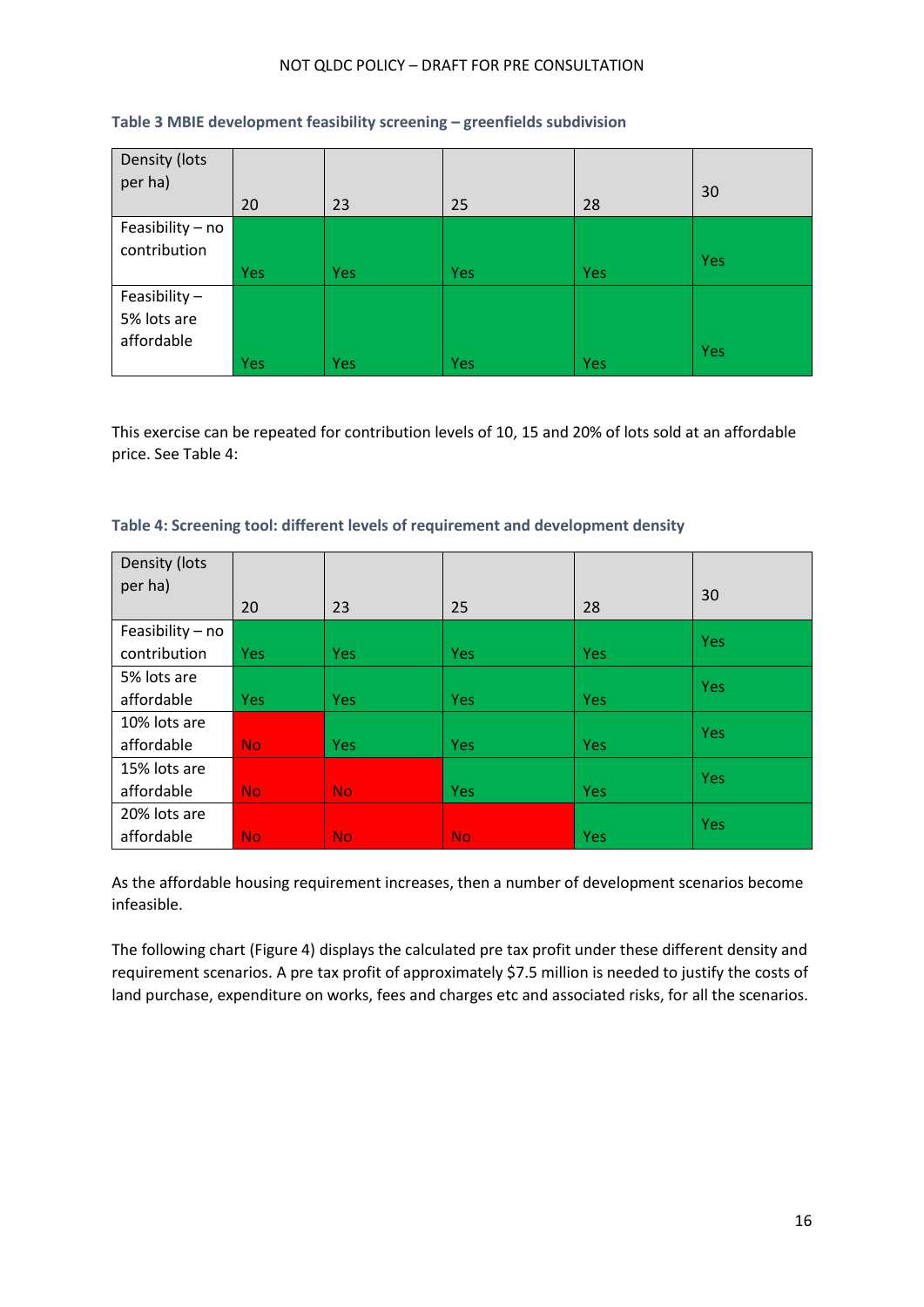

**Figure 1: Impact on pre-tax profit of different requirement levels**

The above simple calculations suggest that a requirement of 10% to 15% of lots sold at an affordable price will be unlikely to make medium density subdivision unviable, but may make lower density subdivisions less viable.

Turning to the situation where a financial contribution is made to the Council involving land or money, a 5% contribution (transfer of 5% of completed lots at no cost to the Council) would see a contribution roughly equal to 15% of lots being sold at an affordable price.

Table 5 shows the expected profit margin with no requirement, with a requirement for 15% of lots to be sold at an affordable price and with a requirement for 5% of lots to be transferred at no cost to the Council, across the density ranges.

| Density of development |       |       |              |       |       |
|------------------------|-------|-------|--------------|-------|-------|
| (dwellings per ha)     | 20    | 23    | 25           | 28    | 30    |
| Pre tax profit margin: |       |       |              |       |       |
| No contribution        | 23.6% | 25.0% | 25.9%        | 26.5% | 26.7% |
| Pre-tax profit margin, |       |       |              |       |       |
| 15% sold at an         |       |       |              |       |       |
| affordable price       | 17.8% | 20.0% | 21.7%        | 23.0% | 23.9% |
| Pre tax profit margin: |       |       |              |       |       |
| 5% of lots transferred | 17.4% | 18.7% | <b>19.6%</b> | 20.1% | 20.3% |

#### **Table 5: Impact on Pre Tax profit: 15% affordable versus 5% transferred**

For the 25 dwellings per ha scenario, the MBIE model suggests that pre tax profit would fall by around \$2.3m under the 5% contribution scenario, compared to the without contribution scenario. This is equal to a 'per lot contribution' of \$14,000. See Table 6.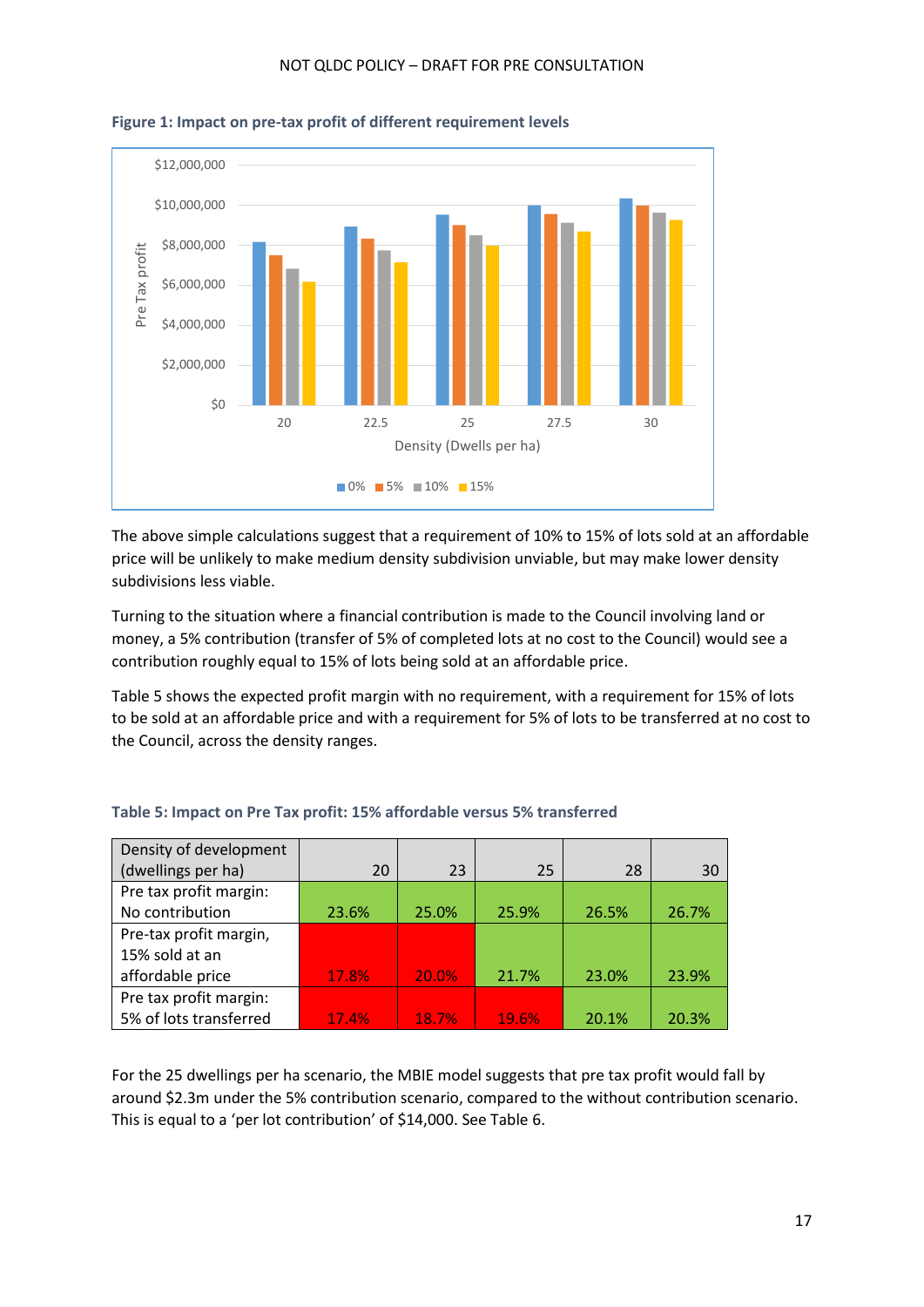| Density of Development | 20          | 23          | 25          | 28          | 30          |
|------------------------|-------------|-------------|-------------|-------------|-------------|
| Reduction in profit    | \$2,141,954 | \$2,233,704 | \$2,315,536 | \$2,388,726 | \$2,454,270 |
| Number of lots         | 136         | 151         | 165         | 179         | 193         |
| Per lot 'contribution' | \$15,779    | \$14,817    | \$14,007    | \$13,312    | \$12,708    |

#### **Table 6: Model outputs: With 5% transfer of lots compared to no contribution**

However, as noted the screening tool is very sensitive to changed assumptions. Sensitivity testing indicates the extent to which assumptions can vary before alternative outputs are generated. For example, based on the model, a block land value of \$12m results in no forms of development being viable, unless land and house prices rise. In the above scenario of a 5% contribution rate, the value of the development block would need to reduce to make the development viable.

#### <span id="page-17-0"></span>Brownfields

Turning to brownfields development, a number of development types are possible, such as infill development (add a unit) to redevelopment involving terrace houses or apartments.

In all cases sales values vary, along with construction costs. Based on Building Permit data for Q3, 2019 as well as QV data on median sales values for QLDC, the following assumptions have been made as set out in Table 7.

| Type of<br>development | Average sale value<br>(1) | Average cost of<br>construction per<br>square metre (2) | Average floor<br>area - new build<br>(3) | Average sale value<br>per square metre (4) |
|------------------------|---------------------------|---------------------------------------------------------|------------------------------------------|--------------------------------------------|
| Houses                 | \$971,000                 | \$2,972                                                 | 223                                      | \$4,362                                    |
| <b>Town Houses</b>     | \$751,000                 | \$2,495                                                 | 111                                      | \$6,760                                    |
| Apartments             | \$672,000                 | \$3,288                                                 | 71                                       | \$9,502                                    |

#### **Table 7: Brownfields assumptions**

#### *Notes*

- *(1) Data from Quotable Value NZ for QLDC as a whole, Feb 2020*
- *(2) Data from Building Permits issued for last 12 months*
- *(3) Data from Building Permits*
- *(4) Sale value (1) divided by floor area (2).*
- *(5) Development contributions of \$15,000 per dwelling have been assumed, based on QLDC development contributions calculator.*

Table 8 presents the results of the development scenarios, with no affordable housing requirement or contribution in place.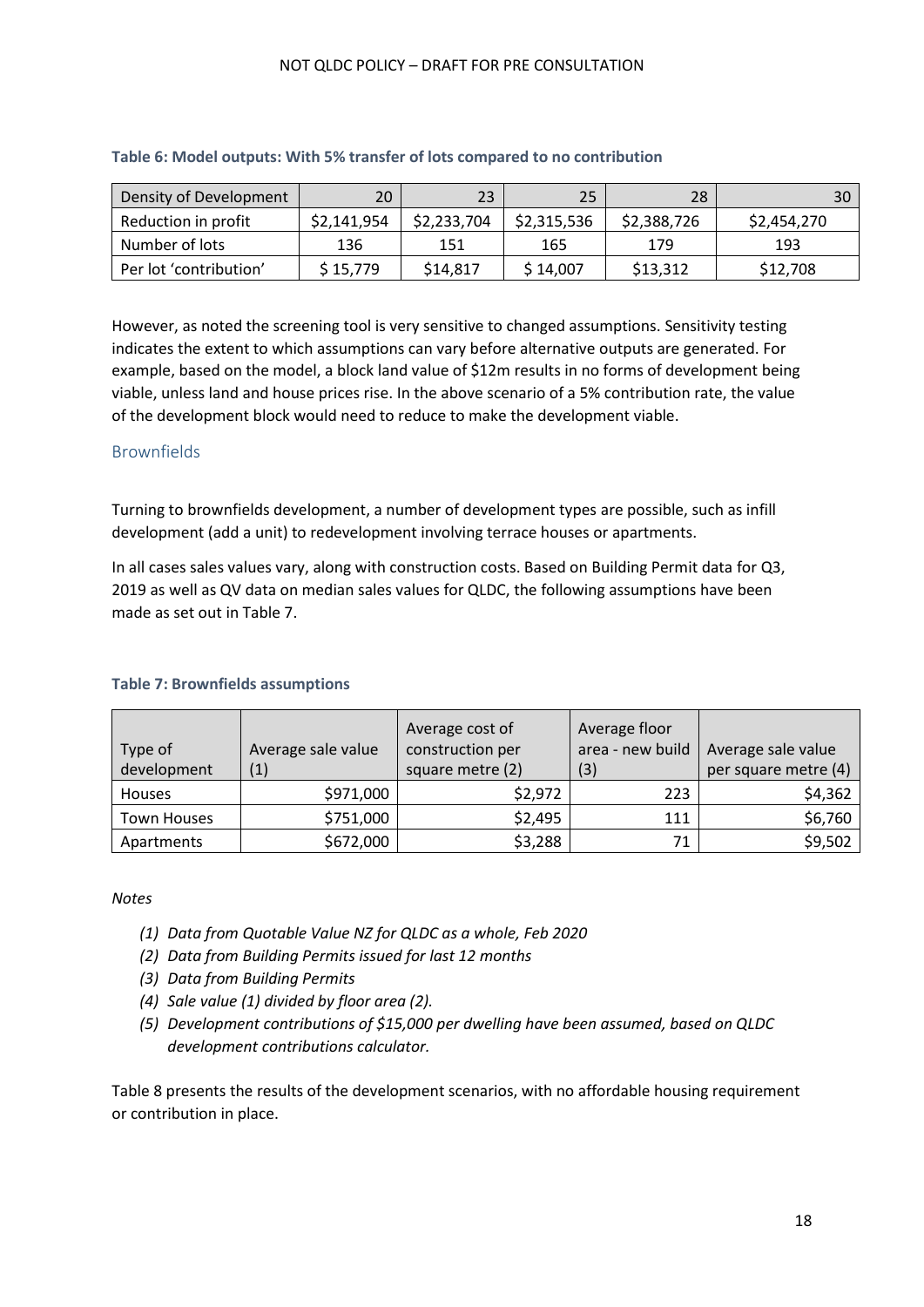| Requirement /<br>development  |                  |                   |                          |                        |                        |
|-------------------------------|------------------|-------------------|--------------------------|------------------------|------------------------|
| type                          | Small<br>terrace | Larger<br>terrace | Apartment 2-3<br>storeys | Apartment 4<br>storeys | Apartment 6<br>storeys |
| Site size $(m^2)$             | 800              | 1,500             | 1,500                    | 1,500                  | 1,500                  |
| Number of<br>units            | 5                | 12                | 17                       | 30                     | 51                     |
| Profit margin<br>(% of costs) | 11.2%            | 16.8%             | 21.1%                    | 21.5%                  | 15.5%                  |

#### **Table 8: Base scenario -no affordable housing requirement**

The MBIE Screening tool uses a 20% profit/risk margin for both greenfields and brownfields developments as a measure of feasibility. This assumption may not hold true for brownfields, as discussed in the next section.

Based on the MBIE model and the assumptions used, any form of terrace development may not viable at a 20% profit and risk margin. Neither is a larger apartment development.

If a contribution is then introduced, either in the form of the sale of a percentage of units at an affordable price, or a financial contribution based on a percentage of the value of the new units, then in all cases, profit margin is below the 20% mark.

The following graph (Figure 5) shows the relative decline in profit/loss margin as the contribution increases.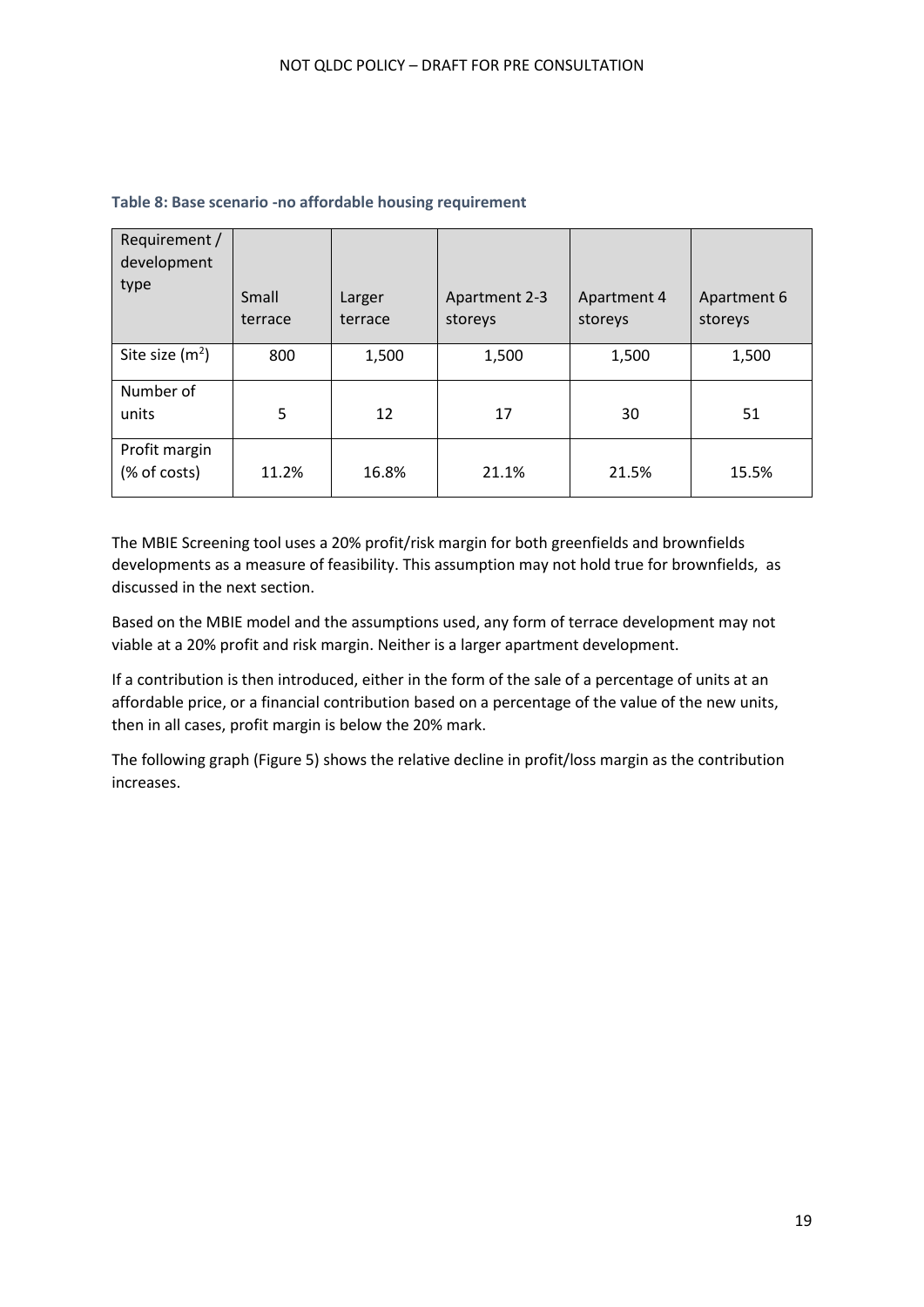

**Figure 2: MBIE screening tool, pre tax profit margin under different development scenarios**

The sensitivity testing would suggest that a financial contribution in the order of 2% of the sale value of the units (land and improvements) results in a similar contribution to 5% of lots being sold at an affordable price for the mid range densities. Table 9 shows the estimated contribution on a per unit or per square metre basis. For example, for the small terrace scenario, pre tax profit falls from \$377,000 under the no requirement scenario, to \$296,000 under the 5% sold at an affordable price scenario. This is a reduction of \$81,000m which if then spread across the units in the development, equals a per unit rate of \$16,000.

|               |          |               | Larger   | Apartment   | Apartment 4 | Apartment 6 |
|---------------|----------|---------------|----------|-------------|-------------|-------------|
| Scenario      | Measure  | Small terrace | terrace  | 2-3 storeys | storeys     | storeys     |
| 5% sold at an |          |               |          |             |             |             |
| affordable    |          |               |          |             |             |             |
| price         | Per unit | \$16,087      | \$16,087 | \$14,130    | \$12,174    | \$8,043     |
| 2% of sales   |          |               |          |             |             |             |
| value         |          |               |          |             |             |             |
| contribution  | Per unit | \$16,435      | \$16,435 | \$15,652    | \$14,870    | \$13,217    |
| 5% sold at an |          |               |          |             |             |             |
| affordable    |          |               |          |             |             |             |
| price         | Per sqm  | \$115         | \$115    | \$141       | \$135       | \$101       |
| 2%            |          |               |          |             |             |             |
| contribution  |          |               |          |             |             |             |
| based on      |          |               |          |             |             |             |
| sales value   | Per sqm  | \$117         | \$117    | \$157       | \$165       | \$165       |

| Table 9: Requirement versus contribution: contribution per unit or per square metre of floorspace |  |  |  |  |  |
|---------------------------------------------------------------------------------------------------|--|--|--|--|--|
|---------------------------------------------------------------------------------------------------|--|--|--|--|--|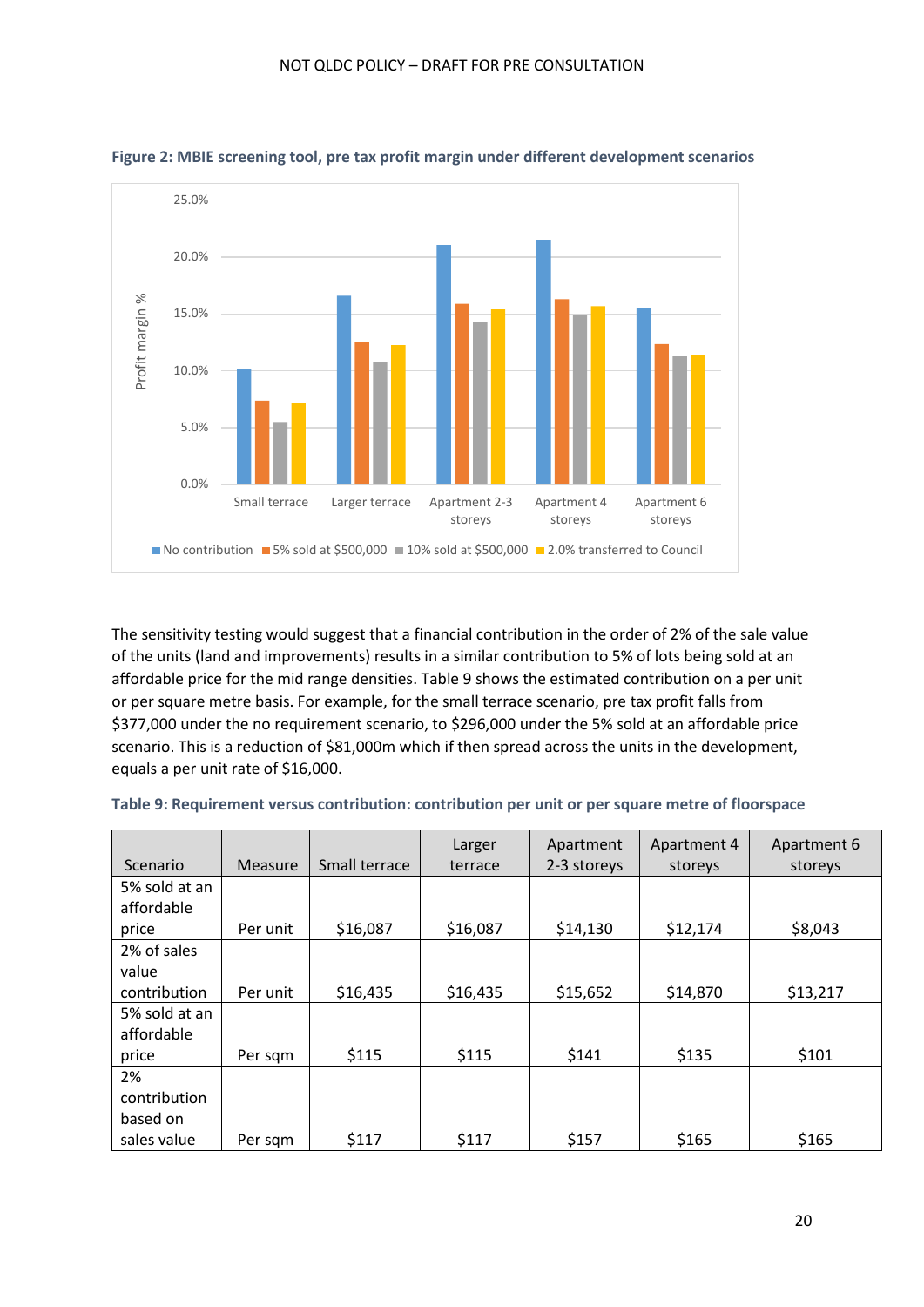The 4 and 6 storey apartment development options pay more under the 2% of gross value scenario than if 5% of units are sold at an affordable price. This is because of the relatively small difference between affordable prices for units and market prices. It may be necessary to 'cap' the contribution on a per square metre rate. At the other end of the scale – a small terrace housing development – the 2% contribution is similar to the 5% affordable option.

#### <span id="page-20-0"></span>Testing: Case Studies

The above screening exercise presents a 'static', generic picture of the possible impacts of a requirement on development feasibility for greenfields or brownfields sites (where the impact of any requirement is 'absorbed' by the development). As discussed in the Issues and Options report there is debate as to whether costs would be absorbed by the development, passed forward to other lots or houses in a development, or passed back into land values.

Over time, the most likely outcome is for costs to be passed back into land values. The question then arises as to whether the impact on land values would suppress prices to the extent that landowners would not be willing to sell land to a developer.

To further understand impacts of any requirement on development, a residual land value analysis was undertaken on four hypothetical developments – two greenfields and two brownfields using upto-date data. These test cases were prepared by Telfer Young<sup>14</sup>. See Appendix Two.

The residual land valuation method is described in the Telfer Young report as follows<sup>15</sup>:

*The methodology requires the assessment of the gross realisation from section sales from which costs of sales (real estate commissions and legal expenses) are deducted followed by a deduction of profit and risk to arrive at an outlay. From the outlay development costs (including development and reserve contributions, advertising costs and interest) are deducted to derive a residual block value for the land, which is the sum a developer could afford to pay for the land for subdivision.* 

*The model can also be adopted for the brownfield development model. In this scenario the developer knows how much it will cost to acquire the land to be redeveloped given there is an active market for improved properties. Therefore, the key variable is what profit and risk is obtainable for undertaking the project.* 

#### <span id="page-20-1"></span>Greenfields

#### **Queenstown**

In Telfer Young's analysis of a hypothetical greenfields development of a nominal 11.6 ha block leads to a residual land value of \$14,176,000, with no affordable housing requirement. This output is based on a range of assumptions about the costs to undertake the necessary works, and sale value

<sup>14</sup> Affordable Housing Project, June 2020. Telfer Young

<sup>15</sup> Ibid, page 3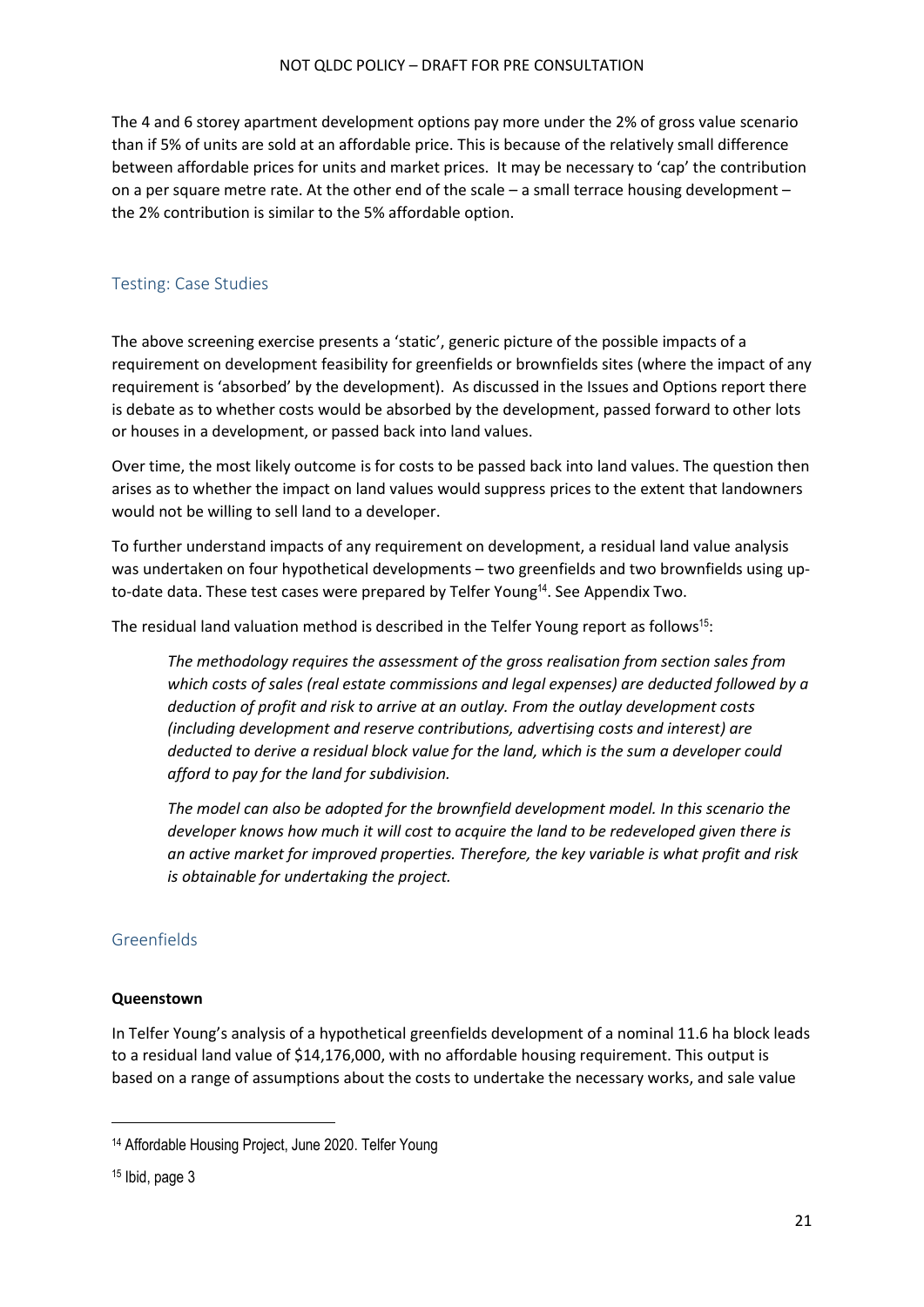of the lots created. Average costs per lot (civil works, development contributions, sales and marketing etc) are in the order of \$131,000. 177 lots are assumed.

These parameters are similar to the MBIE screening tool's '25 dwelling per hectare' scenario, which had 165 lots, and a per lot development cost of \$146,000.

Figure 3 below is a copy of Figure 2.5.3 from the Telfer Young report<sup>16</sup>. It shows the impact on the residual land value of increasing levels of affordable housing contribution to the council.



**Figure 3: Summary graph: residual land values and affordable lots gifted to Council** 

Should a requirement of 5% of lots be gifted to the Council as a financial contribution be put in place, then the residual value of the development block drops to \$12,364,000. This represents a 12.8% reduction in residual value, or a reduction of \$1.8m.

Averaged over the 177 lots, the \$3,182,609 contribution equals \$17,980 per lot.

A requirement for a contribution of 10% of lots sees residual land value drop to \$11,118,000, or a 21% reduction in value, compared to the 'no requirement' case

Should the requirement be in the form of the sale of lots at a reduced affordable price (ie sale at a discount to market prices) then the following figures are generated by Telfer Young's assessment<sup>17</sup>:

<sup>16</sup> Ibid, page 8

 $17$  Ibid page 9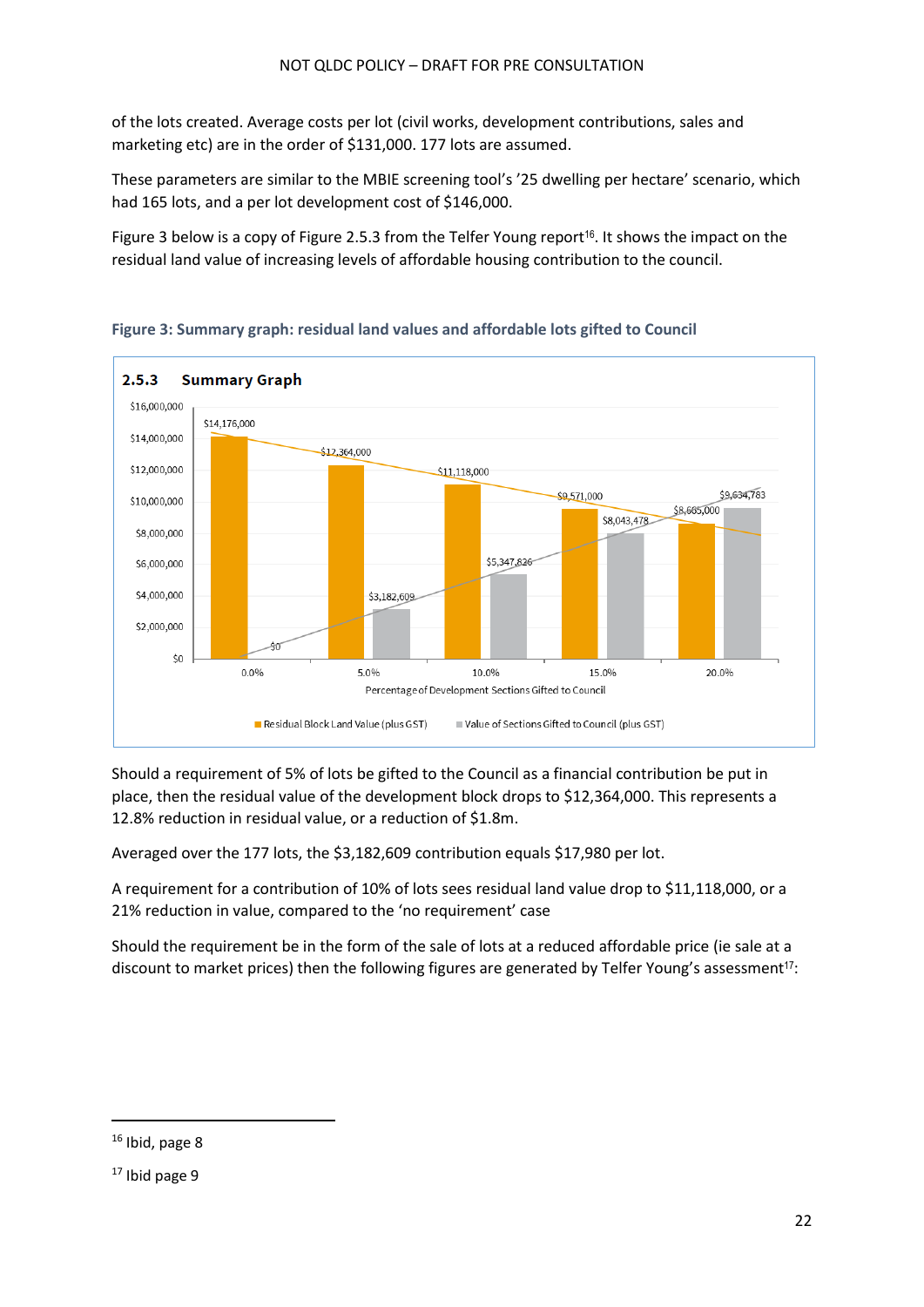

#### **Figure 4: Summary graph – residual land value and affordable lots**

In this case the impact on residual value is less pronounced (but still present) due to the affordable sites still generating some revenue for the subdivider.

For example, 10% of lots sold at an affordable price reduces residual block land value from \$14,176,000 to \$13,205,000. A 15% affordable lot requirement is roughly equal in monetary terms to a transfer of 5% of lots to the Council.

#### <span id="page-22-0"></span>Wanaka Greenfields

The same exercise has been completed for a hypothetical subdivision in Hāwea. In this case three scenarios were developed, based on a 10, 50 and 200 lot subdivision. The scenario was based on current lot sizes of around 480sqm with an average value of \$300,000. The 200 lot subdivision involved a staged approach to the development, spread over 7 years.

In terms of the option of lots gifted to the Council at no cost to the Council, the following table lists the calculated reduction in residual land value of the 5% or 10% lot options, compared to the no requirement scenario.

#### **Table 10: Reduction of residual land values: gifting of lots**

| Scenario (number of lots in<br>subdivision) | 5% of lots gifted | 10% of lots gifted |
|---------------------------------------------|-------------------|--------------------|
| 10                                          | $-18.24%$         | $-18.24%$          |
| 50                                          | $-10.68%$         | $-17.79%$          |
| 200                                         | $-10.64%$         | $-18.61%$          |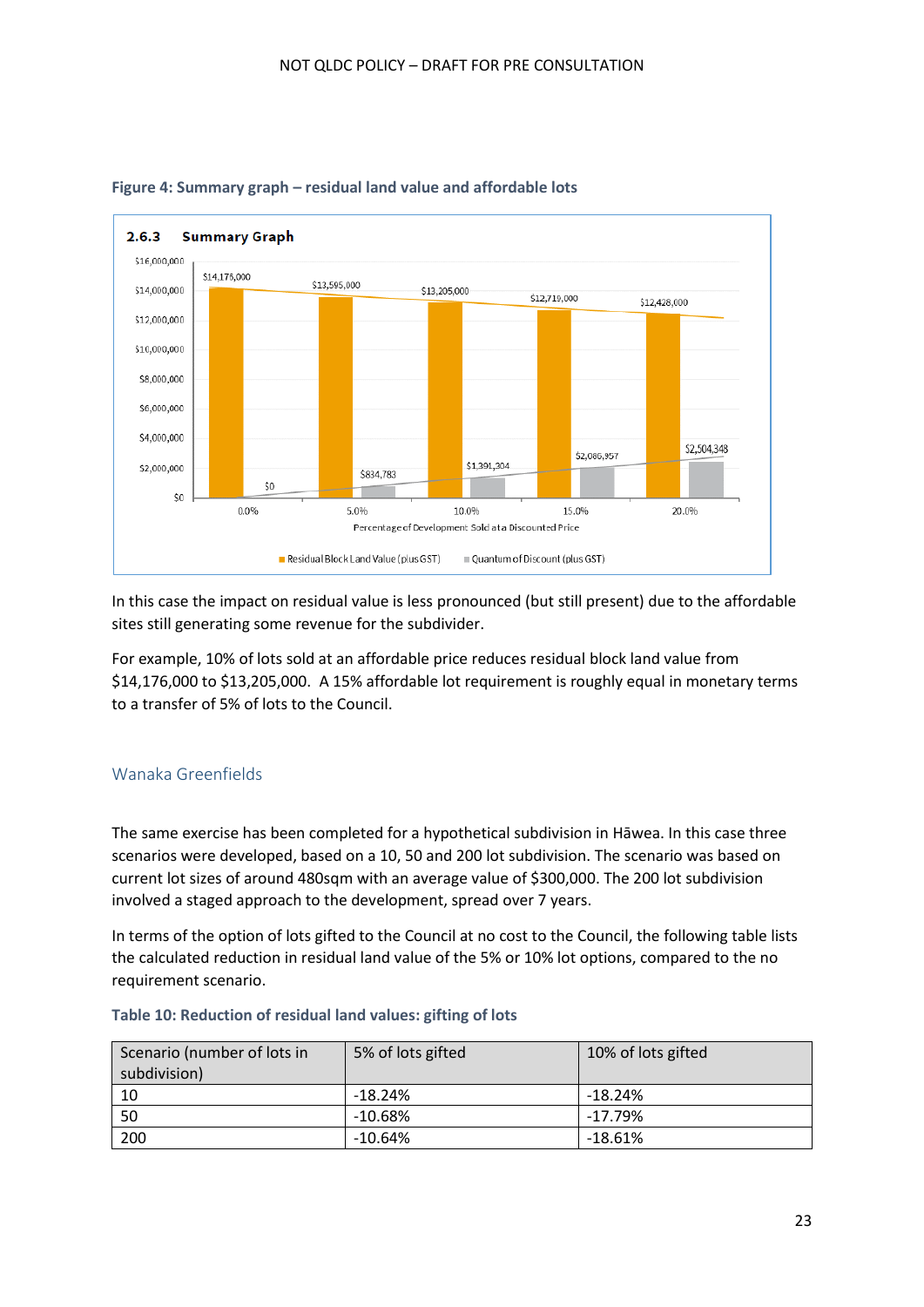The results are consistent with the Queenstown model previously discussed, while the results are also similar across the development scales.

If the option is to require lots to be sold at an affordable price, then the following reductions in block values are estimated:

| Scenario (Number of Lots) | 15% lots affordable | 20% lots affordable |
|---------------------------|---------------------|---------------------|
| 10                        | -8.24%              | -8.24%              |
| -50                       | $-6.58\%$           | $-8.23%$            |
| 200                       | $-6.63%$            | -8.68%              |

#### **Table 11: Impact on residual land values: sale of affordable lots**

A requirement that 15% to 20% of lots be sold at an affordable price has a similar impact on residual land values to that of 5% of lots being transferred to the Council.

#### *Market Impacts*

The Telfer Young report notes that the affordability options impact on the value of the land (primarily) and prior to the development commencing. The affordability measures typically have less impact on profitability because most developers enter a project with a pre-determined rate that they expect to make from the exercise and would therefore pay less to acquire the block at commencement.

The report does not state whether the estimated extent of reduction in possible land value would be sufficient for landowners to hold off selling the land. There are various ways to consider this potential effect on behaviour:

- Whether a landowner is willing to sell to a developer is partly dependent upon whether there are alternative offers for the land which do not involve the contribution (such as using the land for industrial activities). In general, residential land use will outbid industrial land uses and in the Queenstown context it is unlikely that there will be strong competition from alternative uses.
- The reduced residual land value is likely to be well above raw block value under a rural zoning (even if the land has re zoning potential).
- The reduction in residual value is a one off reduction, and in a rising property market, is likely to be overtaken in a few years by land price increases.
- The QLD has experienced a number of swings in property prices over the years. It is therefore not uncommon for the market to experience down turns, followed by resurgence. These down turns can be in the order of 15 to 20% and may slow development interest in the immediate period of the down turn, however long term, development interest soon returns. A down turn is often followed by a period of slow growth in values as the market re adjusts to the revised conditions.

#### <span id="page-23-0"></span>**Brownfields**

For brownfields development, the Telfer Young analysis notes that as all inputs into the development feasibility are known (such as land acquisition costs, construction costs, sale values) with the exception of profit and risk, residual land valuation is less pertinent to feasibility. More relevant is profit/risk margin. For context, Telfer Young note that a profit and risk rate ranging from 10 to 15% of costs is generally appropriate for development of medium density housing. This is less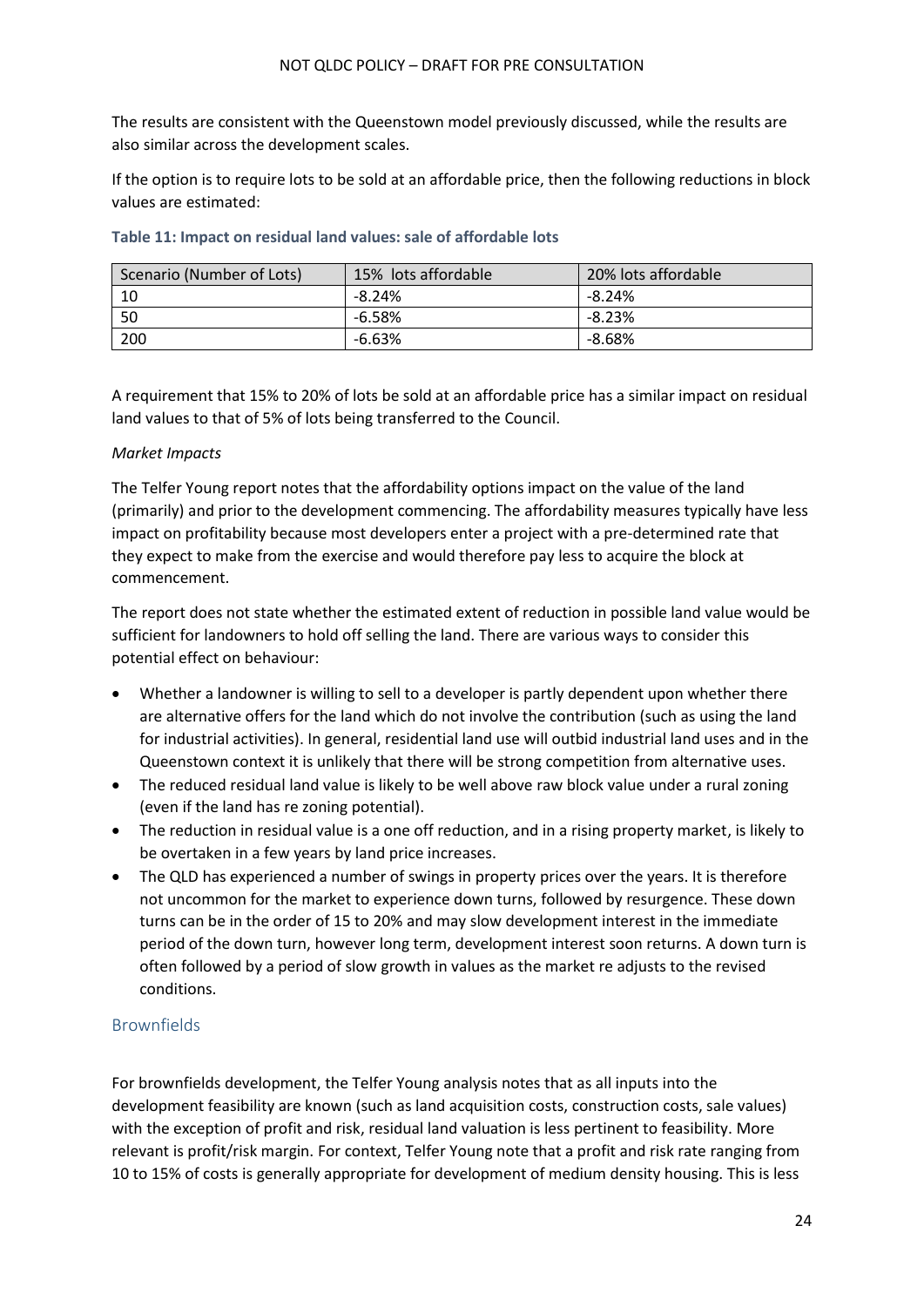than for greenfields development, which is higher due to the increased risk associated with subdivision of land.

Telfer Young considered two brownfield sites in Queenstown the details of which are set out in their report.

Both of the hypothetical developments involve a 12 unit redevelopment, one near the centre of Queenstown, with units selling for a market value of \$800,000 each, and one along Frankton Road, with units selling for \$950,000.

Figure 5 below shows the impact on expected profit if one, two or three units are required to be sold at a more affordable value of \$500,000 in the development closer to the CBD.

#### **Figure 5: Copy of Summary graph - impact on profit, affordable units sold at discount**



Note this analysis assumes that the units sold at a more affordable value are the same size as the market rate units. It is possible that the affordable units could be in the form of 2 one-bedroom units replacing one larger three bedroom unit, for example.

The sale of 1 unit at an affordable price in a development of 12 units represents a contribution rate of greater than 5%.

If the contribution was in the form of a financial contribution rather than discounted unit, then the following analysis is generated.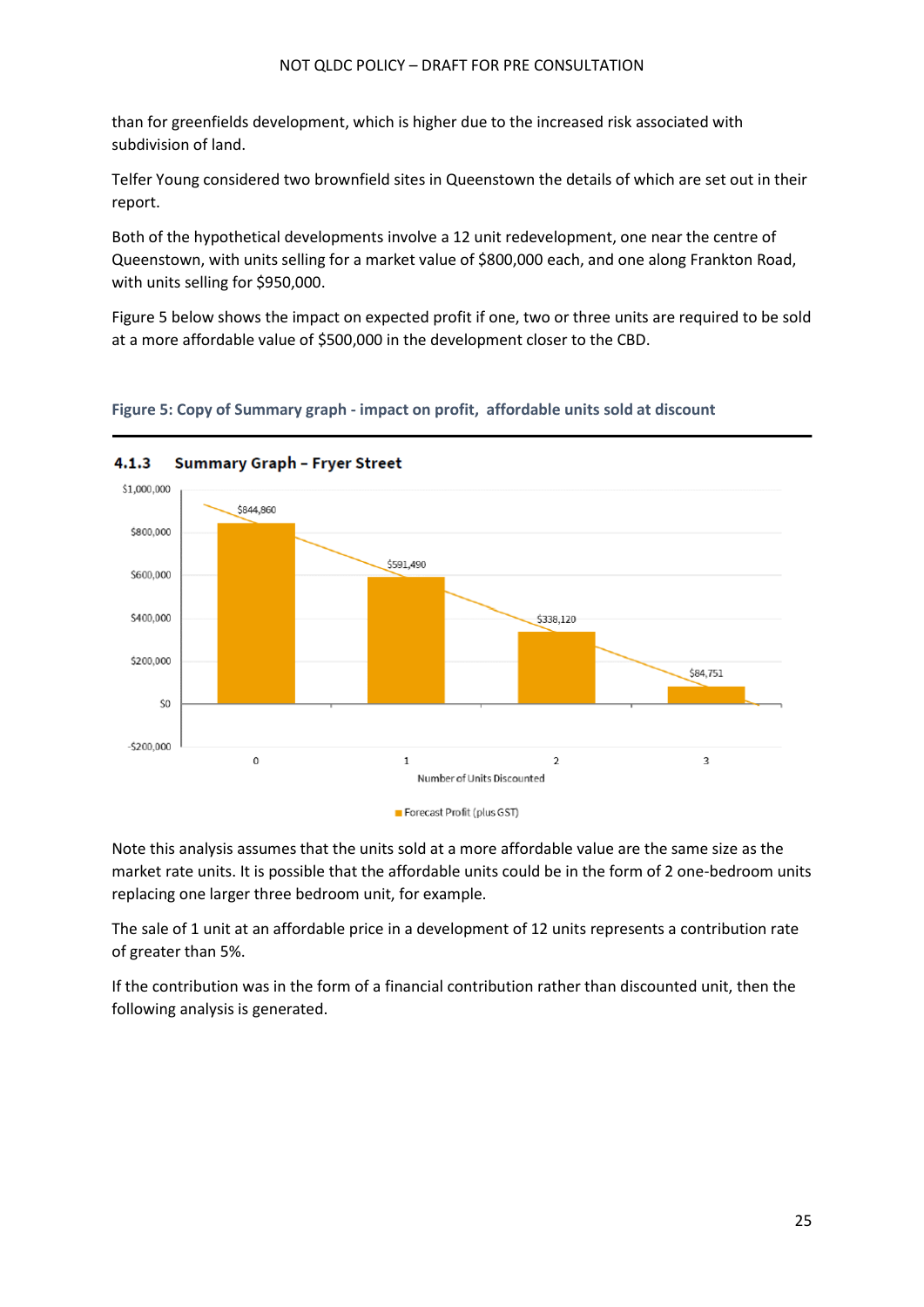#### **Figure 6: Summary table**

| <b>Description</b> | <b>Units</b><br><b>Developed</b> | <b>Percentage of</b><br><b>Gross Realisation -</b><br><b>Affordable Homes</b><br>Levy | <b>Total Levy</b><br>(plus GST)<br>basis) | <b>Standard</b><br>Value per<br><b>Unit (incl</b><br>GST) | <b>Gross</b><br><b>Realisation</b><br>(incl GST) | Percentage<br><b>Profit on</b><br>Outlay | <b>Profit on</b><br>Outlay<br>(plus)<br>GST) |
|--------------------|----------------------------------|---------------------------------------------------------------------------------------|-------------------------------------------|-----------------------------------------------------------|--------------------------------------------------|------------------------------------------|----------------------------------------------|
| <b>Scenario H</b>  | 12                               | 0.0%                                                                                  | \$0                                       | \$800,000                                                 | \$9,600,000                                      | 11.65%                                   | \$844,860                                    |
| Scenario I         | 12                               | 2.5%                                                                                  | \$208,696                                 | \$800,000                                                 | \$9,600,000                                      | 8.34%                                    | \$623,432                                    |
| Scenario J         | 12                               | 5.0%                                                                                  | \$417,391                                 | \$800,000                                                 | \$9,600,000                                      | 5.23%                                    | \$402,004                                    |
| <b>Scenario K</b>  | 12                               | 7.5%                                                                                  | \$626,087                                 | \$800,000                                                 | \$9,600,000                                      | 2.28%                                    | \$180,576                                    |
| Scenario L         | 12                               | 10.0%                                                                                 | \$834,783                                 | \$800,000                                                 | \$9,600,000                                      | $-0.50%$                                 | $-540,851$                                   |

#### 4.3.2 Summary - Fryer Street

In this case a 2.5% contribution on the value of the completed development has a similar impact on profit on outlay to a unit being sold at a discounted value.

The profit on outlay is below the 10 to 15% feasible development band under the 'with requirement' scenarios (8.34% for the 2.5% contribution scenario, or 8.16% profit if one unit is sold at a discounted price). The without any requirement scenario has a profit on outlay of 11.65%. This suggests that the contribution would make the redevelopment unviable.

The same exercise was undertaken for a site in Frankton Road. In this case, sales values of units are somewhat higher due to lake views. With no requirement, profit on outlay is just under 12%. If one unit is sold at a discounted prices, profit reduces to 7.7%. If a 2.5% contribution is applied, profit on outlay falls to 8.66%.

In both cases, the 2.5% contribution on sale price results in a substantial contribution (upwards of \$200,000), or \$17,400 per unit. The analysis suggests that the contribution may make such development commercially infeasible (at least until market conditions adjust to the requirement).

Sensitivity testing suggests that a 2% contribution on sale value results in a financial contribution in the order of \$14,000 to\$16,000 per unit. Profit /risk on outlay is in the order of 9.5%.

A 1.5% contribution on sales value results in a contribution of around \$9,000 to \$10,000 per unit.

#### <span id="page-25-0"></span>Market impacts

The impacts on market feasibility of brownfields development are more complex than for greenfields. This is because the 'asking' price for brownfield development sites is set by the wider housing market. A financial contribution cannot be readily 'passed back' to land prices in this case. The effect of a brownfields contribution may see some projects delayed until market prices for houses rise to a point where redevelopment again becomes feasible.

In general, to be viable terrace and apartment-type housing needs to sell at a discount to stand alone houses in the same area. This discount may be in the order of 20% to 30% less, due to the smaller land area, smaller floor area and closer neighbours. Increasing the cost of brownfields development means that overall house prices may need to rise to re-establish market relativities.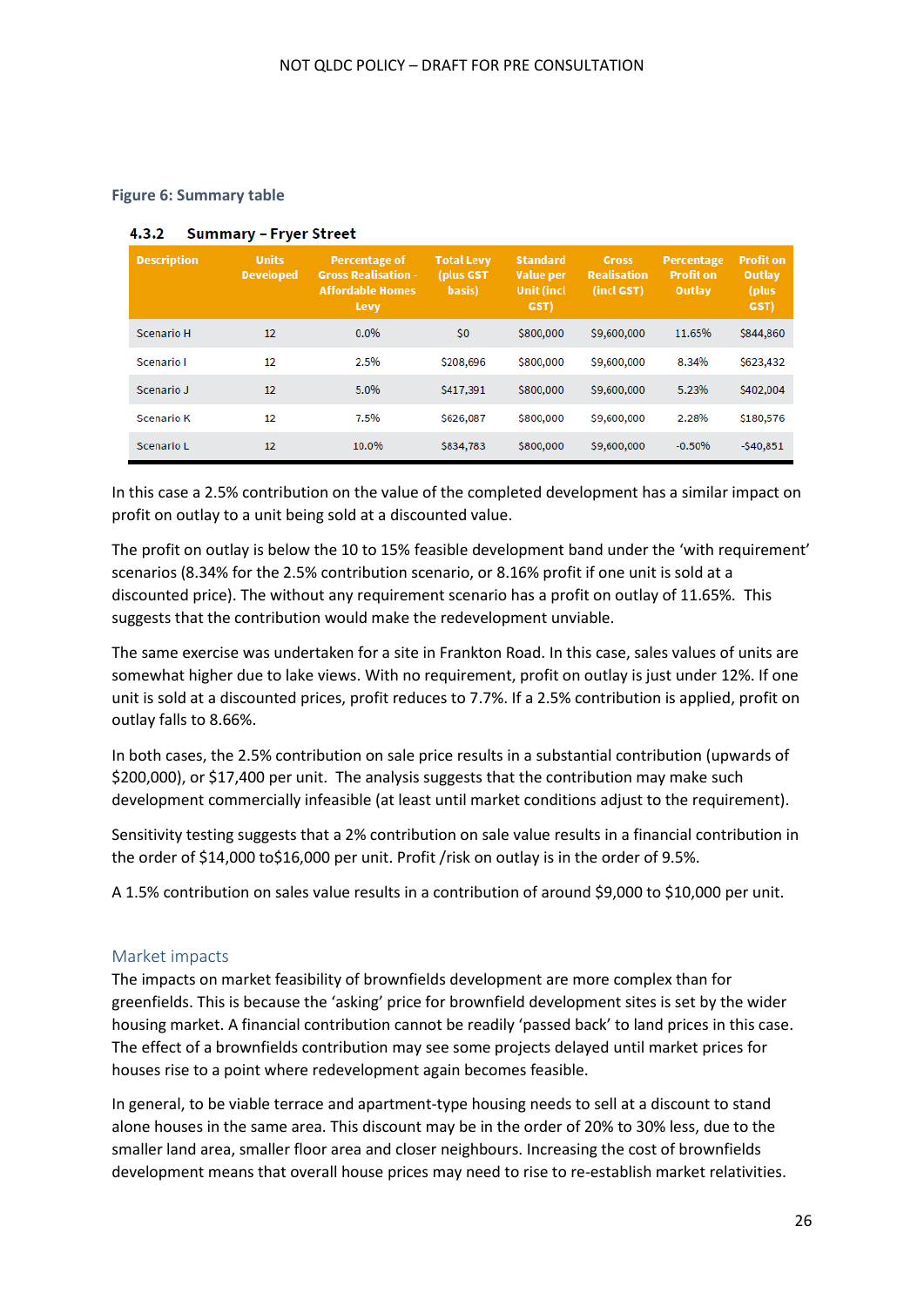This dynamic suggests that brownfields development must be treated differently to greenfields, with a lower rate of requirement applied than for greenfields.

### <span id="page-26-0"></span>Rural-Residential, Rural Lifestyle and Resort (Special) zones

No specific assessments have been undertaken of the possible impact of an affordable housing requirement or contribution on the feasibility of rural-residential, rural-lifestyle or residential development in resort zones.

In general land and house prices are very expensive in these areas. Rural-residential and rural lifestyle lots can easily fall in the \$1m to \$2m range. A similar contribution per lot as for greenfields development would be 1 to 1.5% of the value of the lots.

#### <span id="page-26-1"></span>Conclusion: Feasibility testing

The above discussion of testing of some form of requirement or contribution has demonstrated some key points:

- Brownfields development is likely to be much more sensitive to the effects on feasibility of any contribution or requirement, than greenfields.
- The impact on greenfields development depends upon whether the reduction to residual land values is such that landowners withdraw their land from the development market.
- A requirement in the form of a financial contribution is likely to generate fewer affordable lots or units than a rule requiring a certain proportion of lots or units be sold at a (discounted) affordable level.

A requirement on greenfields development of either 15% lots sold at an affordable price or 5% lots transferred to the Council (for on-transfer to the Housing Trust) results in a similar impact on feasibility. Testing suggests that at or around this level of requirement or contribution is sustainable.

For brownfields development, any requirement or contribution needs to be at a lower level, recognising the sensitivities of this form of development. Options to address the sensitivities of brownfields developments could include:

- a) Reduced the contribution rate compared to greenfields, e.g. 2% of the sales value of the development
- b) Applying the contribution to improvements only (building work put in place), not to final sale value – which includes land value).
- c) Calculating the contribution on the basis of the additional floorspace only, that is the net increase in floor area, and or units.

## <span id="page-26-2"></span>Quantum of lots or housing arising from requirement or contribution: possible Scenarios

Possible scenarios as to what number of affordable units may eventuate from any affordable housing provisions depends upon a range of assumptions as to what type of development is subject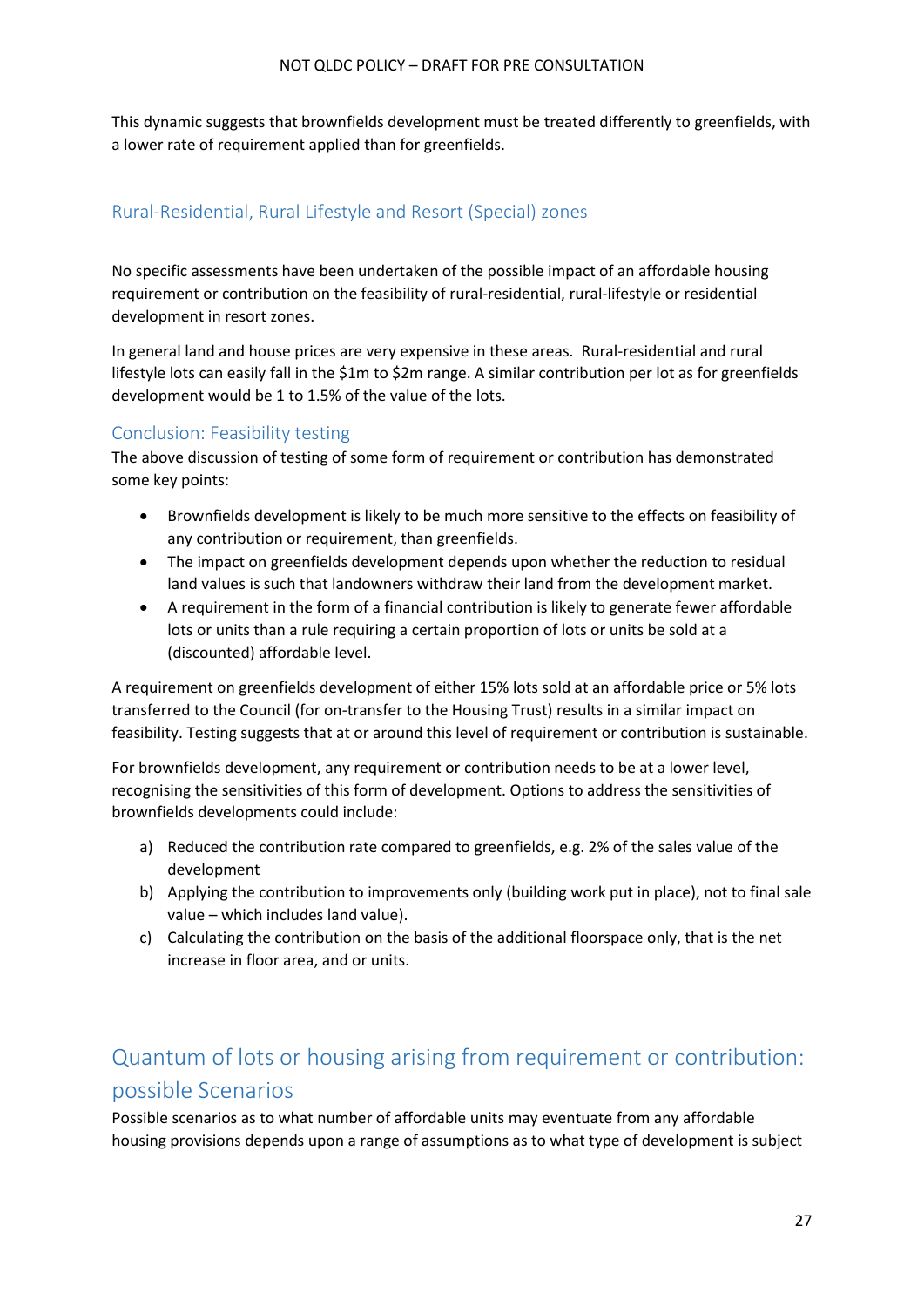to the requirement, the requirement level, and the impact of this requirement on development patterns (for example, does it see some development not proceed).

In terms of demand for housing over the next 30 years, QLDC data estimates demand for 15,000 dwellings from resident households and up to 2,000 dwellings for non-residents, under a high growth scenario.

| Demand  | <b>High Growth</b> |        |
|---------|--------------------|--------|
| 2018-48 | Residents          | 15,120 |
|         | Non residents      | 1,810  |
|         | <b>Total HH</b>    | 16,930 |

#### **Table 12: Dwelling demand – QLDC**

Current (plan enabled) zone capacities provide space for up to 38,350 dwellings in greenfields and brownfields areas, based on Council's assessments. Rural zones add capacity for a further 3,400 dwellings.

#### **Table 13: Zone capacities**

| Capacity -         |                  |            |
|--------------------|------------------|------------|
| zonings            | <b>Dwellings</b> | Percentage |
| Greenfields        | 1,8590           | 45%        |
| <b>Brownfields</b> | 19,760           | 47%        |
| Rural              | 3,400            | 8%         |
| Total              | 41,750           | 100%       |

Source: Housing Capacity Assessment

If it is assumed that over the next 30 years most housing growth will occur through expansion into greenfields areas, then the following generalised pattern may occur.

#### **Table 14: Possible growth pattern**

| <b>Scenario: Mostly Greenfields</b> |                    |             |                  |
|-------------------------------------|--------------------|-------------|------------------|
|                                     | Type of growth     | % of Growth | <b>Dwellings</b> |
| 2018-<br>2048                       | Greenfields        | 65%         | 11,005           |
|                                     | <b>Brownfields</b> | 30%         | 5,079            |
|                                     | Rural              | 5%          | 847              |
|                                     | total              | 100%        | 16,930           |

#### <span id="page-27-0"></span>Requirement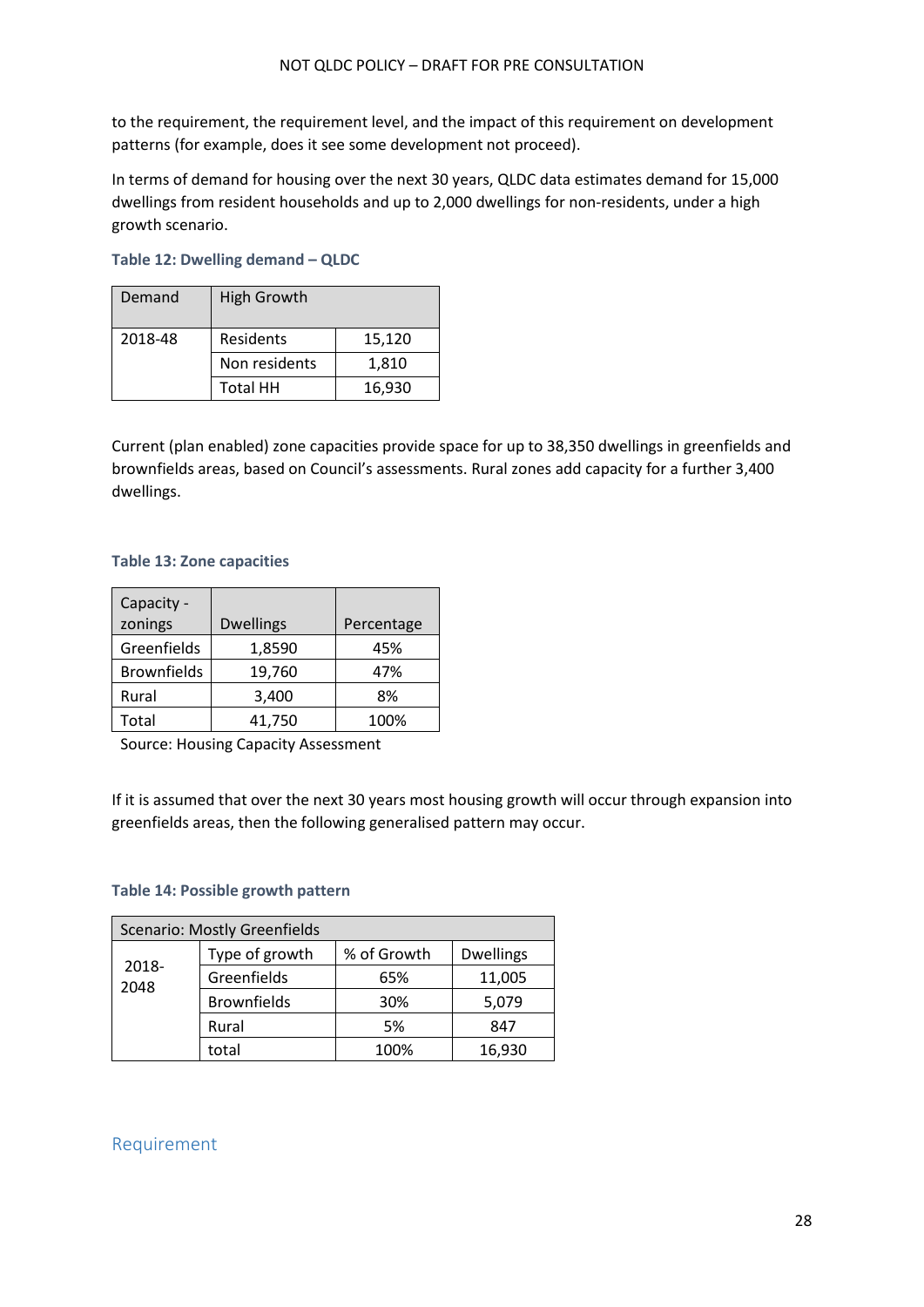Looking first at a requirement to provide units at an affordable price, it is necessary to first assume how much development may be subject to an affordable housing requirement. For example, it is reasonable to assume that most greenfields growth would involve subdivisions of 10 or more lots. Brownfields will involve a mix of smaller and larger developments. Table 15 sets out one set of assumptions as to what percentage of developments would be 'caught' by a requirement (i.e. be subject to the requirement).

#### **Table 15: "eligible' development**

|                    | % of growth<br>within | Number of      |
|--------------------|-----------------------|----------------|
| Type of growth     | threshold             | lots/dwellings |
| Greenfields        | 80%                   | 8,804          |
| <b>Brownfields</b> | 40%                   | 2,032          |
| Rural              | 20%                   | 169            |

The 40% of brownfields units being in developments that trigger a requirement is an estimate only. That is, it is assumed that 40% of units are delivered through developments of 10 or more units.

If an IZ requirement is then applied to this 'pool' of development then the potential number of lots or units to be generated over a 30-year time period, all else being equal, can be determined as follows.

#### **Table 16: Number of affordable lots/units**

| IZ Requirement: lots/units |                 | %           | Number of |
|----------------------------|-----------------|-------------|-----------|
|                            |                 | requirement | units     |
| Greenfields                | Lots            | 10.0%       | 880       |
| <b>Brownfields</b>         | Units           | 5.0%        | 102       |
| Rural                      | \$\$ equivalent | 2.0%        |           |
| Total                      |                 |             | 982       |

#### <span id="page-28-0"></span>Financial Contribution

If rather than lots or units sold with a retention mechanism in accordance with the affordable housing requirement, the intention is that council solely seeks a financial contribution of land or units, targeted at most developments, then the feasibility calculations suggest the following:

#### **Table 17: Lot/unit equivalents – broad-based financial contribution**

|                               |                    |      | Estimated lots / |
|-------------------------------|--------------------|------|------------------|
| <b>Financial contribution</b> |                    | Rate | units            |
| Lots                          | Greenfields        | 5.0% | 550              |
|                               | <b>Brownfields</b> | 2.0% | 1N)              |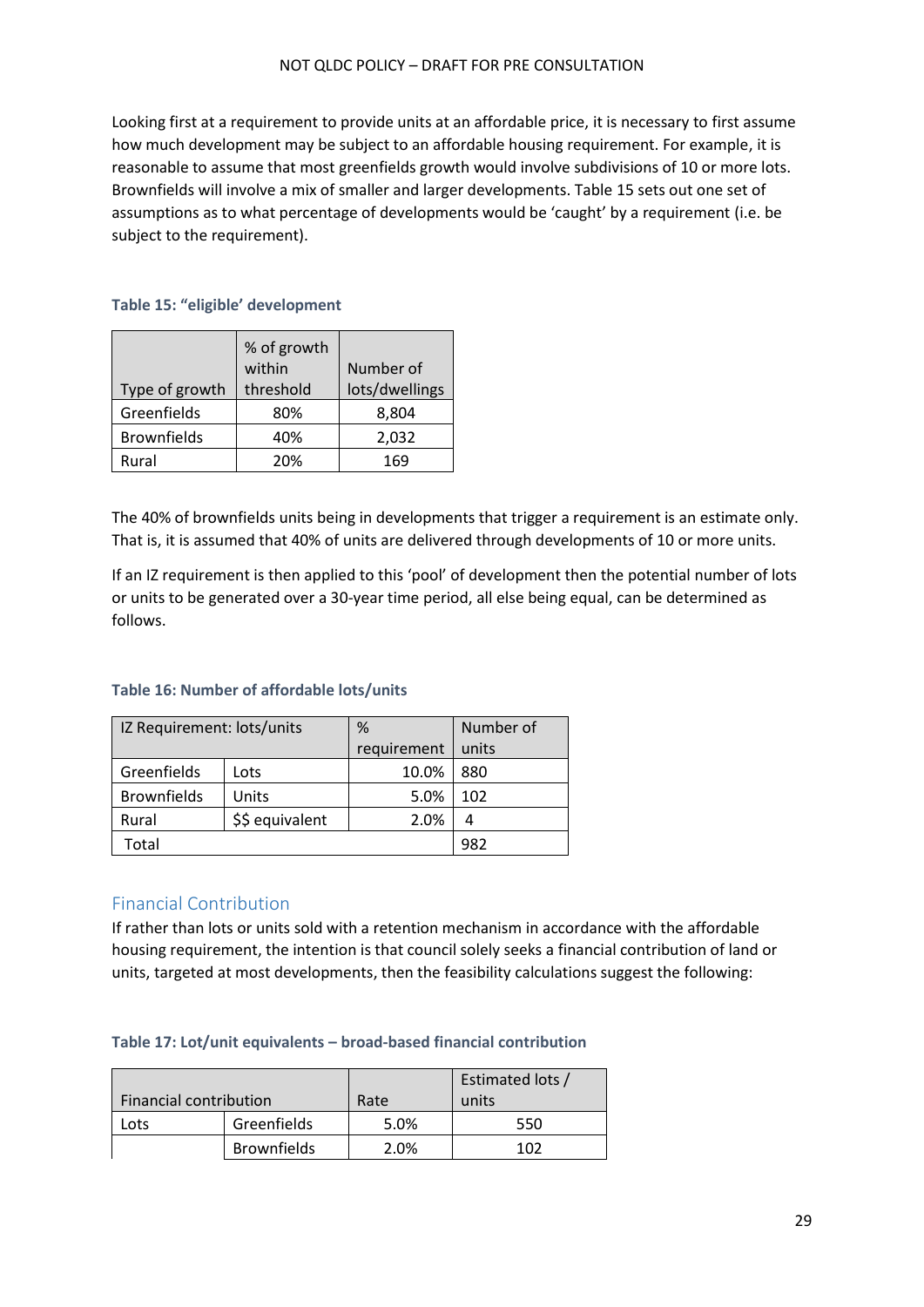| Floor area of |             |      |     |
|---------------|-------------|------|-----|
| units         | Rural-      |      |     |
|               | residential | 1.0% | 13  |
| cotal         |             |      | 665 |

These steps can be repeated for a range of assumptions. For example, if there was more demand for brownfields redevelopment and as a consequence more developments involved 10 or more units, then the following range of outcomes might occur.

#### **Table 18: Alternative scenarios**

| Mix of<br>development | Mostly greenfields |              |             | Mixed greenfields / brownfields |
|-----------------------|--------------------|--------------|-------------|---------------------------------|
| Contribution          | Requirement        | Contribution | Requirement | Contribution                    |
| Lots                  | 880                | 550          | 542         | 339                             |
| Units                 | 102                | 127          | 233         | 233                             |
| Total                 | 982                | 677          | 775         | 571                             |

In summary, the number of lots or dwelling units generated by the provisions will not be large in absolute terms, but will make a significant contribution towards the goal of 2,000 affordable homes. In addition, over time, a stock of affordable housing will be built up that can work alongside and complement a range of other actions including direct provision of social housing by the government, as well as a greater range of market rate housing option.

## <span id="page-29-0"></span>Requirement or Contribution?

Previous sections have discussed two main methods to implement an affordable housing policy:

- A physical requirement on development to incorporate and sell affordable lots and dwellings to eligible buyers; or
- A financial contribution to Council of money or land to be used for the provision of affordable housing by the Housing Trust.

To date in QLD, most stakeholder deed obligations and Special Housing Area requirements have been based on the transfer of lots to the QLCHT at nil consideration. That is, rather than the developer building a home to be sold at below market rates or a subdivider selling a lot at a reduced price, there is the transfer of land at no cost to the council, who then passes it to the QLCHT. Some house and land packages have been provided. With the demise of Special Housing Areas, in the future the transfer of land or units will need to be treated as a financial contribution under section 108 of the RMA. This raises a range of specific issues with financial contributions which are discussed below.

As discussed in the Issues and Options, physical requirements can take a variety of forms. For example, SHAs established in Auckland based a contribution on relative price (e.g. 10% of dwellings to be sold at 75% of median house price), which can be met by smaller houses on smaller lots. Purchasers must meet certain income requirements and must agree to hold the property for a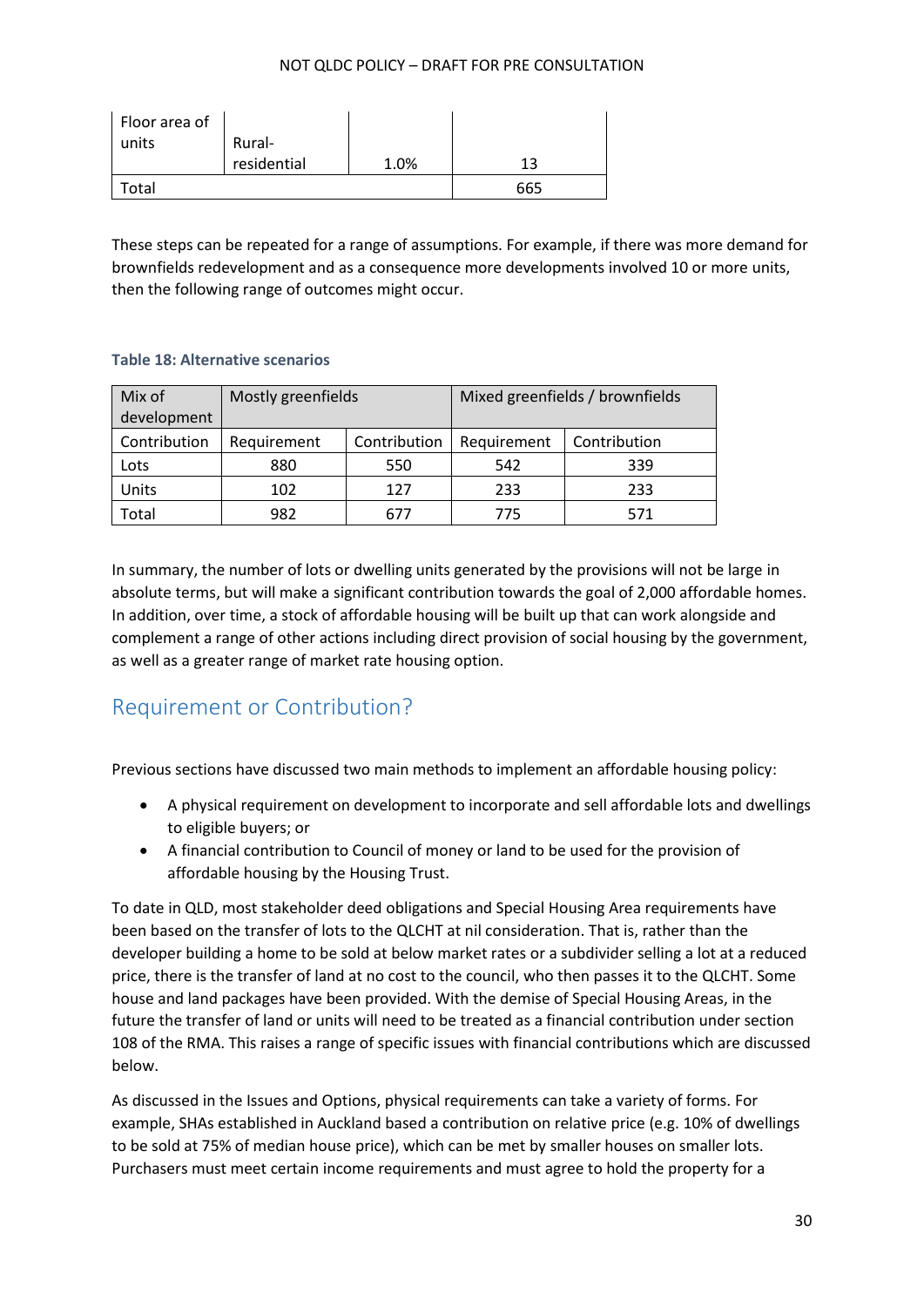period of time. This approach does not involve retention of the affordable unit for future buyers, rather relying upon the smaller house and section sizes for the dwelling to remain (over time) more affordable, relative to surrounding housing.

A requirement to sell a percentage of lots or units at a discounted (affordable) price will require a range of measures to be put in place to ensure:

- lots are sold at an affordable price
- a retention mechanism is included in the sale
- buyers must meet eligibility criteria
- there is some form of balloting or similar process to fairly allocate lots should demand exceed the number of lots to be sold at the reduced price.

Transfer of land at no cost to the QLCHT (or a house and land package or cash in lieu equivalent if that is negotiated) provides a convenient method for developers to meet obligations. Equally, the Trust does not have to have funding in place to purchase completed dwellings, even if sold at an affordable rate. The transfer of land is an accepted method in the QLD context and it is appropriate to build any method around a similar requirement.

While the current method of a contribution of land tends to suit greenfields development, it may not suit redevelopment involving new multi-unit developments, for example apartments.

Brownfields development will increasingly involve the redevelopment of existing sites, where a stand-alone house is demolished or removed, and new terrace units or apartments are built. This model of development does not lend itself to the transfer of land to the Council (and ultimately the Queenstown Lakes Community Housing Trust). In an apartment development, a separate bare land section is unlikely to be able to be identified and transferred. Similarly, with a terrace housing type development.

In addition to the limited ability to transfer lots, the size and type of units will vary in an apartment development (for example 1 or 2 bedroom units are common in apartment developments. Smaller studio units are also possible). In addition, in most brownfields developments a requirement to sell 10% of units at an affordable price point will result in a fractional amount (e.g. a 15 unit development requiring sale of 1.5 affordable units).

The most straight forward method is likely to base a monetary contribution on a percentage of residential floorspace in the development. For example, the requirement may be a financial contribution equal to 2.0% of the sale value of the development, rather than a percentage of units.

Ideally, the District Plan would specify a monetary value for the contribution, such as a rate per square metre. Otherwise, each development will require specific assessment of likely value.

## <span id="page-30-0"></span>Specific Issues: Financial contributions

The Councillors have expressed a preference for a financial contribution-based approach, and as outlined above there is a basis to use this technique in QLD. This approach suits the QLD context as the Housing Trust is present and has become an established mechanism to advance the supply of affordable housing. In the QLD context a financial contribution route is likely to be a more efficient and effective methods of implementing affordable housing objectives, than a requirement route.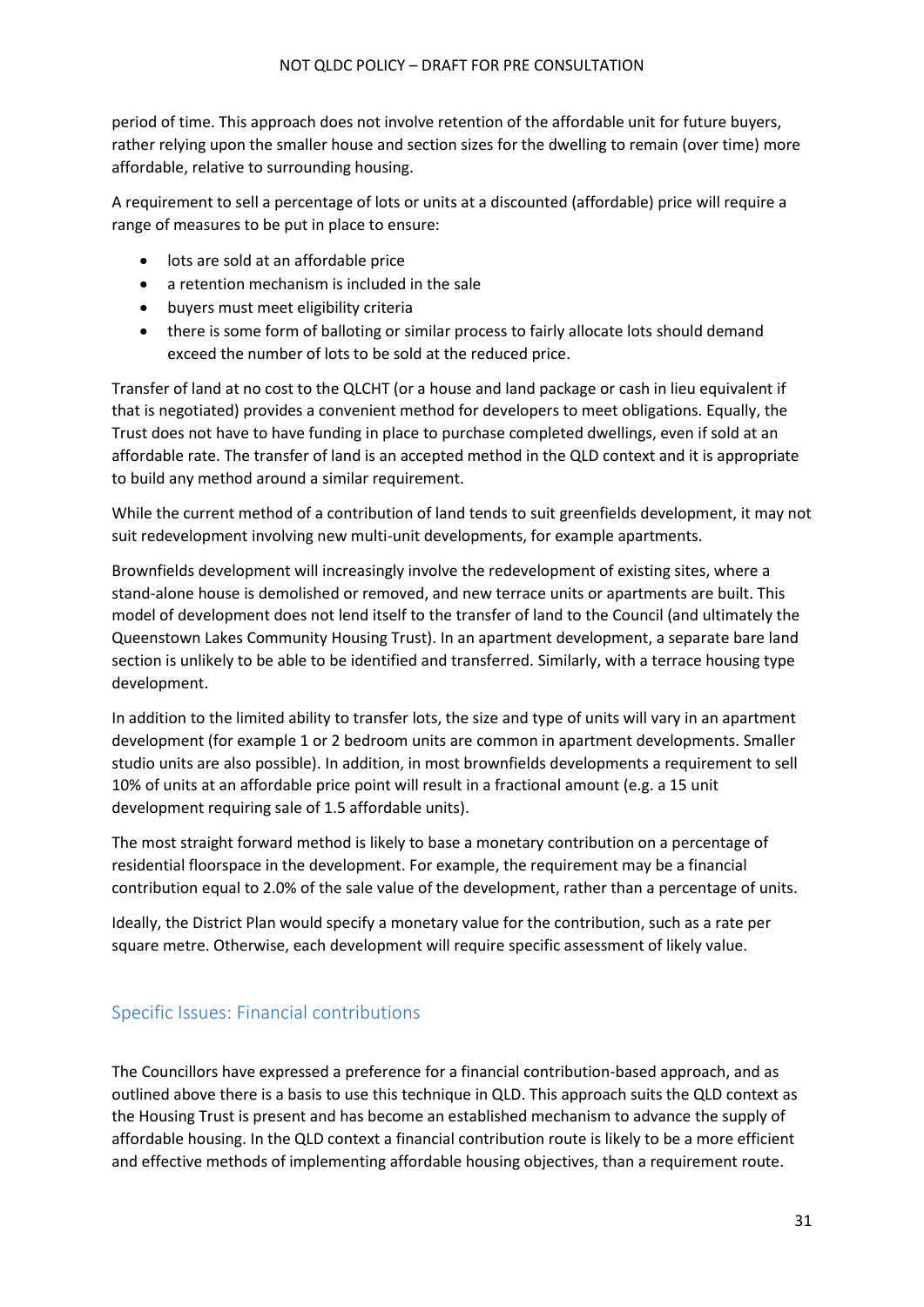There are a number of factors relevant to the decision to pursue a financial contribution-based approach.

The RMA provides scope for councils to impose a financial contribution on resource consents. Section 108 (2) (a) of the RMA specifies that a resource consent may include, subject to subsection (10), a condition requiring that a financial contribution be made.

Subsection 10 stipulates that a consent authority must not include a condition in a resource consent requiring a financial contribution unless:

(a) the condition is imposed in accordance with the purposes specified in the plan or proposed plan (including the purpose of ensuring positive effects on the environment to offset any adverse effect); and

(b) the level of contribution is determined in the manner described in the plan or proposed plan.

The jurisdiction in section 108 to impose conditions is not limited to the amelioration of adverse effects<sup>18</sup>. Rather, the requirement is that the purposes of the contribution are specified in the district plan in accordance with s108(10)(a) and there be a logical connection between the condition and the proposed activity.

The Environment Court<sup>19</sup> has listed a four-point process for considering the validity of financial contributions:

- (i) Is the contribution imposed for a purpose specified in the Plan?
- (ii) Has the level of contribution been determined in a manner described in the Plan?
- (iii) Does the condition imposing the contribution satisfy the Newbury tests?
- (iv) Is the condition fair and reasonable on its merits?

This means, to meet the requirements of s 108(10), a plan must in some way, either broadly descriptive or narrowly prescriptive, specify the method (in a non-technical sense) in which a financial contribution can be determined. The provisions cannot be left in a general policy<sup>20</sup>.

The reference to the Newbury tests addresses standard tests for consent conditions. These are that:

- The condition must be for a resource management purpose, not for an ulterior one.
- The condition must fairly and reasonably relate to the development authorised by the consent to which the condition is attached.
- The condition must not be so unreasonable that no reasonable planning authority duly appreciating its statutory duties could have approved it.

Section 108AA has modified these tests to a degree. Section 108AA (1) states:

*A consent authority must not include a condition in a resource consent for an activity unless—*

<sup>18</sup> McLennan v Marlborough DC W058/01.

<sup>19</sup> McNally v Manukau CC (2007) 13 ELRNZ 144 (EnvC).

<sup>&</sup>lt;sup>20</sup> South Port New Zealand v Southland RC C091/02.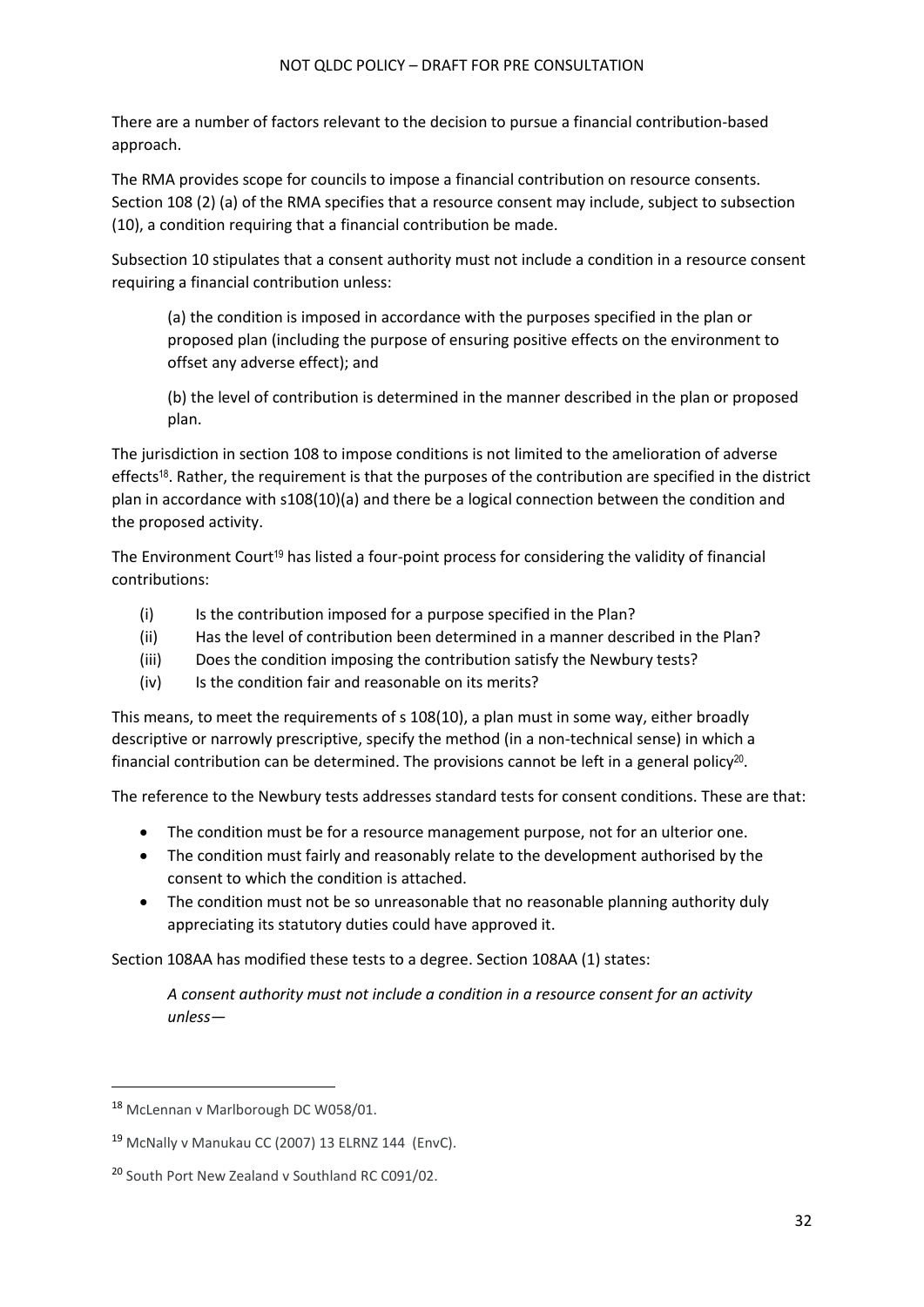- *(a) the applicant for the resource consent agrees to the condition; or*
- *(b) the condition is directly connected to 1 or both of the following:*
	- *(i) an adverse effect of the activity on the environment:*
	- *(ii) an applicable district or regional rule, or a national environmental standard; or*

*(c) the condition relates to administrative matters that are essential for the efficient implementation of the relevant resource consent.*

An affordable housing financial contribution is covered by 108AA (1) (b) (ii). Furthermore, Section 108AA 5 states:

*Nothing in this section affects section 108(2)(a) (which enables a resource consent to include a condition requiring a financial contribution).*

This means that the first Newbury test is modified to the extent that so long as the condition relates to a matter specified in the District Plan, then it is reasonable to say the condition relates to a resource management purpose.

For a large greenfields subdivision, transfer of 5% of serviced lots to Council for use in the provision of affordable housing provides a clear benchmark and purpose. A monetary contribution rather than transfer can be readily determined, as the sales value of lots is easily obtainable.

For brownfields development, a contribution equal to 2% of the value of floorspace created is more difficult to prescribe in a way that is able to be met without substantial case-by-case assessments of sales values. One option is for the plan to adopt an average contribution rate per square metre of floorspace (i.e. a set \$ per square metre). However, this benchmark would require constant updating to remain consistent with market movements. This would likely require regular plan changes.

For example, based on the Telfer Young Report and using the Fryer Street scenario, a requirement for one unit to be sold at an affordable price (\$500,000 rather than \$800,000) results in a reduction in gross realisation of 3%. If the financial contribution was set at 2% of gross realisation, this equals a contribution of \$192,000 or \$16,000 per unit. At 110 square metres per unit, this equals \$150 per square metre. Using a single per square metre rate means that more expensive properties would have a relative benefit, while less expensive developments would have more of a disbenefit.

If the QLD Community Housing Trust is the sole beneficiary of any contribution, then a broad-based affordability scheme relies on the ability of the Trust to scale up its activities to match the amount of contributions obtained in order to ensure delivery of the affordable units. The integrity of the scheme wholly relies on the ability of the Trust to manage the development of the asset portfolio. There may also be concern that if the Trust is the sole arbiter of what contribution mix is appropriate - land versus money (as the Trust would need to agree to the mix), then this may 'skew' implementation of the scheme. However, this risk is mitigated to an extent by the Trust's Relationship Agreement with the Council.

It may be necessary to provide for a number of implementation routes. For example, the rules could refer to a Registered Community Housing Provider approved by the QLDC as being the recipient of any contribution, rather than directly referring to the QLCHT. This would provide scope for other providers to receive contributions and deliver units, in the future. However as with the Housing Trust, there would have to be certainty over long term retention of the units created.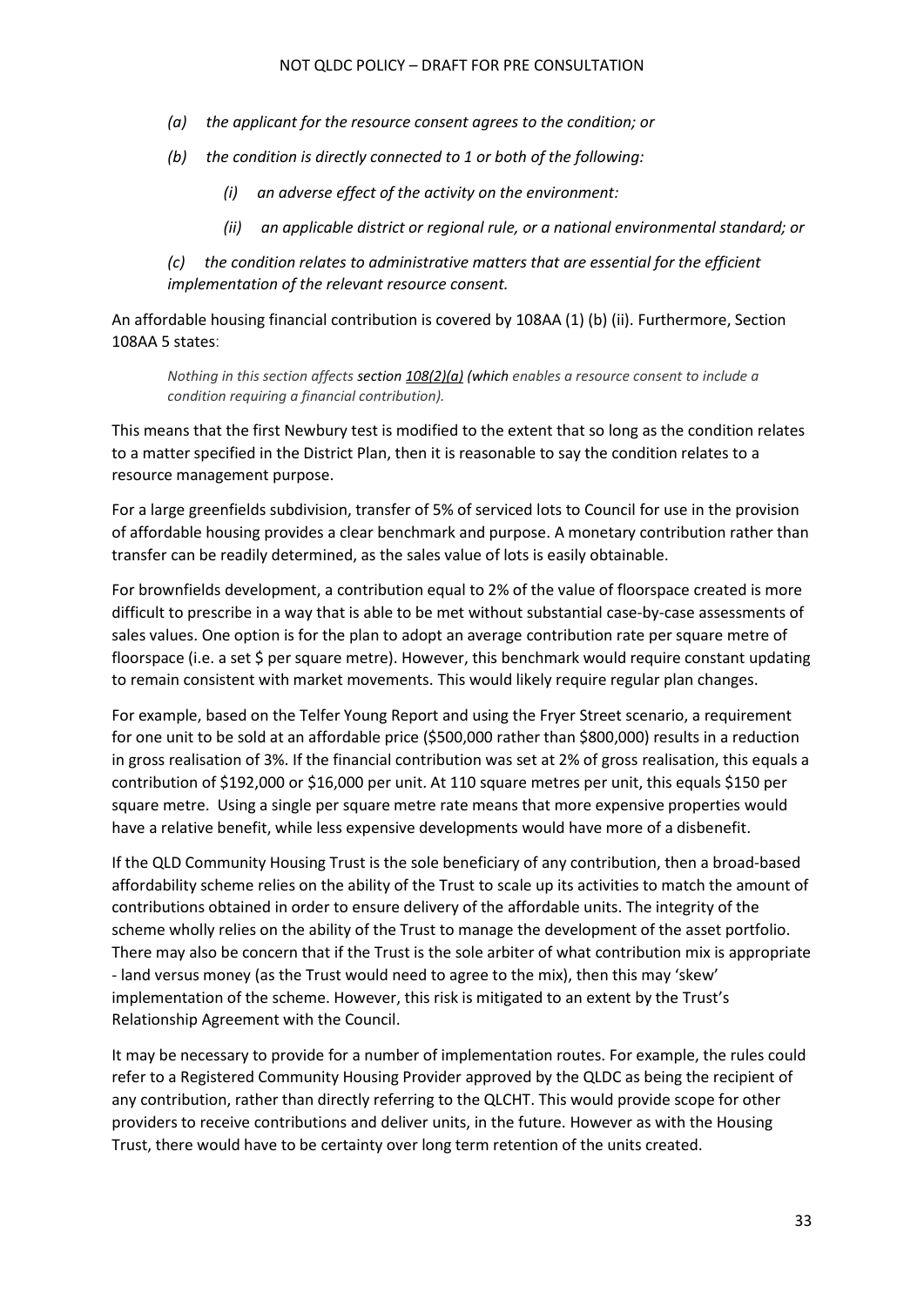## <span id="page-33-0"></span>Specific Issues associated with a physical requirement

The alternative to a financial contribution - a development standard (or requirement) – raises a different set of issues to be addressed. These covers matters such as:

- Design standards
- Off-site provision
- Retention mechanisms.

Consideration of these matters raises the issue of whether all developments triggering a contribution will require resource consents to be prepared and processed so that affordable dwelling requirements (number, location and design) can be assessed, resolved and appropriately conditioned.

#### **Design standards**

Ideally the affordable lots or units should be similar in design and layout to the market rate units in the development. Depending upon the approach taken, standards or assessment criteria may be needed to address the following specific aspects of the affordable units:

- their minimum size/ floor space;
- their distribution and location.

Controls should prevent the affordable lots or units being segregated in a separate area, and preferably should require them to be inter-mixed and dispersed throughout the market units in a way that leaves the affordable units difficult to distinguish from market units. Where the contribution is in the form of a dwelling, consideration can be given to providing cost savings to the developers by allowing a different standard of interior finishes and amenities in the affordable units, provided that the standard is based upon acceptable building practices and the energy efficiency of the units is not compromised.

#### **On site versus off-site**

In principle, the affordable lots or units should be provided within the same site as the market units. However, there is usually pressure for an off-site contribution, either in the form of cash, or units located in less expensive areas. In some cases, Community Housing Providers may not wish to receive a lot or dwelling, due to factors like isolation or associated development costs required by private covenants.

Typically, affordable housing programmes allow for alternative means of meeting obligations, such as the following:

- payment of fees-in-lieu,
- construction of affordable units on another site,
- purchase of existing units and on-sale at a reduced, affordable price.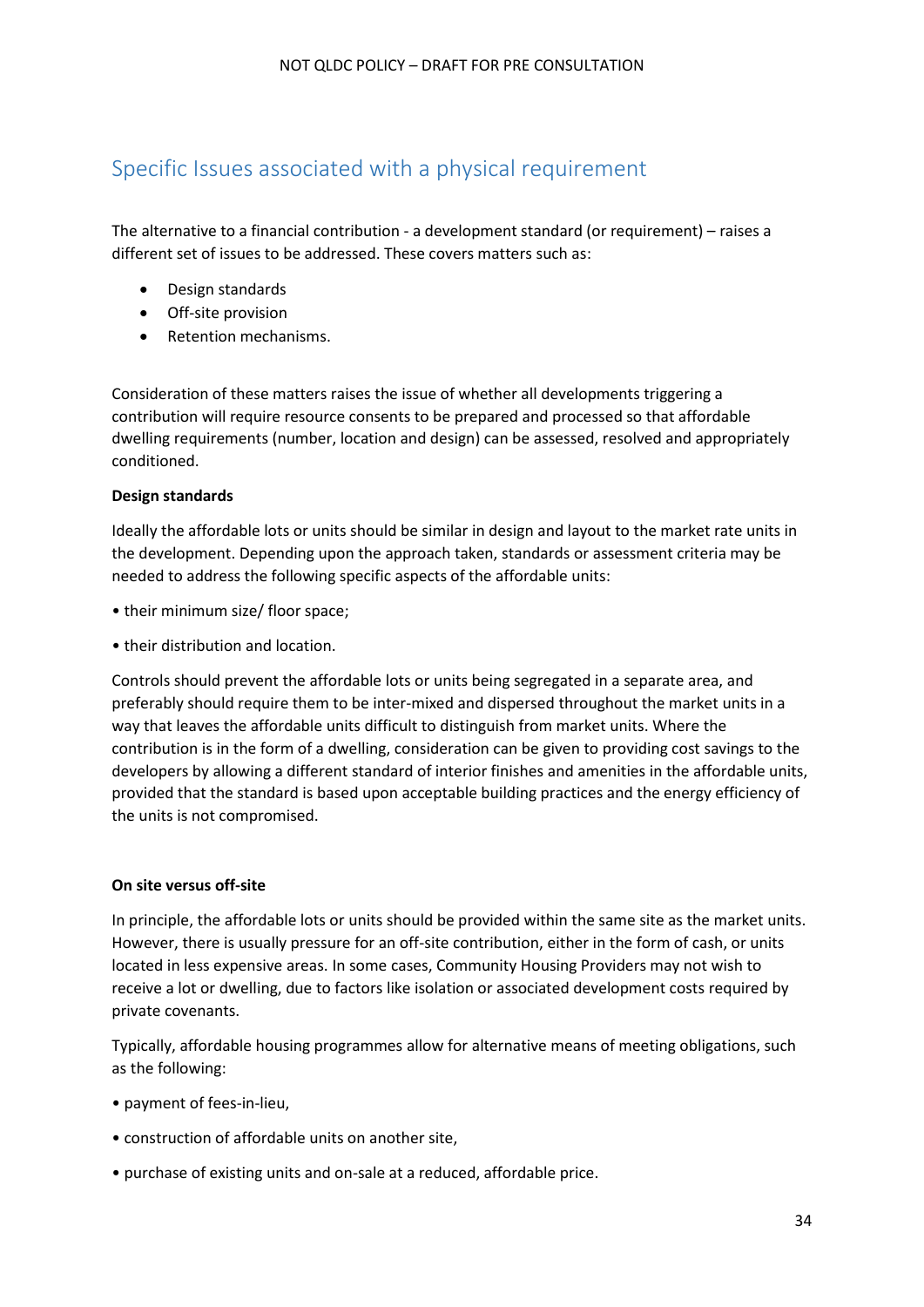However, in the absence of policy on the use of these alternatives, few inclusionary units may actually be built, or they may be concentrated in certain areas, or inappropriately scattered. QLDC has a strong preference for obtaining a standardised contribution of a percentage of subdivided sections that are connected to roads and utility services, spread across neighbourhoods.

#### **Retention**

Maintaining affordability for future generations and avoiding windfall benefits for first occupiers are important factors.

In the US-based IZ programs, inclusionary ownership units are controlled almost universally through restrictive covenants registered on the title of the property. The covenants bind the initial as well as all subsequent owners to the various affordability restrictions over a prescribed period of control.

Some early schemes had a 'control period' of 30 years. After this time period had expired, then the retention mechanism is lifted. This resulted in the loss of the investment in affordable housing. More recently, retention in perpetuity is common, as otherwise the stock of affordable dwellings can decrease if the additions into the affordability housing 'pool' are fewer than the number of affordable units leaving the pool as their control period expires.

Through the covenants, the initial price reduction is locked in and passed on to the subsequent buyers, allowing for some suitable inflationary adjustment. This means that the owners of the unit do face limited capital gains.

In some places, this primary legal instrument is also supplemented by an "option to purchase". This option allows the Council (or perhaps Housing Trust) to buy the affordable units whenever offered for resale. They typically exercise this right, not by buying the unit, but by assigning the option either to a non-profit agency or to an eligible buyer on their waiting list.

Retention mechanisms based on some form of covenant on a title would be a new feature in the NZ housing market and may see some resistance from banks (for example when lending), or future buyers unsure as to the implications of the mechanism. For example, the retention mechanism narrows the pool of potential buyers and limits capital appreciation. Retention mechanisms will require the Council to monitor sales and purchase agreements.

Transfer of land to the QLCHT does involve on-going retention due to the term of the Relationship Agreement that the Trust has with Council.

Another option to avoid retention issues it to seek to control the size of the unit, rather than its cost. For example, a requirement that a percentage of units be one or two bedrooms, rather than all being three bedrooms. However, this approach does not necessarily deliver a unit that is affordable to households on below median incomes, particularly 'family' households. It may not result in a effective match between supply and demand.

## <span id="page-34-0"></span>Possible approach

Based on the discussion in this working paper and the Issues and Options paper, the following approach is suggested as a possible model for subsequent consideration and assessment as part of Section 32 reporting under the RMA.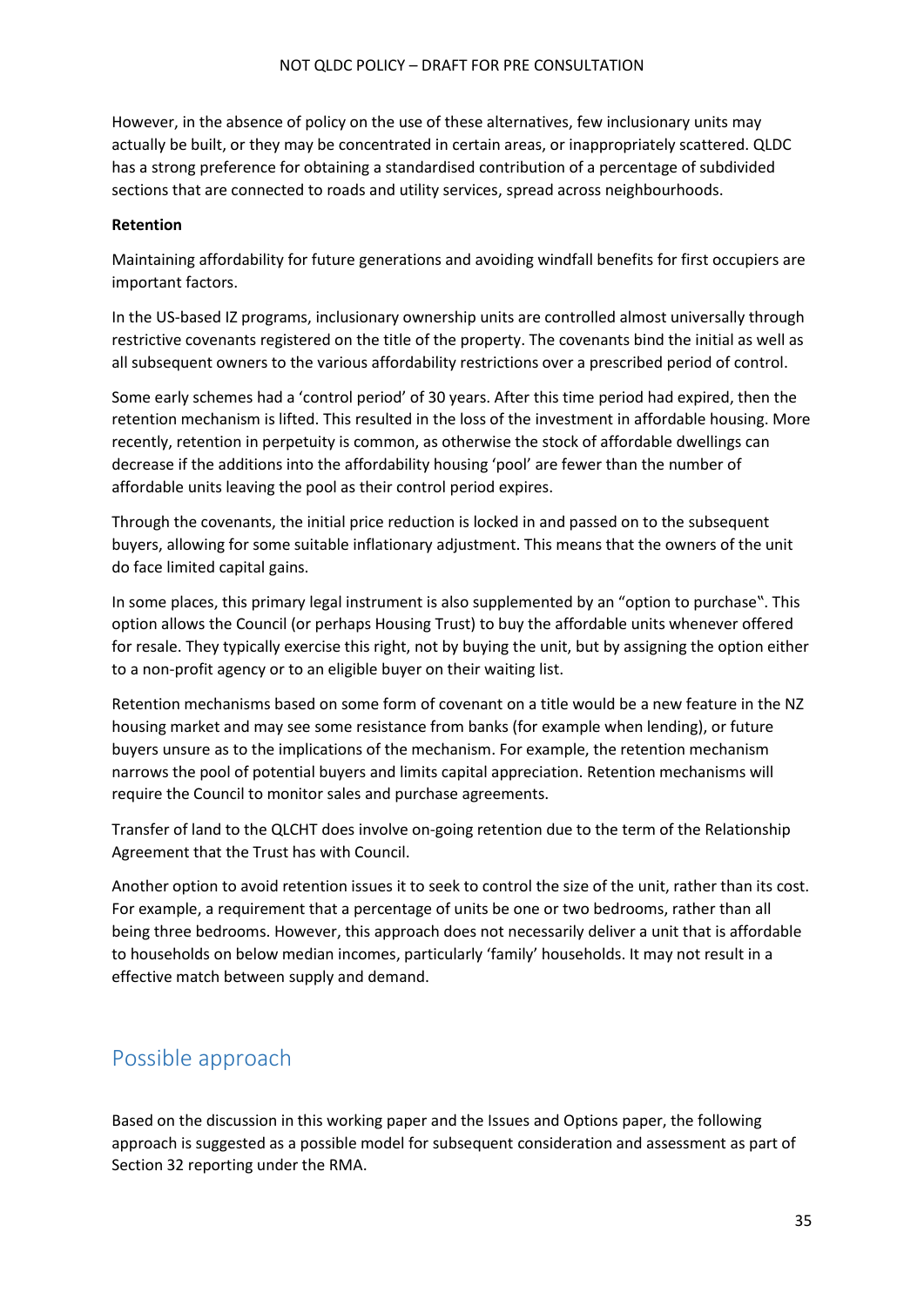### **Table 19: Possible approach**

| Development Type                                                                                                                                                                               | District Plan provision                                                                                                                                                                                                                                                                                                 | <b>Notes</b>                                                                                                                                                                                                                                                                                           |  |  |
|------------------------------------------------------------------------------------------------------------------------------------------------------------------------------------------------|-------------------------------------------------------------------------------------------------------------------------------------------------------------------------------------------------------------------------------------------------------------------------------------------------------------------------|--------------------------------------------------------------------------------------------------------------------------------------------------------------------------------------------------------------------------------------------------------------------------------------------------------|--|--|
| Large greenfields residential<br>subdivision on land within a<br>urban growth boundary or<br>other residential zone, e.g.<br>more than 20 lots created                                         | 5 - 10% of lots transferred to the<br>Council at no cost. Option via<br>consent to provide equivalent<br>off-site or in the form of a<br>monetary contribution                                                                                                                                                          | Preference for lots within the<br>development is to support<br>mixed communities across the<br>district                                                                                                                                                                                                |  |  |
| Smaller residential<br>subdivision, 3 to 19 lots, on<br>land within urban growth<br>boundary or other<br>residential zone                                                                      | 5 - 10% of the value of the lots<br>created to be provided as a<br>monetary contribution to the<br>Council. Value to be based on<br>valuers report on likely sale<br>value.                                                                                                                                             | Contribution in form of money<br>to be used for affordable<br>housing.<br>Cut off of 2 lot subdivision<br>recognises potential for<br>smaller development to add to<br>housing supply options                                                                                                          |  |  |
| Rural Residential subdivision,<br>Settlement or Special<br>(Resort) zone subdivision of<br>more than 2 residential lots                                                                        | 1 - 4% of value of lots created to<br>be paid as a contribution                                                                                                                                                                                                                                                         | Contribution level recognises<br>higher value of lots created.<br>Contribution reflects that<br>development does generate<br>indirect demand for affordable<br>housing                                                                                                                                 |  |  |
| Residential development<br>involving more than 2<br>dwelling units on a lot.<br><b>Includes Residential Visitor</b><br>Accommodation and<br>independent living units in<br>retirement villages | 1 - 4% of the sale value of the<br>additional units to be provided<br>as a monetary contribution, or<br>set amount per square metre of<br>floorspace added.<br>Possible option for larger<br>developments (e.g. more than<br>20 units) to provide contribution<br>in the form of a unit or units,<br>subject to consent | Aimed at brownfield type<br>development. Lower rate<br>reflects feasibility issues.<br>To avoid double dipping, if<br>built on a lot for which a<br>contribution has already been<br>made a subdivision stage, then<br>contribution would be reduced<br>or not apply (i.e. a credit is<br>recognised). |  |  |
| Residential development in<br>Settlement, Resort and<br><b>Rural-Residential zones</b>                                                                                                         | Set amount per square metre of<br>floorspace added                                                                                                                                                                                                                                                                      |                                                                                                                                                                                                                                                                                                        |  |  |
| Exempt types of residential development:                                                                                                                                                       |                                                                                                                                                                                                                                                                                                                         |                                                                                                                                                                                                                                                                                                        |  |  |

- Small units less than 40sqm
- Boarding houses, worker accommodation
- Managed care facilities in retirement villages
- Developments by Kāinga Ora / Community Housing providers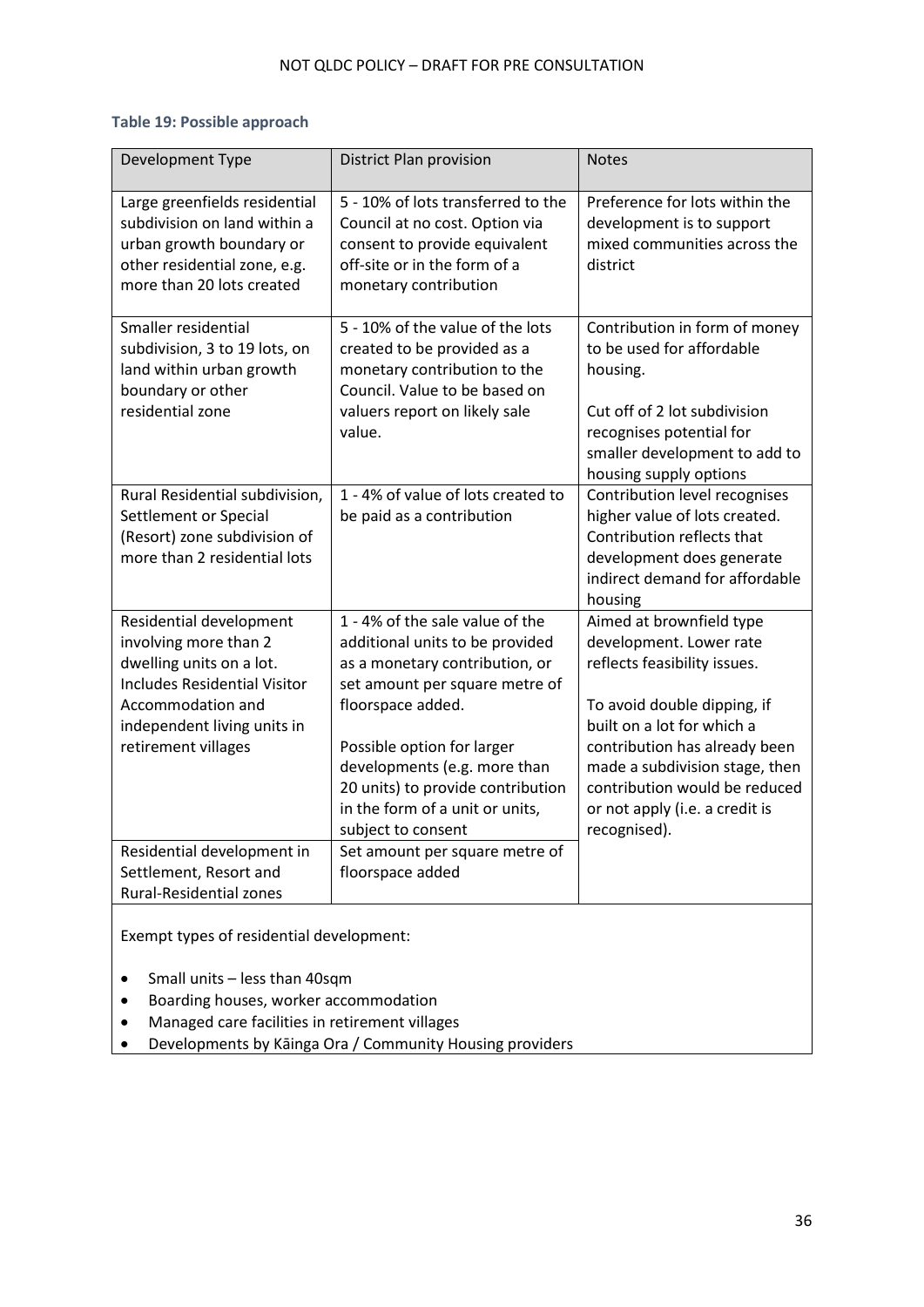**Affordable Housing (Indicative provision)**

```
The following is a draft of possible amendments to the Operative and Proposed QLDC District Plans relating 
to affordable housing. The amendments have not been adopted by the Council. The following is provided 
as an 'exposure draft' to help elicit feedback.
```
# **Operative District Plan**

Delete 4.10 Affordable and Community Housing.

# **Proposed District Plan**

Insert the following into Chapter 3 Strategic Direction

3.2 Strategic Objective

Add the following to 3.2.1 The development of a prosperous, resilient and equitable economy in the district (addresses issue 1):

3.2.1.8 Affordable housing choices are provided so that a diverse and economically resilient community representative of all income groups is maintained into the future.

*Note: Existing Strategic Objectives 3.2.1.8 onwards to be renumbered.* 

3.3 Strategic Policies

Affordable housing

3.3.38 Ensure affordable housing choices for low to moderate income households are incorporated into new neighbourhoods and settlements and in redevelopments of existing neighbourhoods.

3.3.39 Ensure that affordable housing provided in accordance with Policy 3.3.38 is retained to meet the long term needs of current and future generations of low to moderate income households.

3.3.40 Require from development and subdivision that has a residential component, the transfer of land or money to the Council as a financial contribution towards meeting Objective 3.2.1.7 and policy 3.3.38 and 3.3.39.

# **40 Affordable Housing**

**40.1 Purpose**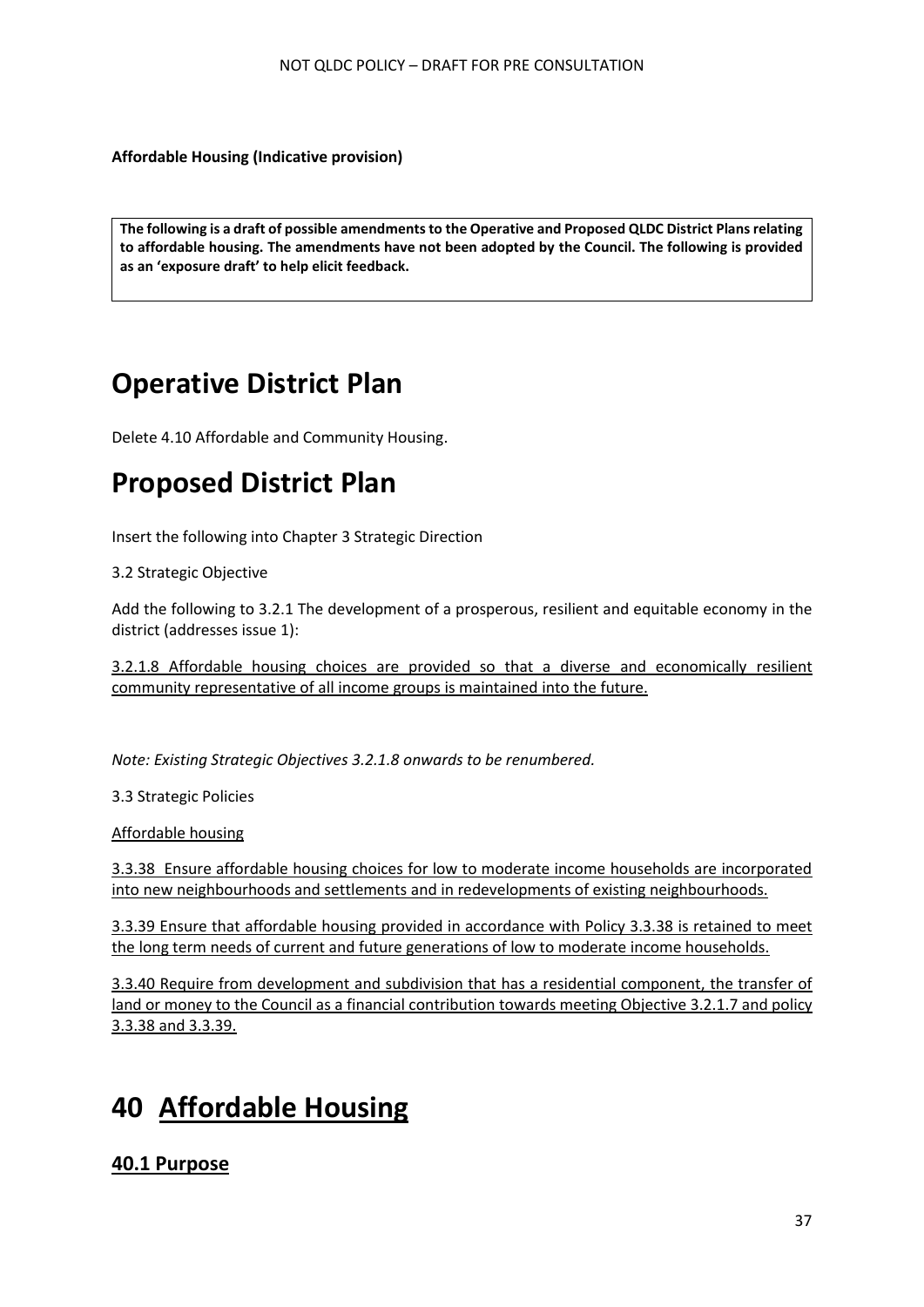The purpose of this chapter is to make provision for housing choices for low to moderate income households in new neighbourhoods and in redevelopments of existing neighbourhoods.

The combination of multiple demands on housing resources including geographic constraints on urban growth, the need to protect valued landscape resources for their intrinsic and scenic values, proportionately high rates of residential visitor accommodation and holiday home ownership means that the District's housing market cannot function efficiently, with long term consequences for low to moderate income households needing access to affordable housing*.* This has adverse consequences for the integrated and sustainable management of natural and physical resources, including pressure for additional urban expansion, displacement of lower income households to outlying settlements, and disablement of social and economic well being.

Affordable housing is where a low or moderate income household spends no more than 35% of their gross income on rent or mortgage (principal and interest) payments. In the Queenstown Lakes District, and for the purposes of these provisions, 100% of the District's Median Household Income for the most recent 12 months is used to define a low to moderate income.

The rules in this chapter apply to residential activity (subdivision and development). Provision is made for affordable housing through imposing as standard and as conditions of consent a requirement for a financial contribution to be made.

This Chapter sets out the purpose of a financial contribution, and the manner in which the level of contribution (i.e. the amount) is determined. A financial contribution taken by the Council is for a different purpose to any development contribution listed in the Council's current contributions policy and may be imposed in addition to a development contribution.

## **40.2 Objectives and Policies**

40.2.1 Objective: Provision of affordable housing for low to moderate income households in a way and at a rate that assists with providing for social and economic well-being and managing natural and physical resources.

### **Policies**

- 40.2.2 Target affordable housing contributions to residential subdivisions and developments (including Residential Visitor Accommodation and independent living units in retirement villages) where housing is in high demand and generally close to employment, educational and community services, being land within Urban Growth Boundaries, or where a plan change or resource consent seeks to establish urban scale development.
- 40.2.3 Require developments that indirectly influence housing choices for low to moderate income households, such as residential development in Resort, Special and Settlement zones and Rural Residential subdivisions to contribute to meeting affordable housing needs.
- 40.2.4 Recognise that the following forms of residential development provide affordable housing and should not be subject to the affordable housing contribution:
	- a) social or affordable housing delivered by Kāinga Ora, a publicly owned urban regeneration company, the Council or a registered community housing provider,
	- b) managed care units in a Retirement Village (as defined by the Retirement Villages Act 2003) or Rest Home (under the Health and Services Disability Act 2001)
	- c) Residential units less than 40m<sup>2</sup> in floor area), or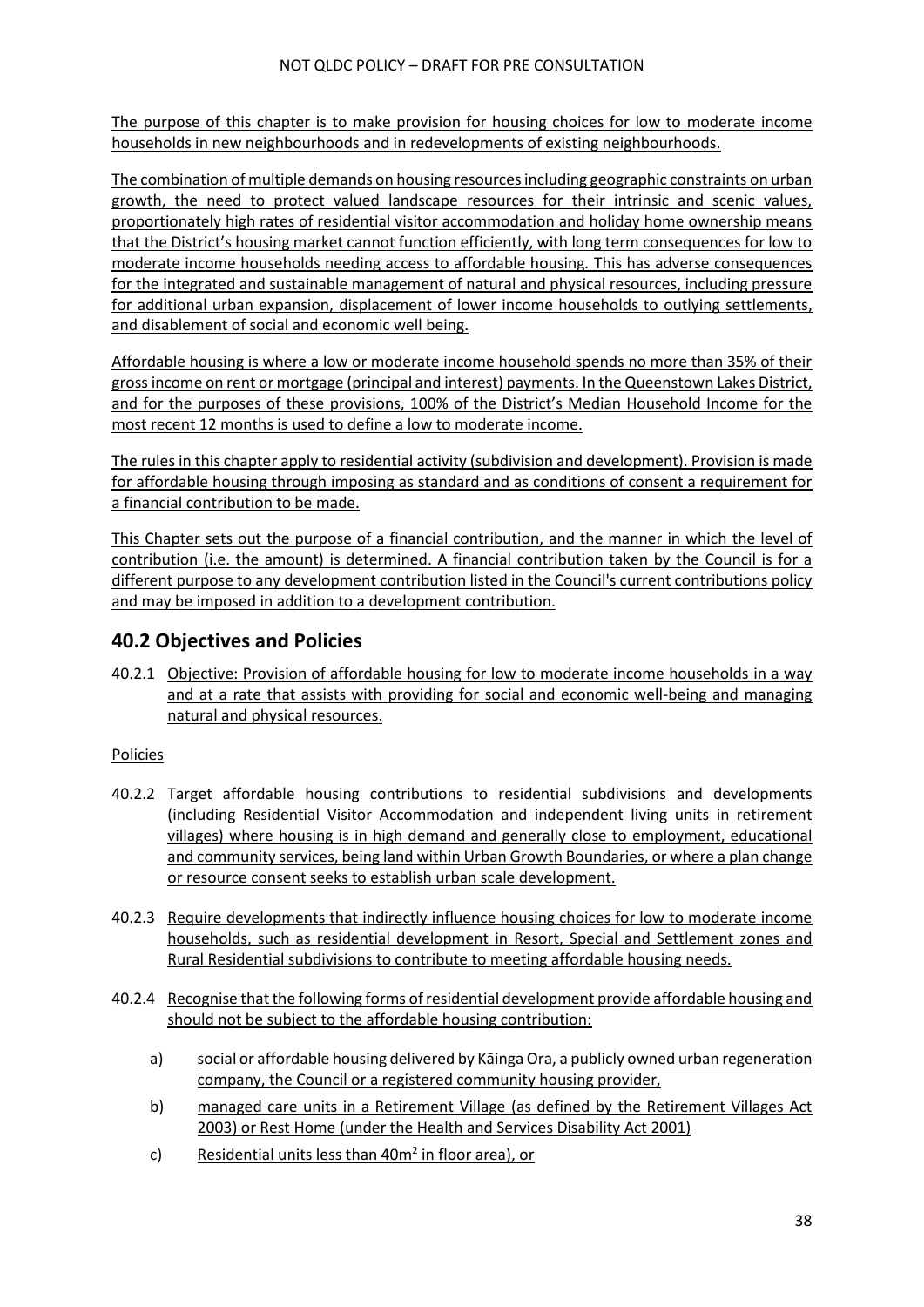- d) residential development in which rooms are individually let and cooking and living facilities are shared, such as boarding houses (as defined by the Residential Tenancies Act 1986).
- 40.2.5 Determine the amount of financial contributions in consideration of the following matters:
	- a) The longer term demand for affordable housing
	- b) The impact of a contribution on the commercial feasibility of development at an areawide scale and over different time periods.
	- c) The differences in commercial feasibility between greenfields and brownfields urban development.
- 40.2.6 Financial contributions in the form of a monetary contribution are preferred. Contributions in the form of land should be of serviced lots located within larger developments. Contributions of lots located outside the development site should only occur where this leads to a superior outcome in terms of access to services and community facilities.
- 40.2.7 Financial contributions received by the Council shall be used for the purposes of providing affordable housing for low to moderate income households.

#### **40.3 Other Provisions and Rules**

#### **40.3.1 District Wide**

Attention is drawn to the following District Wide chapters.

| 1 Introduction                                            | 2 Definitions                                       | 3 Strategic Direction   |
|-----------------------------------------------------------|-----------------------------------------------------|-------------------------|
| 4 Urban Development                                       | 5 Tangata Whenua                                    | 6 Landscapes            |
| 25 Earthworks                                             | 26 Historic Heritage                                | 27 Subdivision          |
| 28 Natural Hazards                                        | 30 Energy and Utilities                             | 31 Signs                |
| 32 Protected Trees                                        | 33 Indigenous Vegetation and<br><b>Biodiversity</b> | 34 Wilding Exotic Trees |
| 35 Temporary Activities and<br><b>Relocated Buildings</b> | 36 Noise                                            | 37 Designations         |
| 39 Wāhi Tūpuna                                            | <b>Planning Maps</b>                                |                         |

#### **40.4 Interpreting and Applying the Rules**

- 40.4.1 The requirement in Rule 40.8 for affordable housing applies to any residential development that is located:
	- (a) inside the Urban Growth Boundaries as identified on the Proposed District Plan Maps, or
	- (b) outside the Urban Growth Boundaries but within: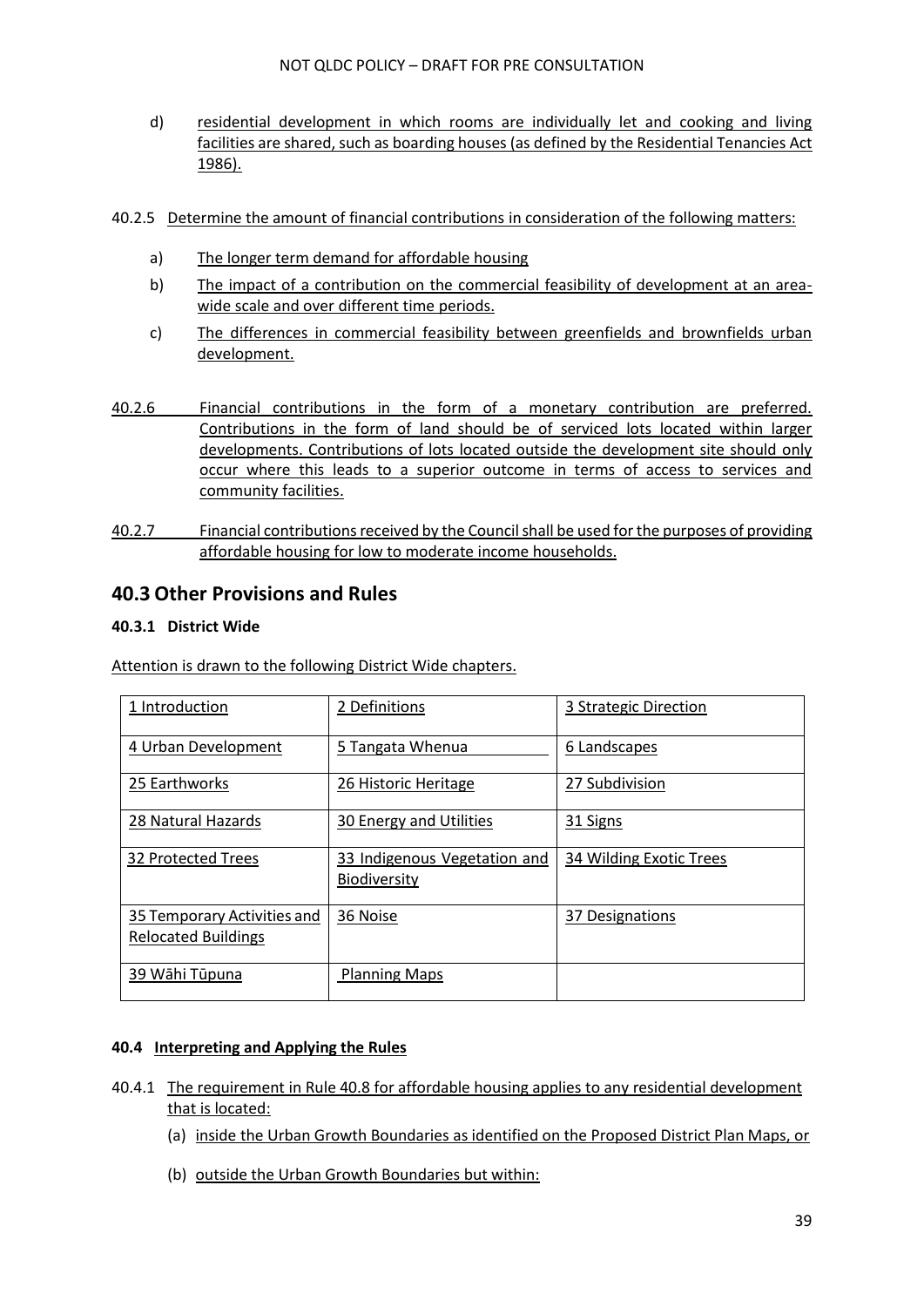(i) a Settlements Zones;

(ii) any Residential Zone;

(iii) in a Rural-Residential Zone; or

(Iv) Special Zone or Resort Zones.

- 40.4.2 Contributions of money from a subdivision activity must be paid to the council before the issue of a certificate under section 224(c) of the RMA. Where land forms part or all of a contribution, all necessary legal agreements to ensure implementation of such a contribution must be completed before the issue of a certificate under section 224(c) of the RMA.
- 40.4.3 Contributions of money from a land use activity must be paid to the council before the issue of the necessary building consents under the Building Act 2004. Where land forms part or all of a contribution, all necessary legal agreements to ensure implementation of such a contribution must be completed before the issue of the necessary building consents under the Building Act 2004.
- 40.4.4 Where relevant, the estimated sales value of lots, units or residential floorspace shall be determined by a valuation report prepared by a Registered Valuer ( mutually agreed between the Council and applicant) within the 3 months prior to the financial contribution being paid.
- 40.4.5 The requirement in Rule 40.4.1 for affordable housing does not apply to any development that:
	- (a) will provide more than 10% of dwellings as social or affordable housing delivered by Kāinga Ora , a publicly owned urban regeneration company, the Council or a registered community housing provider that complies with the requirements of Schedule 40.1, or
	- (b) is a managed care unit in a Retirement Village or Rest Home (as defined by the Retirement Villages Act 2003 or the Health and Disability Act), or
	- (c) is a residential development in which multiple households share cooking facilities and living areas, such as boarding houses as defined by section 66B of the Residential Tenancies Act 1986, or
	- (d) Is located in a Zone that already contains affordable housing provisions in the district plan, or where previous agreements and affordable housing delivery with Council have satisfied objective 3.2.1.8 and policies 3.3.38 to 3.3.40.
- 40.4.6 For the purposes of this Chapter, residential floorspace is defined as any floorspace in a building that accommodates bedrooms, living areas, home offices, kitchen dining areas, and bathrooms and laundry facilities used for domestic activities and associated circulation spaces like hallways and entrance areas.
- 40.4.7 Where an activity does not comply with a standard listed in the standards tables, the activity status identified by the 'Non-Compliance Status' column shall apply. Where an activity breaches more than one Standard, the most restrictive status shall apply to the Activity.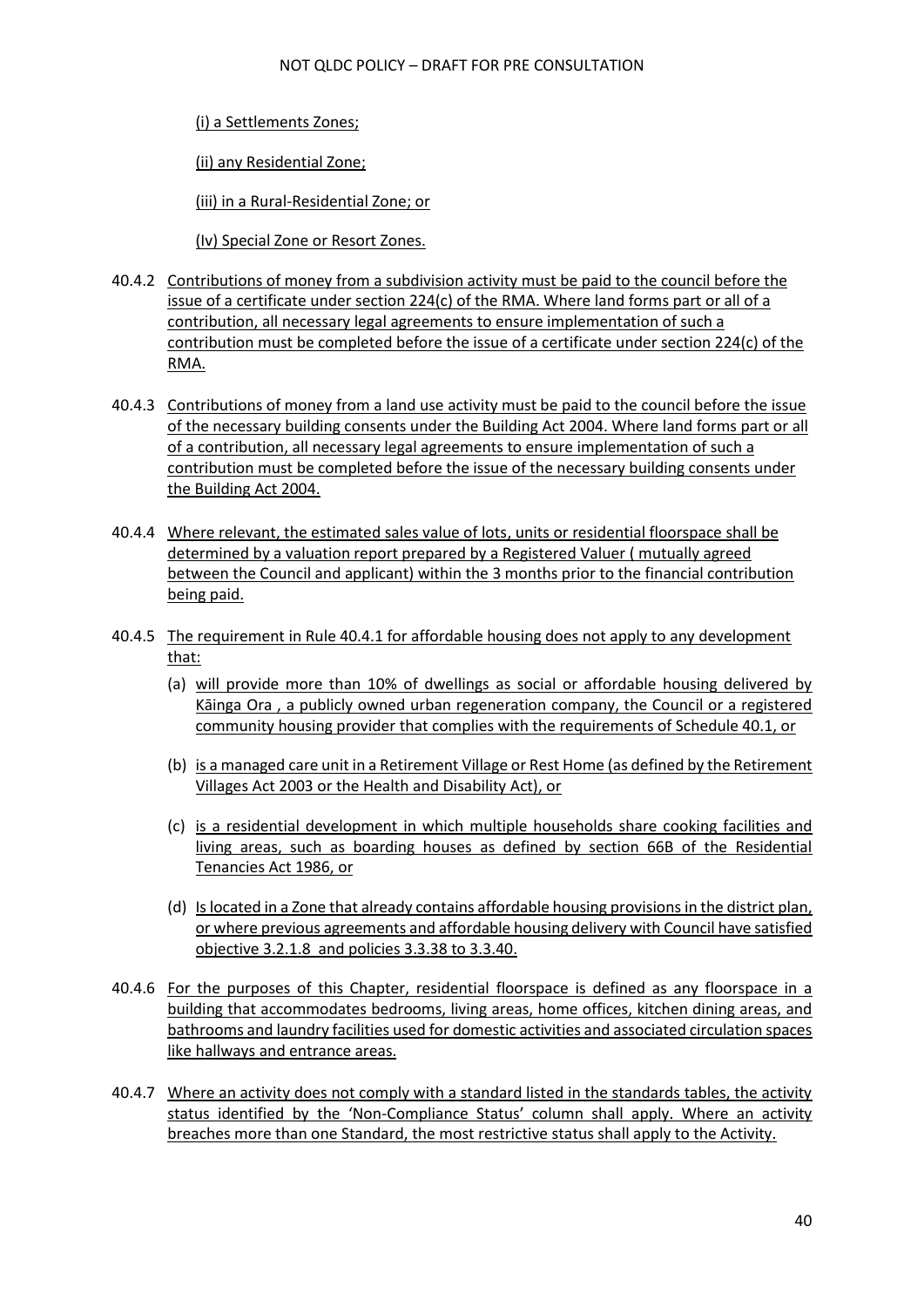#### 40.4.8 For restricted discretionary activities, the Council shall restrict the exercise of its discretion to the matters listed in the rule.

40.4.9 These abbreviations are used in the following tables. Any activity which is not permitted (P) or prohibited (PR) requires resource consent.

| P – Permitted     | C – Controlled         | RD - Restricted Discretionary |
|-------------------|------------------------|-------------------------------|
| D – Discretionary | $NC - Non - Complying$ | PR - Prohibited               |

### **40.7 Advice Notes - General**

To be developed. Likely to refer to Council practice note.

## **40.8 Rules – Activities**

|        | Table 45.4 - Activities - Affordable Housing                                                                                                                                                                                                                                     | <b>Activity</b><br><b>Status</b> |
|--------|----------------------------------------------------------------------------------------------------------------------------------------------------------------------------------------------------------------------------------------------------------------------------------|----------------------------------|
| 40.8.1 | Subdivision or development that is proposed to contain residential lots or<br>units (including residential visitor accommodation units) and provides an<br>affordable housing financial contribution in accordance with standard<br>40.9.1.                                      | P                                |
| 40.8.2 | Subdivision or development that is proposed to contain, or is capable of<br>containing residential lots or units (including residential visitor<br>accommodation units) and does not provide an affordable housing financial<br>contribution in accordance with standard 40.9.1. | D                                |

## **40.9 Rules - Standards**

|        | Table 45.5 – Standards - Affordable Housing                                                                                                                              | Non-<br>compliance<br>status |
|--------|--------------------------------------------------------------------------------------------------------------------------------------------------------------------------|------------------------------|
| 40.9.1 | An Affordable Housing Financial Contribution shall be provided to Council as<br>follows:                                                                                 | $\overline{\mathsf{D}}$      |
|        | Subdivisions:<br>1.                                                                                                                                                      |                              |
|        | Residential subdivisions within urban growth boundaries or other<br>а.<br>Residential Zones outside urban growth boundaries,                                             |                              |
|        | (i) resulting in more than 1 but less than 20 new lots: A<br>monetary contribution shall be paid to the Council equal to 5<br>- 10% of the sales value of serviced lots. |                              |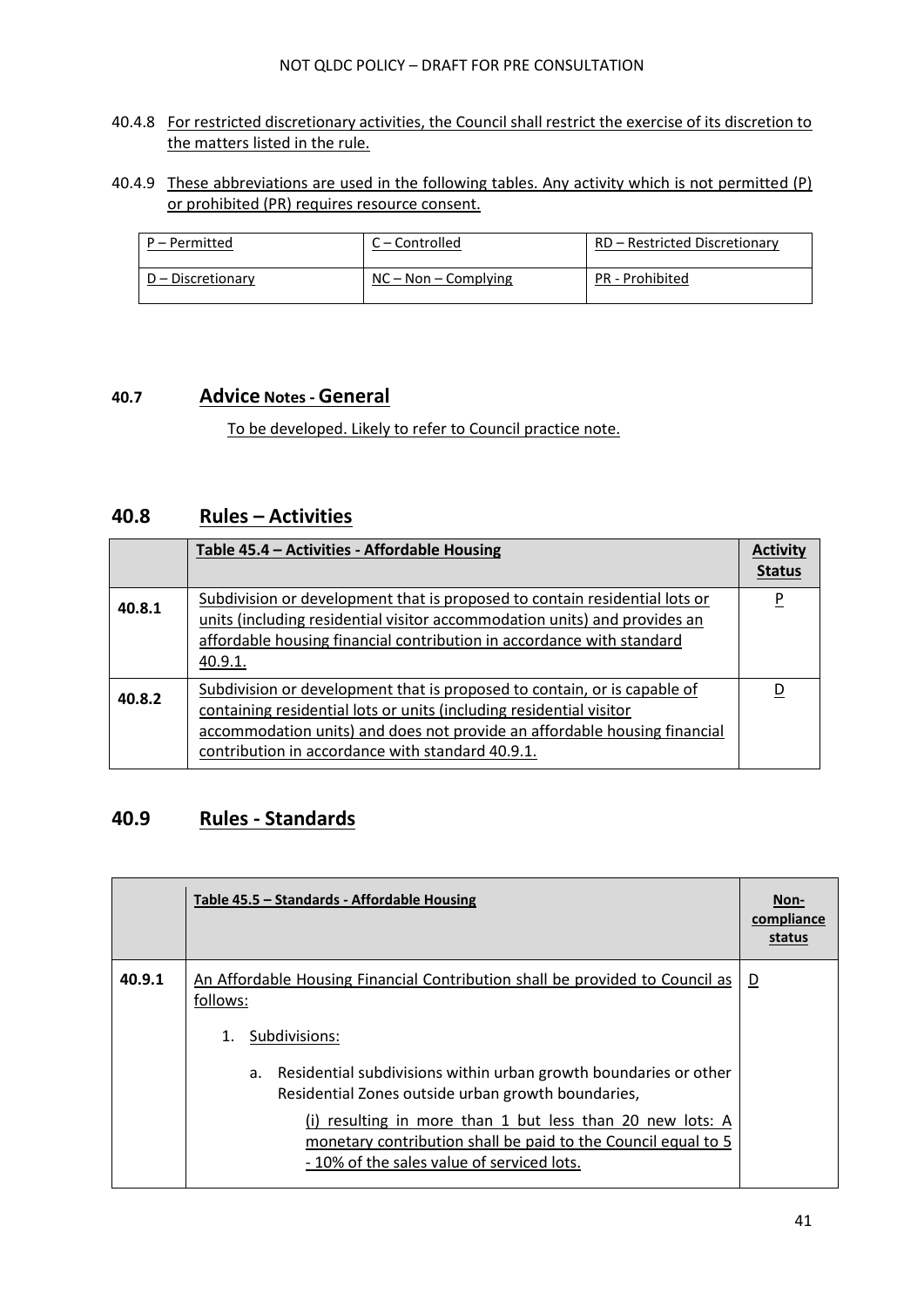| Table 45.5 - Standards - Affordable Housing                                                                                                                                                                                                         | Non-<br>compliance<br>status |
|-----------------------------------------------------------------------------------------------------------------------------------------------------------------------------------------------------------------------------------------------------|------------------------------|
| (ii) resulting in 20 or more lots: 5 - 10% of serviced lots are<br>transferred for no monetary or other consideration to the<br>council.                                                                                                            |                              |
| b. Residential subdivisions in a Settlement, Rural-Residential, Resort<br>or Special zones:                                                                                                                                                         |                              |
| (i) A monetary contribution shall be paid to the Council equal<br>to 1 - 4% of the sale value of the lots created.                                                                                                                                  |                              |
| Development:<br>2.                                                                                                                                                                                                                                  |                              |
| Residential floorspace for any new or relocated units on lots<br>a.<br>that have not been subject to a financial contribution under 1<br>(a) above: A monetary contribution shall be paid to the Council<br>equal to the lesser of:                 |                              |
| (i)<br>2.0% of the estimated sale value of the additional<br>units, or<br>(ii)<br>\$150 per sqm of the net increase in gross residential<br>floorspace.                                                                                             |                              |
| b. Residential floorspace for any new or relocated units on lots<br>that have not been subject to a monetary contribution under 1<br>(b) above: A monetary contribution shall be paid to the Council<br>equal to:                                   |                              |
| (i)<br>\$75 per sqm of the net increase in gross residential<br>floorspace                                                                                                                                                                          |                              |
| For residential floorspace on lots that have provided a<br>c.<br>monetary contribution under 1(a) above, a 'top up' monetary<br>contribution shall be paid to the council, equal to the lesser of:                                                  |                              |
| 1 - 4% % of the estimated sale value of the additional units, or<br>\$150 per sqm of the net increase in gross residential<br>floorspace, and                                                                                                       |                              |
| less the per lot contribution paid under 1(a) or (b).                                                                                                                                                                                               |                              |
| For the purposes of this standard, the following types of residential<br>developments:                                                                                                                                                              |                              |
| residential units less than 40sqm in floor area<br>a.                                                                                                                                                                                               |                              |
| managed care units in retirement villages and rest homes<br>b.                                                                                                                                                                                      |                              |
| residential floorspace that is used to provide social or<br>c.<br>affordable housing delivered by Kainga Ora, the Council, a<br>publicly owned redevelopment agency, or a registered<br>community housing provider that complies with Schedule 40.1 |                              |
| d. residential floorspace in boarding houses for the purposes of<br>providing accommodation involving shared living and kitchen                                                                                                                     |                              |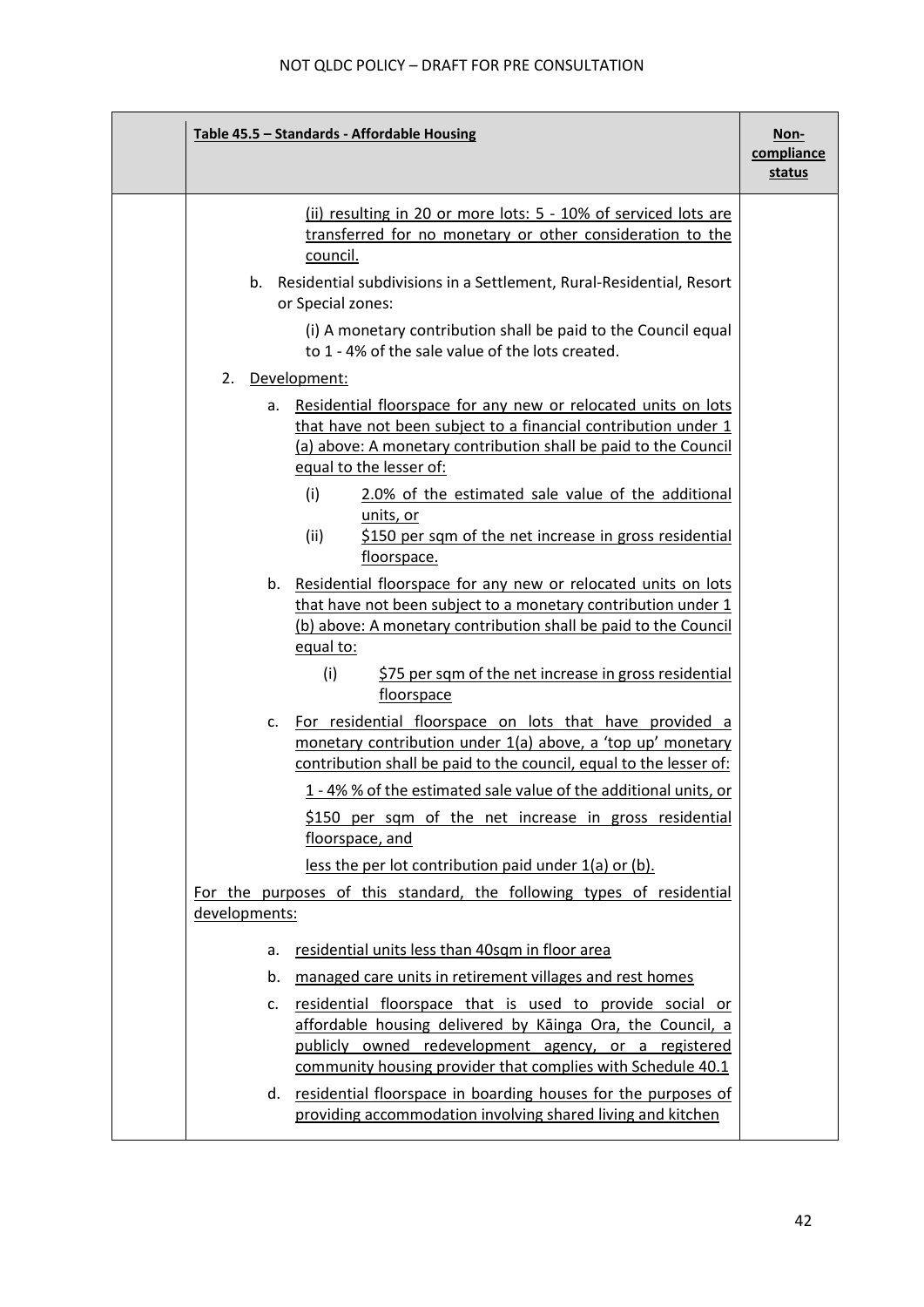|        | Table 45.5 – Standards - Affordable Housing                                                                                                                        | Non-<br>compliance<br>status |
|--------|--------------------------------------------------------------------------------------------------------------------------------------------------------------------|------------------------------|
|        | shall not be counted as contributing to the total number of residential units<br>in a development, nor be counted towards fulfilling the requirement of<br>40.9.1. |                              |
| 40.9.2 | Affordable lots provided in accordance with 40.9.1 (a) (ii) shall be<br>located within the development site.                                                       | D                            |
| 40.9.3 | Where development is to be staged, the affordable housing contribution is to<br>be provided as each stage proceeds, on a proportionate lot basis.                  | D                            |

## **40.10 Assessment Matters**

#### **40.10.1 Discretionary Activities**

#### **Council has full discretion but will shall consider the following but not be limited by:**

#### 40.10.1.1 The amount of the contribution

- a. Whether the site or development has unique or unusual characteristics that would mean full provision of the required number of affordable lots or monetary contribution imposes a significant financial burden on the development that would make the development unviable, as demonstrated by a site specific development feasibility assessment that utilises industry accepted assessment methodologies, and an alternative mix or contribution is appropriate. It is expected that a full assessment of costs will be required based on an "open book" approach i.e. the developer will be expected to make all of the relevant cost information available.
- 40.10.1.2 Lots versus monetary contribution
	- a. Whether the contribution is more appropriately provided in the form of money rather than land (lots) due to the location of the lots; their size and on-going high costs of upkeep
	- b. Whether there are advantages to community mix and affordable housing choices from transferring serviced lots or completed floorspace.

#### 40.10.1.3 Off-site provisions

Affordable lots should be provided within the development site, however off-site locations may be considered for all or part of the requirement where:

c. there are exceptional reasons to avoid on-site provision, such as the site being poorly located for affordable provision, and/or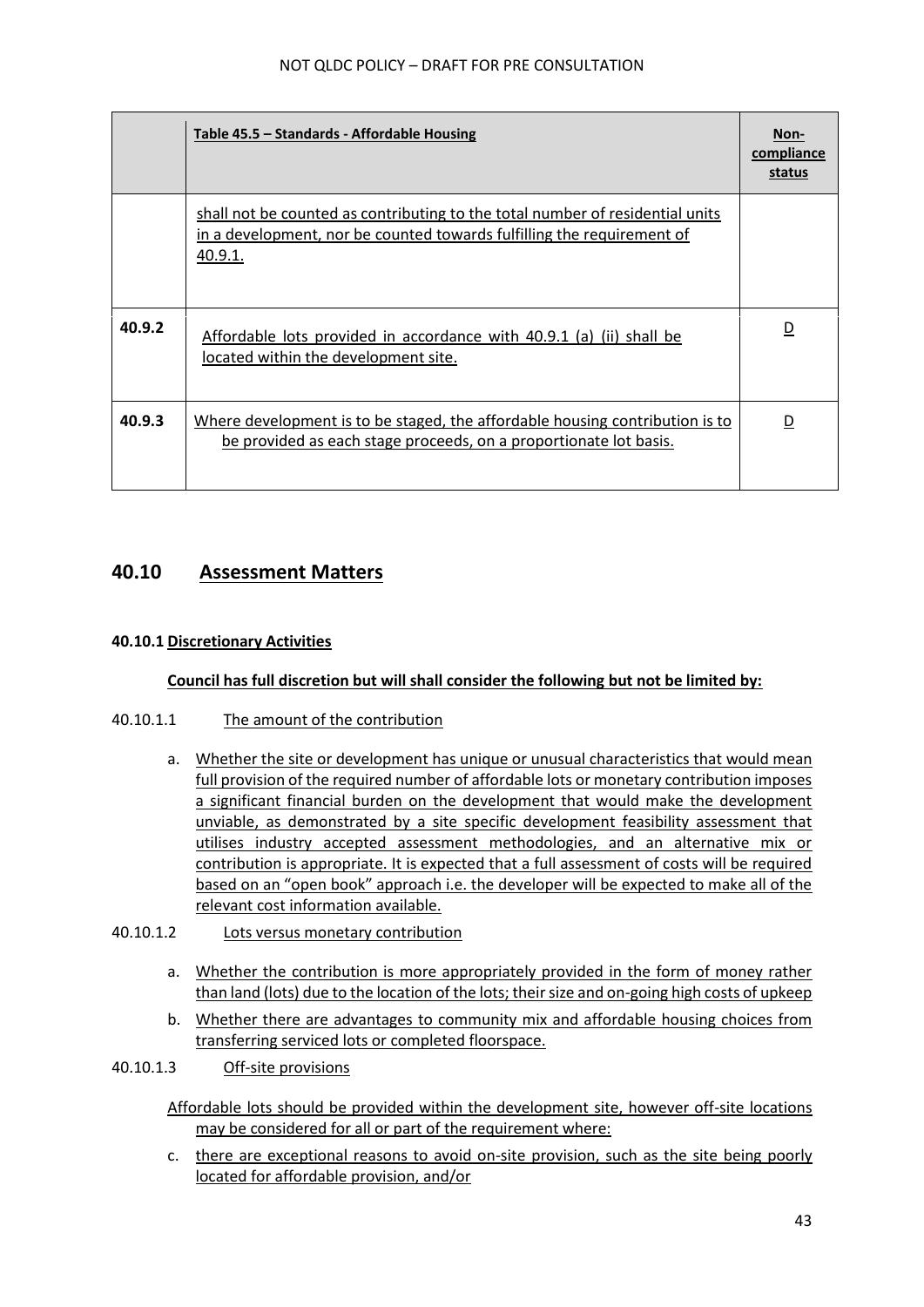- d. the alternative sites are in close proximity to the development (i.e. within 2kms) and offer a superior outcome in terms of improved access to services and transport and or improved mix of dwelling types. Particular consideration will be given to whether the off-site provision will better address priority needs, particularly family housing, and/or
- e. the applicant has entered into a legally binding agreement with an Council approved community housing provider who can demonstrate that on-site provision will not meet their operational requirements and that an off-site location will deliver a superior outcome in terms of the number, mix and/or on-going management of the required retained affordable housing.

#### 40.10.1.4 Staging of dwellings units and/or lots

- a. Deferral of provision of affordable lots or units to subsequent stages should generally not occur.
- b. Whether delayed delivery of the affordable dwellings or lots can be appropriately secured through a bond.

#### 40.10.1.5 Alternative forms of contribution

- a. Alternative forms of contribution to that specified in 40.9.1 (such as sale of lots or units to a Community Housing provider) should not result in a lesser contribution.
- b. Transfer of lots or units should involve an appropriate retention mechanism and be subject to eligibility criteria (as specified in Schedule 40.1).
- c. Alternative forms of contribution should only be considered where exceptional circumstances apply.

## **40.11 Schedule 40.1**

## **Retention Mechanism**

- 40.11.1.1 Where a financial contribution is not provided, and an alternative solution proposed, then the requirements in 40.9.1 must be met by the lot or floorspace being sold to an eligible buyer with a legally enforceable retention mechanism which is fair, transparent as to its intention and effect and registrable on the title of the property, including, but not limited to, a covenant supported by a memorandum of encumbrance registered on the certificate of title or consent notice under the RMA, that:
	- a. limits ownership and re-sale (including a future dwelling in the case of a vacant site subdivision) to:

(i) a registered community housing provider, Housing New Zealand or the council, or (ii) an occupier who is approved by the council as meeting the eligibility criteria below, and